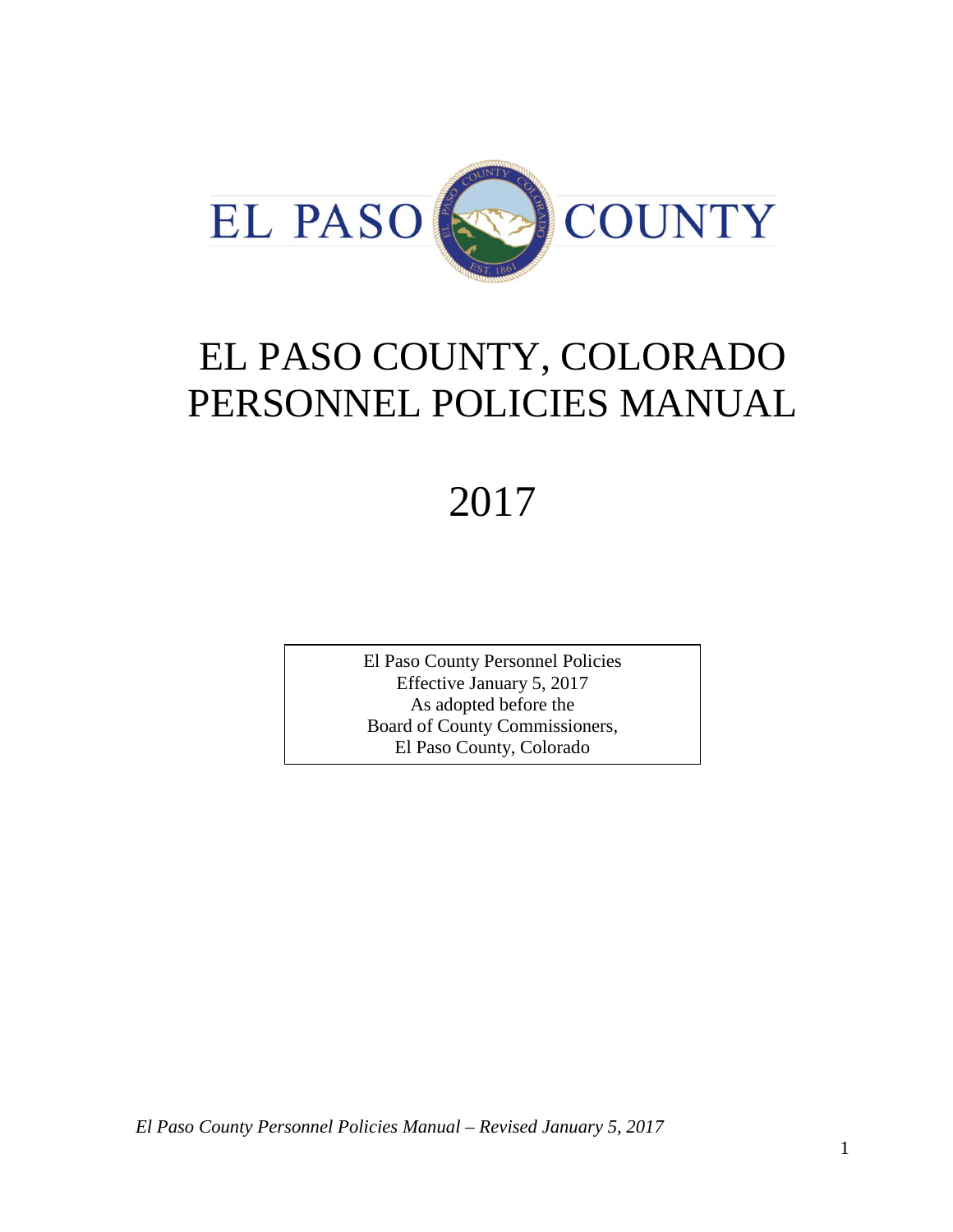# TABLE OF CONTENTS

# CHAPTER I APPLICATION, CHANGES, AUTHORITY

- 1.0 Preface
- 1.01 Application
- 1.02 Additions, Deletions and Changes
- 1.03 Authority of Elected Officials

#### CHAPTER II RECRUITMENT AND SELECTION OF EMPLOYEES

- 2.01 Equal Employment Opportunity (EEO)
- 2.02 Immigration Act Compliance
- 2.03 Personnel Records
- 2.04 Application for County Employment
- 2.05 Job Vacancies
- 2.06 Transfer of Current Employees
- 2.07 Background Investigations
- 2.08 Employment References
- 2.09 Employment of Relatives

## CHAPTER III CLASSIFICATION AND COMPENSATION PLANS

- 3.01 Job Descriptions
- 3.02 Classification Plan
- 3.03 Salary Adjustments
- 3.04 Compensation Awards
- 3.05 Compensation Premiums
- 3.06 Payroll Schedule
- 3.07 Direct Deposit of Pay
- 3.08 Work Hours, Overtime, and Compensatory Time
- 3.09 Compensatory Time/Overtime Pay Policy (non-exempt employees only)
- 3.10 Recording Hours Worked
- 3.11 Flextime
- 3.12 Adverse Weather/Emergency Closure
- 3.13 Employee Payroll Deductions

## CHAPTER IV LEAVE

- 4.01 Vacation Leave
- 4.02 Sick Leave
- 4.03 Military Leave
- 4.04 Jury Duty/Court Leave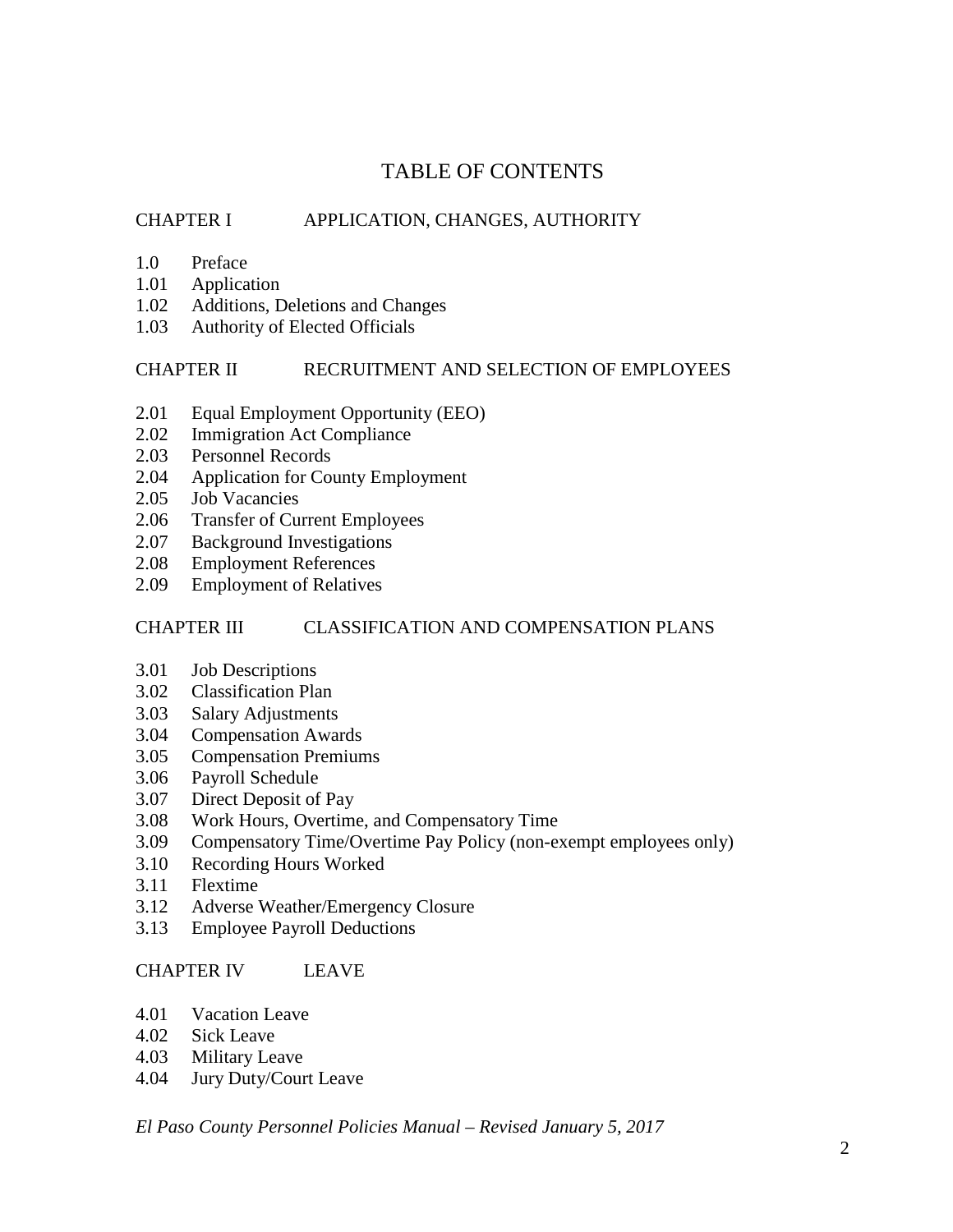- 4.05 Leave for Domestic Violence
- 4.06 Bereavement/Funeral Leave
- 4.07 Voting
- 4.08 Paid Holidays
- 4.09 Absence without Authorization
- 4.10 Worker's Compensation and Related Absences
- 4.11 Family and Medical Leave (FMLA Leave)
- 4.12 Colorado Family Care Act ("FCA") Leave
- 4:13 Colorado Pregnancy Protection Act
- 4:14 Modified Duty

#### CHAPTER V WORKING CONDITIONS

- 5.01 Standards of Conduct
- 5.02 Performance Evaluations
- 5.03 Age of Employment
- 5.04 Change of Status
- 5.05 Discrimination, Harassment, Sexual Harassment, and Retaliation Policy
- 5.06 Violence in the Workplace
- 5.07 Substance Abuse/Drug and Alcohol Policy
- 5.08 Controlled Substances and Alcohol Testing Policy for CDL Drivers and Employees in Safety-Sensitive Positions
- 5.09 Use of County Property
- 5.10 Inspection
- 5.11 Technology
- 5.12 Personnel Driving and Vehicle Usage Policy
- 5.13 County Identification Cards
- 5.14 Official Travel
- 5.15 Safety Program
- 5.16 Parking
- 5.17 Bulletin Boards
- 5.18 County Awards
- 5.19 Solicitation
- 5.20 Prohibition Against Tax Lien Sale Participation
- 5.21 Political Activity
- 5.22 Secondary (Outside) Employment
- 5.23 Tele-Working
- 5.24 Work Assignment
- 5.25 Tobacco-Free Campus Policy

## CHAPTER VI BENEFITS AND SERVICES

- 6.01 General Policy
- 6.02 Health Insurance (Medical, Dental and Vision)
- 6.03 Life, Disability and Voluntary Insurance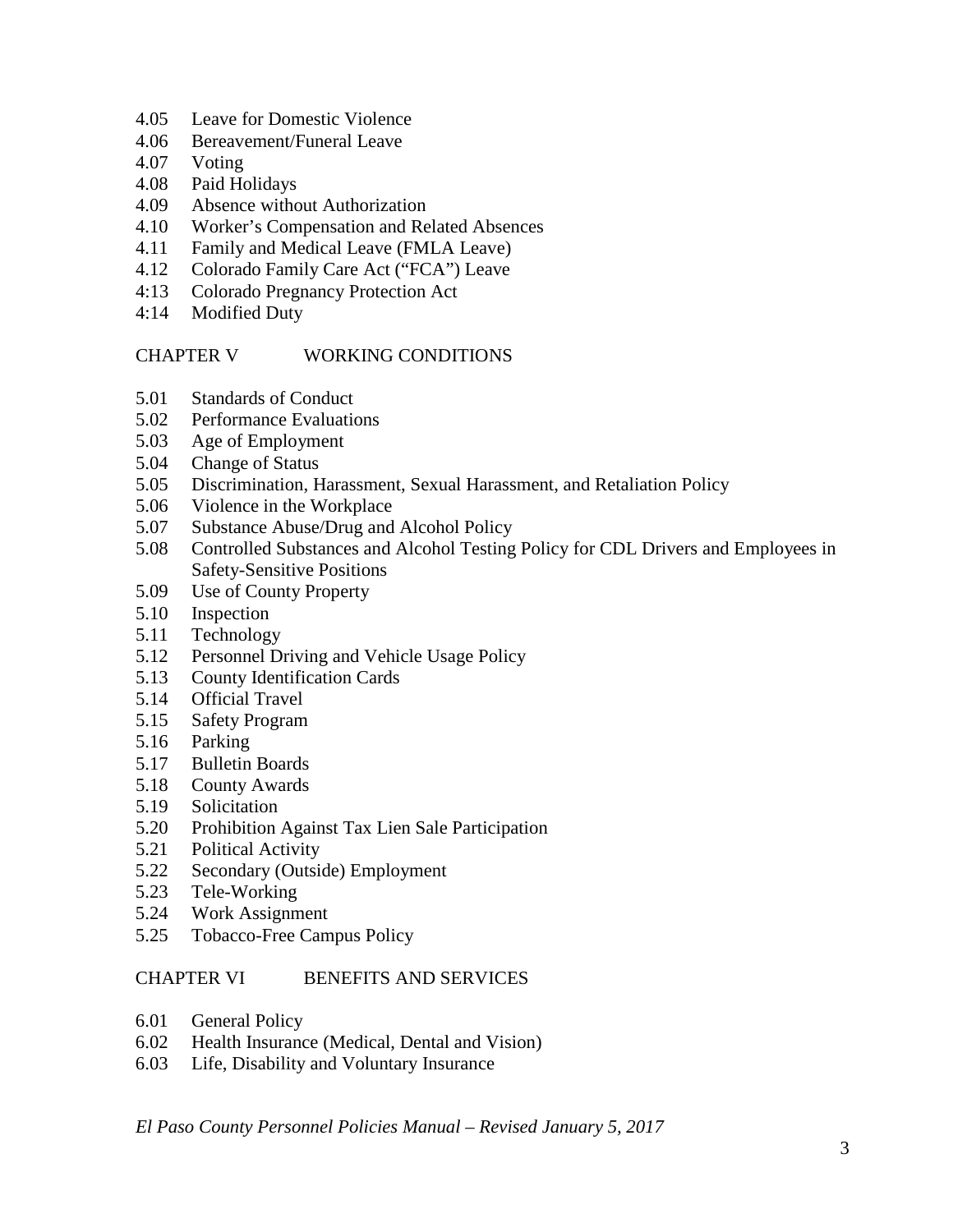- 6.04 Flexible Spending Account
- 6.05 Employee Assistance Program (EAP)
- 6.06 Deferred Compensation
- 6.07 Retirement Plan
- 6.08 Medical Benefits Upon Retirement
- 6.09 Americans with Disabilities Act (ADA)

#### CHAPTER VII DISCIPLINE AND EMPLOYEE GRIEVANCES

- 7.01 General Policy and Applicability
- 7.02 Disciplinary Offenses<br>7.03 Administrative Leave
- Administrative Leave with or without Pay
- 7.04 Disciplinary Actions
- 7.05 Opportunity to be Heard
- 7.06 Appeals of Discipline
- 7.07 Employee Grievances

#### CHAPTER VIII SEPARATION FROM EMPLOYMENT

- 8.01 Resignation
- 8.02 Return of County Property
- 8.03 Exit Interview

CHAPTER IX DEFINITIONS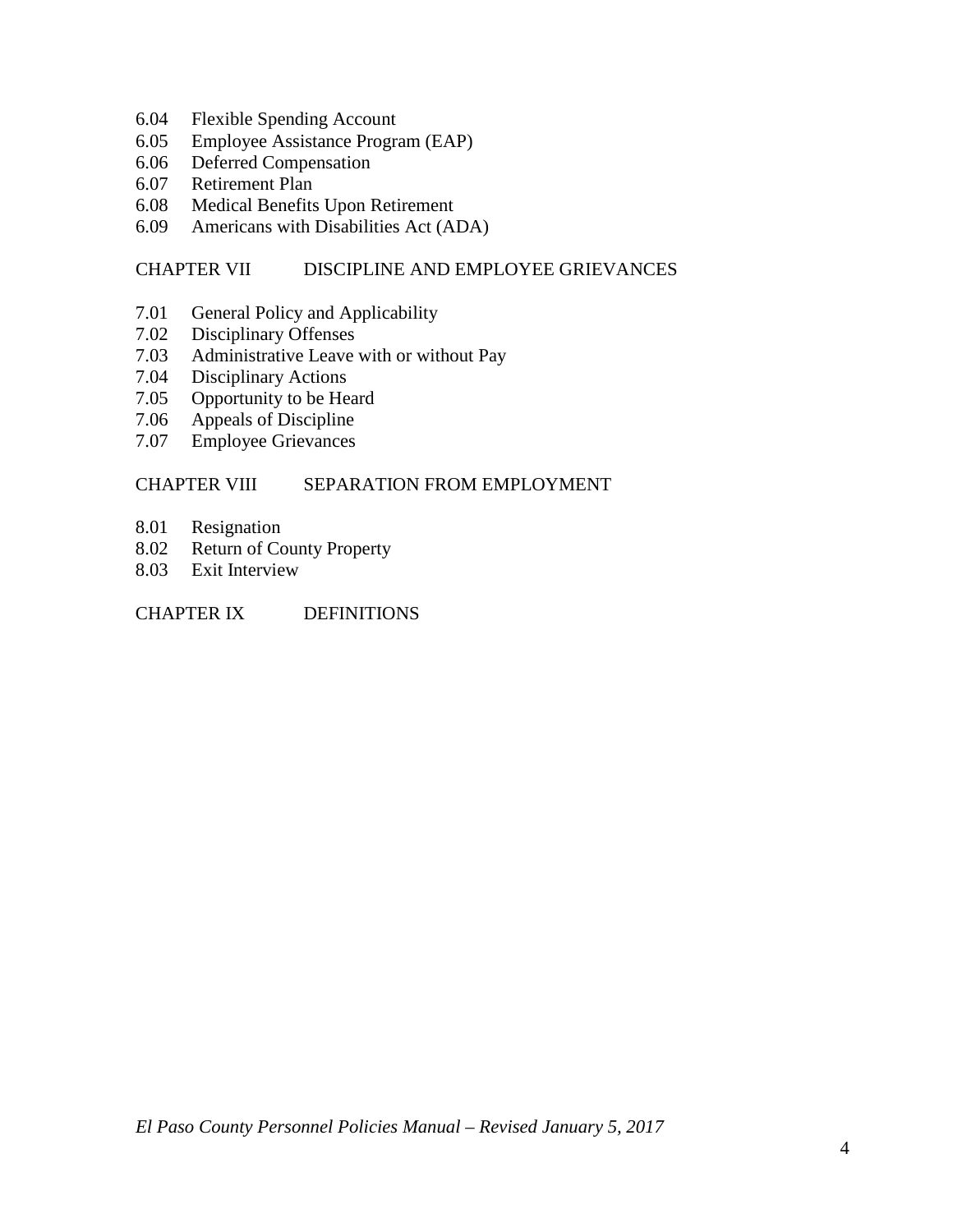# **CHAPTER I**

# **APPLICATION, CHANGES, AUTHORITY**

# **1.00 This Manual is Not a Contract of Employment**

**This employee manual is not a contract of employment or an offer for a contract of employment. It is not a promise of employment for any length of time or under any particular conditions. The handbook may be modified or withdrawn at any time, with or without prior notice. No employee or agent of the County, other than the Board of County Commissioners ("Board"), has the authority to promise employment for any length of time or under any particular conditions, and any such offer or promise must be in writing and signed by the County Administrator pursuant to Board authorization. Unless otherwise indicated, employees of the County are employed "at-will," and employment may be terminated by either party at any time, with or without cause.**

#### **1.01 Application**

In general, this manual will apply to all full-time and part-time County Employees as that term is defined. Application of this manual is further subject to specific exceptions as provided herein. Members of appointed boards, commissions, citizens committees, interns, and volunteers and Elected Officials are not County employees, but may be subject to these policies where applicable and as set forth in this manual.

Although they may be subject to a separate policy and procedure manual and are not defined as County Employees for purposes of application of this Manual, employees of the District Attorney's Office and sworn members of the Sheriff's Office may receive group insurances, workers' compensation, retirement, Social Security and other benefits through the County. Such employees may, however, be subject to all harassment, discrimination, and workplace violence policies, in the event such policies are not covered by a separate manual.

#### **1.02 Additions, Deletions and Changes**

Any proposed additions, deletions and/or changes to this manual will be submitted to Human Resources (HR), which will review the proposal and solicit comments. After review by the County Attorney, the proposed additions, deletions or changes will be submitted to the Board for consideration.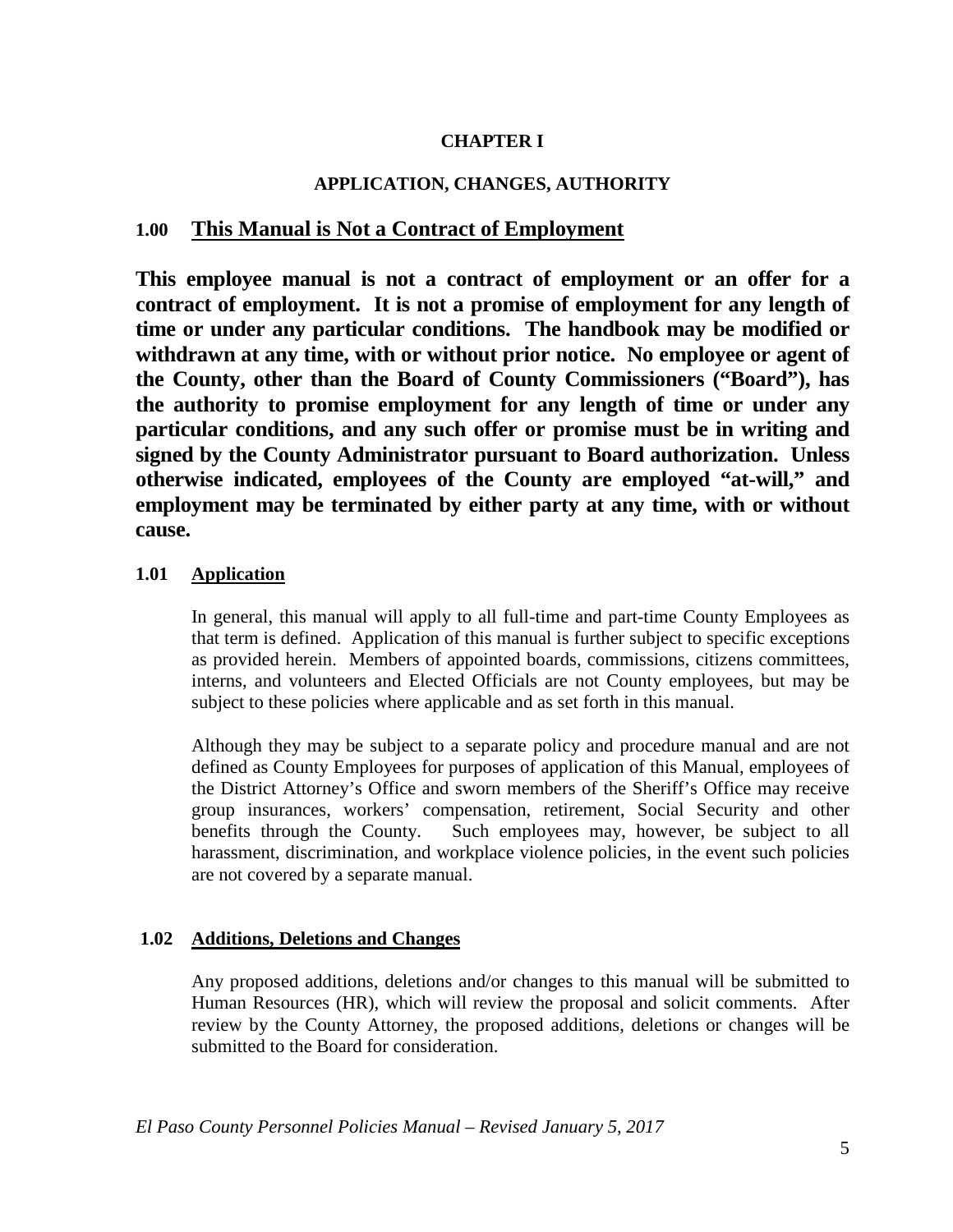Changes to the manual will be distributed to all departments by HR. Hiring Authorities or their designees are responsible for advising their employees of changes to the manual. Employees will acknowledge their understanding of and compliance with any changes to the manual, if applicable.

#### **1.03 Authority of Elected Officials**

Elected Officials have the authority to direct operations of their respective offices as provided by Colorado statutes. This authority includes, but is not limited to, the authority of the Board of County Commissioners to appoint and remove individuals who are directly responsible to the Board. This manual does not supersede the authority of Elected Officials provided by Colorado state statutes.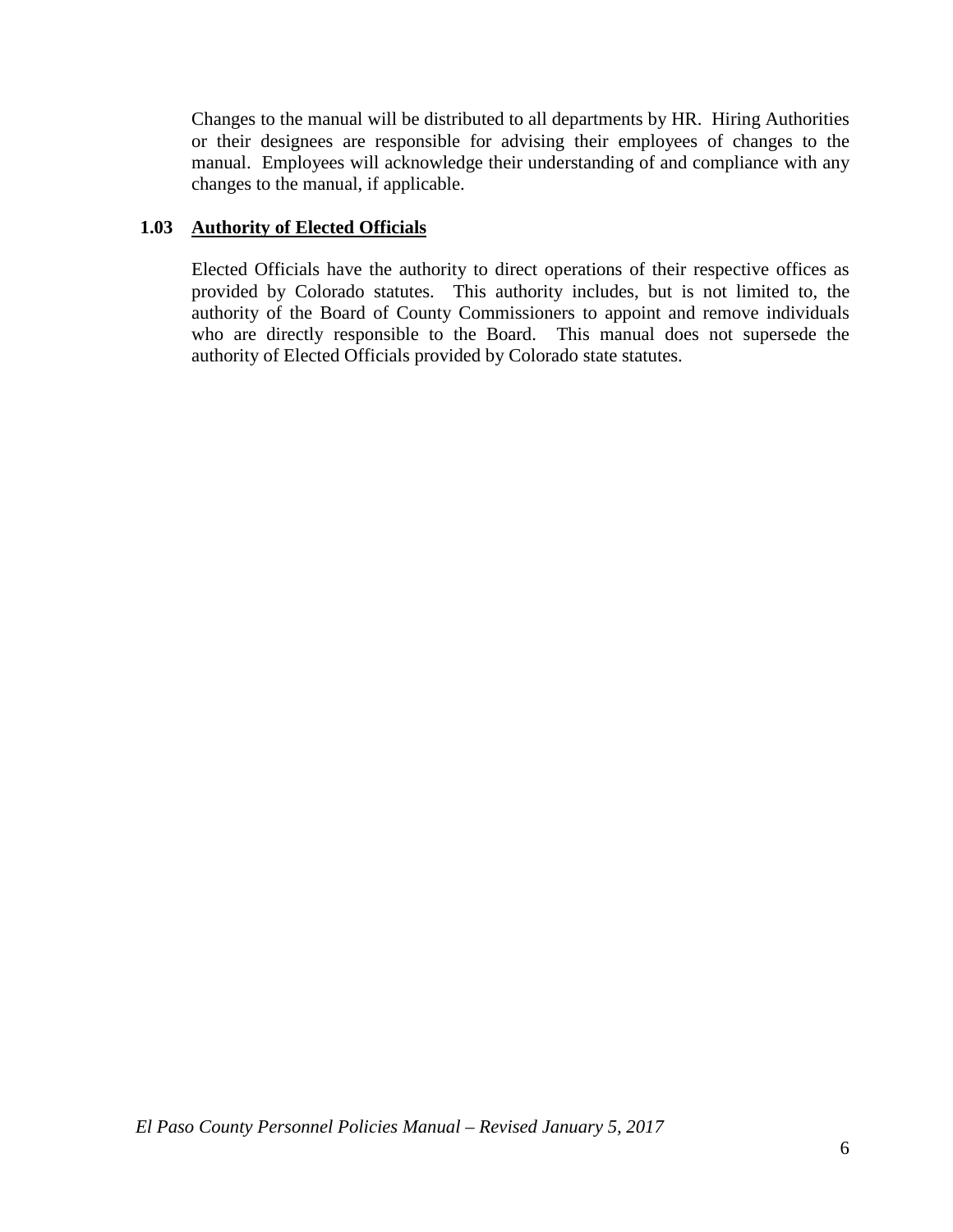# **CHAPTER II**

## **RECRUITMENT AND SELECTION OF EMPLOYEES**

#### **2.01 Equal Employment Opportunity (EEO)**

The County is an equal opportunity employer. The County does not discriminate against persons because of their genetic information, age, gender, color, race, religion, national origin, marital status, sexual orientation, disability, or political affiliation in making employment decisions, including determining suitability for employment, compensation, promotion, transfers, education, or discharge. Selection decisions will be made in a non-discriminatory manner consistent with this policy and EEO principles.

#### **2.02 Immigration Act Compliance**

Federal and state regulations require that all employees provide proof of U.S. citizenship or a right to work in the U.S. Therefore, after receiving a conditional offer of employment, potential new-hires must complete and sign Federal Form I-9, Employment Eligibility Verification Form, and must present original current documents of identity and eligibility to work in the U.S. within three (3) days of their employment start date. Potential new hires must also complete and sign the Colorado Affirmation Form and the County must make and retain copies of employee identity and authorization documentation. The County must not knowingly hire or continue to employ any person not authorized to work in the United States and must not discriminate because of national origin against U.S. citizens, lawful permanent residents, or authorized aliens.

#### **2.03 Personnel Records**

The Human Resources Department (HR) is the official custodian of the statutorily required personnel records of all County employees with the exception of employees of the Sheriff's Office and the Office of the District Attorney. Personnel records will be maintained in accordance with appropriate laws.

The information contained in personnel records is confidential and will be released only in accordance with applicable laws.

#### **2.04 Application for County Employment**

The County requires a completed application for each position and will only accept employment applications for open positions. Unless otherwise specified by the hiring department, all applications must be completed online. Resumes may be attached as supplemental data, but do not replace the application. HR will retain the completed applications of non-selected applicants for a minimum of two (2) years. Special application procedures may be listed on the individual job announcement.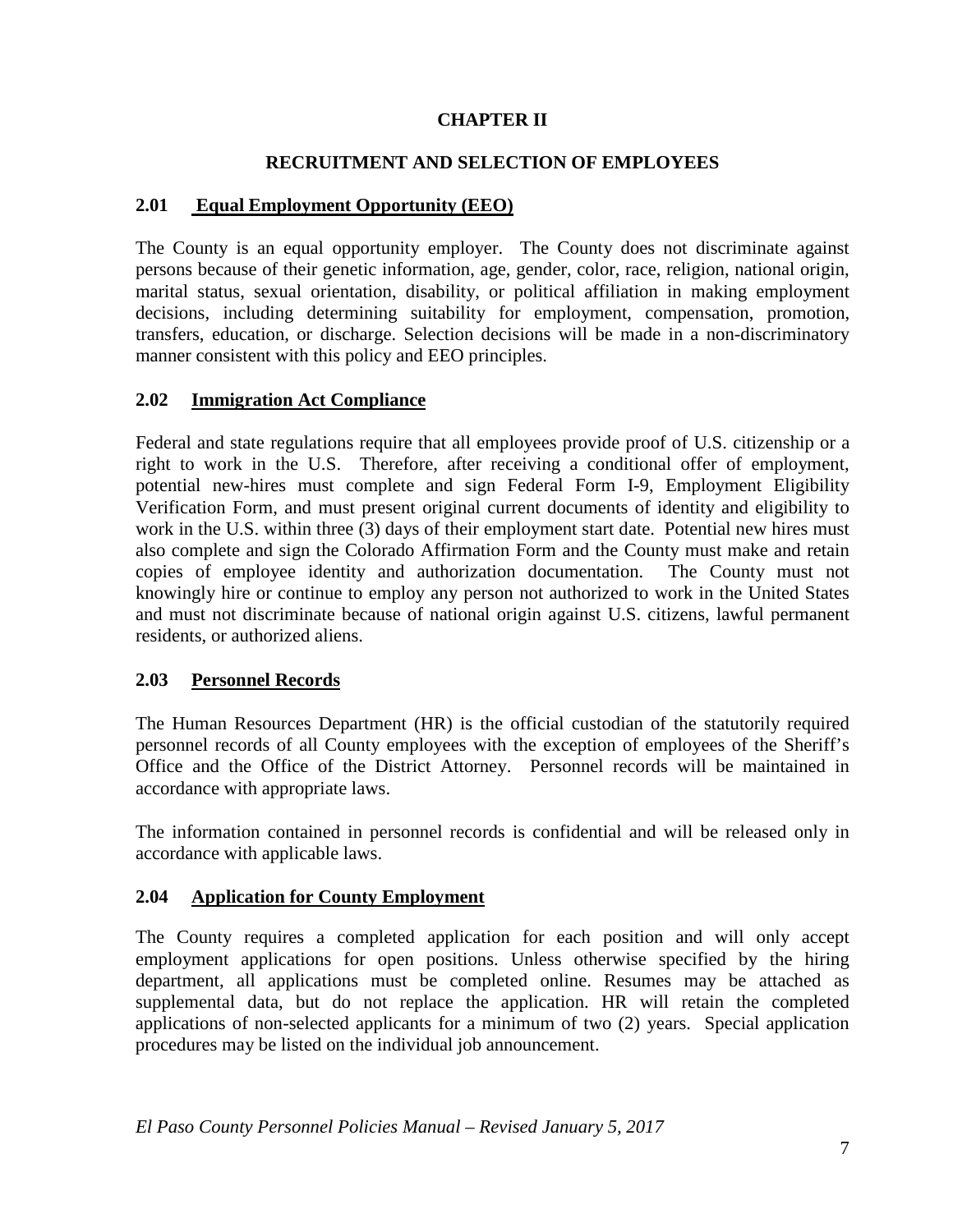Employment Applications, along with other County approved forms, are used in the selection process and are available on the County's website, www.elpasoco.com and internal "Depot" website.

## **2.05 Job Vacancies**

The County has the following options when seeking to fill a job vacancy:

- 1. Post the vacant position as open only to those employees within that Department/Division for at least three (3) working days; or
- 2. Post the vacant position as open only to County Employees for at least five (5) working days; or
- 3. Post the vacant position as an open position announcement to the public for at least five (5) working days.
- 4. Emergency Appointments:
	- a. An emergency appointment is defined as an appointment of an existing employee made to a County position on a temporary basis to meet peak loads, unusual work situations, seasonal and recurrent work, intermittent assignments, or emergencies.
	- b. An emergency appointment is not a regular appointment and need not be made from an established posting. In the event an emergency appointment is subsequently desired for a regular position, posting procedures will apply.
	- c. An emergency appointment shall require prior approval of the County Administrator or Elected Official, as appropriate. Such appointment shall not exceed one year immediately following the first day of employment.
	- d. Except in the case of emergency or when the nature of the assignment is such that it does not fall within an existing position description, the Elected Official or County Administrator shall be responsible for determining that the emergency appointed individual meets the minimum qualifications established for the position at the time of employment.
	- e. Employees serving in an emergency appointment are considered as serving under an initial review period. However, the time served in an emergency appointment position may be applied to the initial review period if the employee is hired into the position on a full-time basis. In this instance, employees serving in an emergency appointment are subject to all other policies and procedures contained within the El Paso County Personnel Policies Manual and the El Paso County Personnel Procedures Manual.

#### **2.06 Transfer of Current Employees**

- A. Intradepartmental Transfer of County Employees:
	- 1. Each department should post the vacant position within the department for a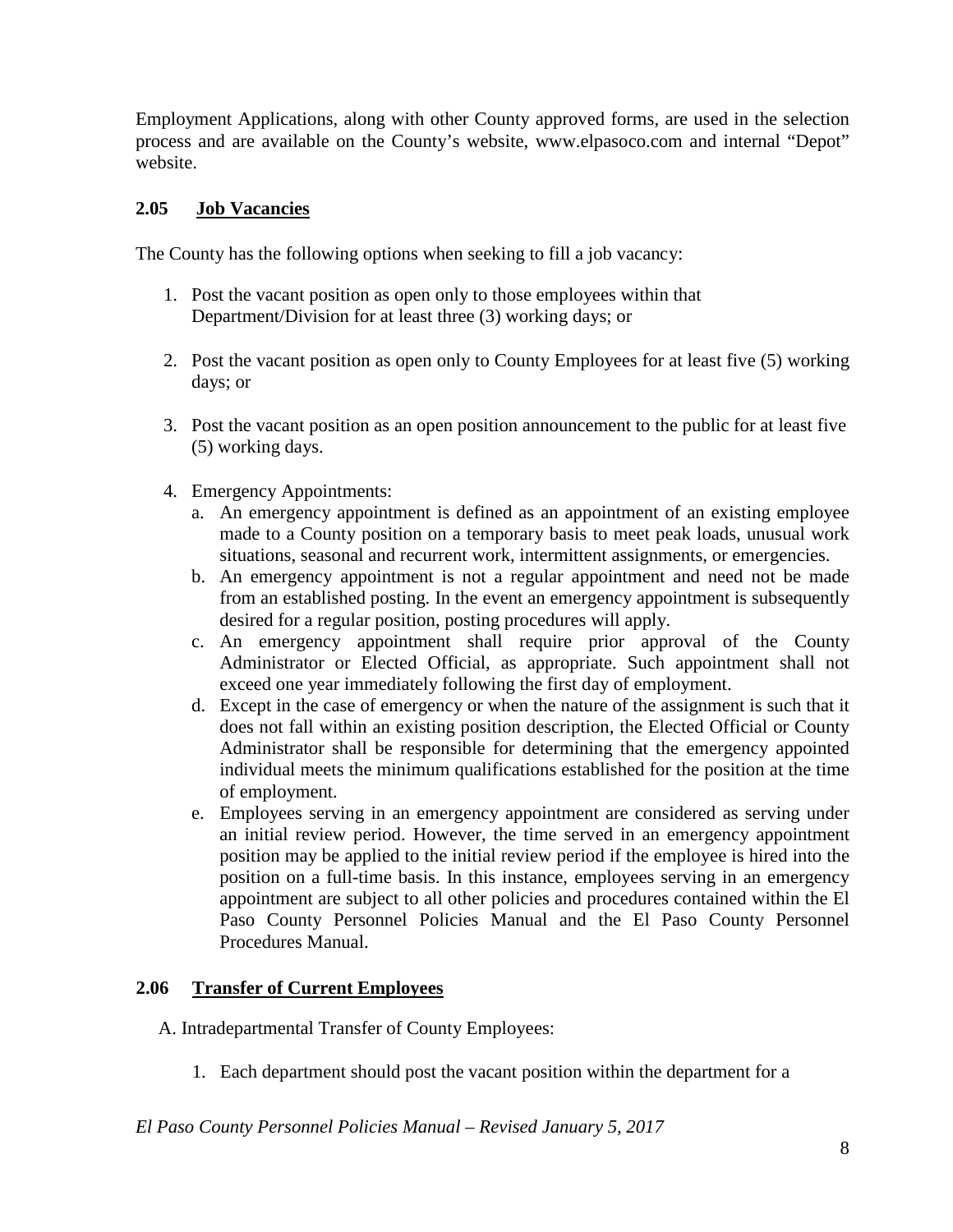minimum of three (3) working days.

- 2. Employees that have not completed their initial review period are not eligible for intradepartmental transfers or promotions, unless otherwise agreed upon by management.
- B. Interdepartmental Transfer of County Employees:
	- 1. HR should post, for a minimum of five (5) working days, the vacant position as open only to County Employees.
	- 2. Employees that have not completed their initial review period are not eligible for interdepartmental transfers or promotions, unless otherwise agreed upon by management.

#### **2.07 Background Investigations**

The County reserves the right to perform reference checks, motor vehicle records checks, criminal history checks or background checks on individuals considered for certain positions to include, but not limited to, safety sensitive positions and positions involving, handling of money, sensitive documents, items of confidentiality, and technology. All new County employees are subject to drug testing as a condition of employment.

#### **2.08 Employment References**

All requests for information about current or former employees should be answered in coordination with HR. Non-HR employees should NOT release any information about current or former employees without proper authorization. Current employees who share information about former employees without the permission of HR may be subject to discipline and corrective action up to and including termination of employment.

The information given to prospective employers and lending institutions must be limited to dates of employment, department, job title, and most recent salary in the absence of a valid release of information. Additional information will NOT be released without a signed authorization from the person who is the subject of the inquiry. A copy of the signed authorization will be placed in the current or former employee's personnel file.

County officials and hiring authorities are encouraged to cooperate with and to provide employment related information to one another upon request. Such requests are not limited to the information noted above.

#### **2.09 Employment of Relatives**

A person shall not be employed or promoted if such employment will place him/her in a position of supervising or being supervised by a member of his/her immediate family; or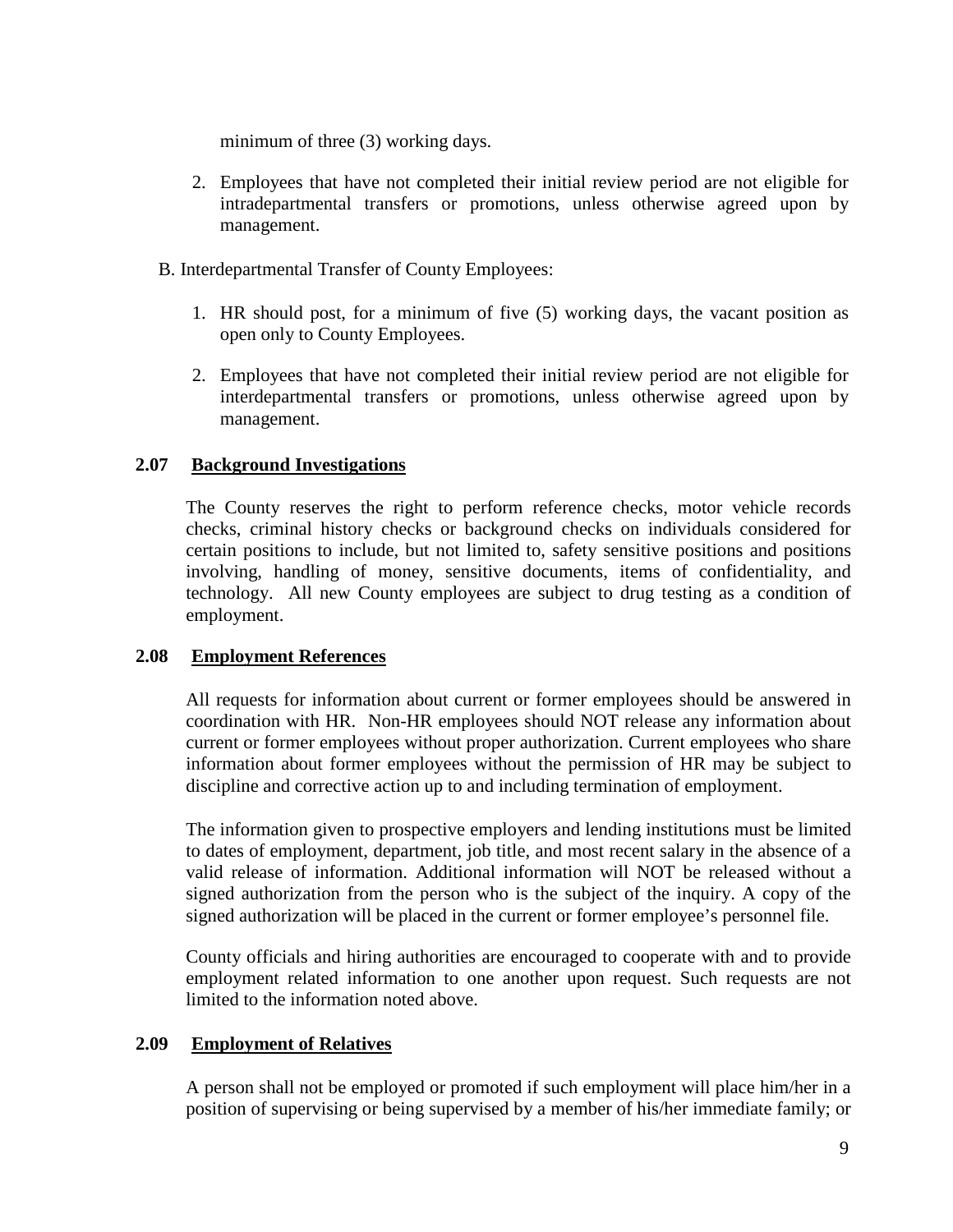where an immediate family member occupies a position which could affect the other's employment, promotion, salary administration, and other related management or personnel transaction.

No Hiring Authority shall appoint or employ any person within his/her immediate family, nor use his/her position to influence another County employee to hire a member of his/her immediate family.

For the purposes of this policy, immediate family is defined as spouse, same-sex partner, parents, step-parents, parents-in-law, siblings, step-siblings, siblings-in-law, children, step-children, children-in-law, grandparents, step-grandparents, grandparents-in-law, uncles, aunts, nieces or nephews. These familial relationships include both blood and marriage based relationships.

In addition to familial relationships, personal relationships and/or associations, the nature of which would lend themselves to favoritism, are also prohibited in employment and promotion decisions.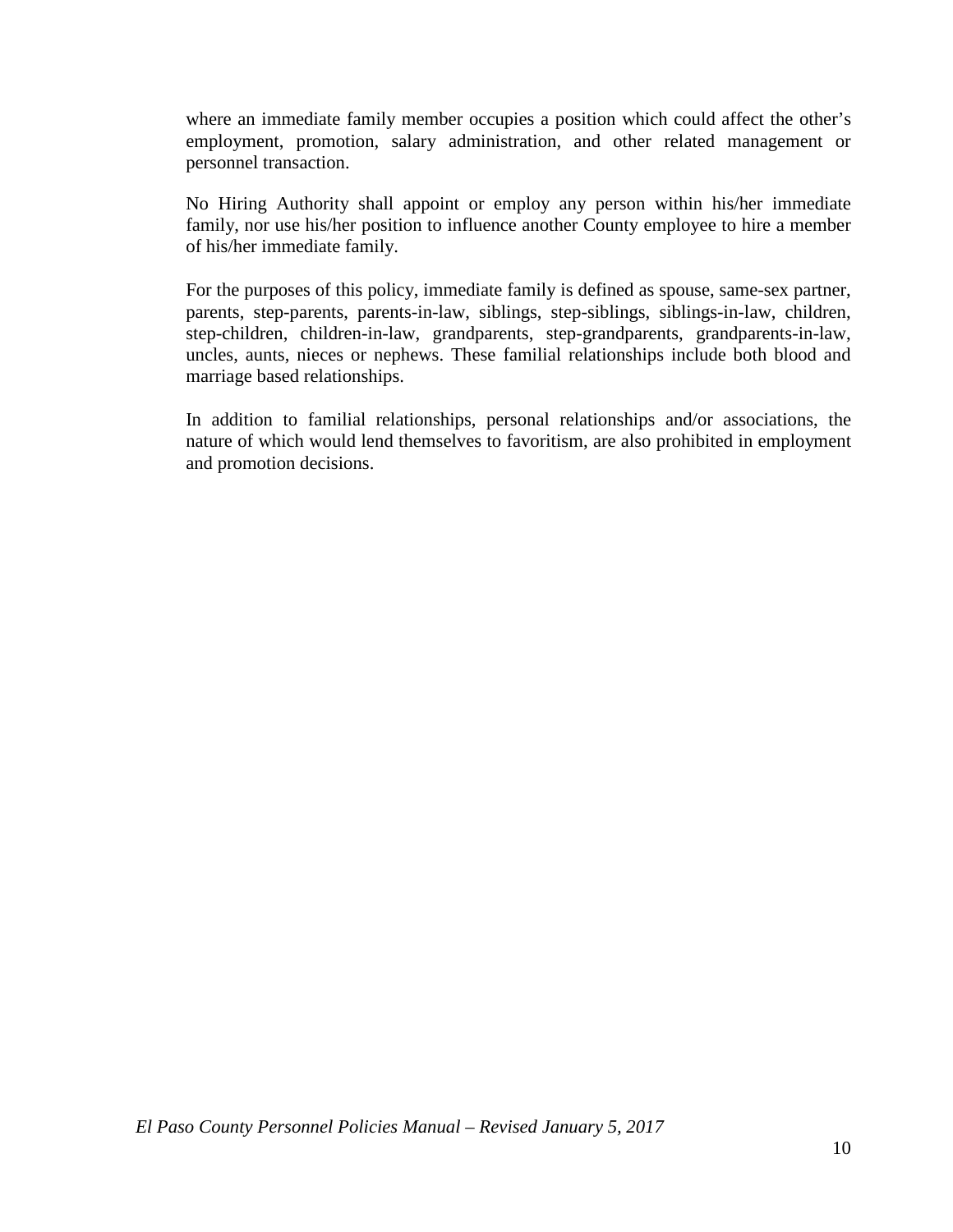#### **CHAPTER III**

#### **CLASSIFICATION AND COMPENSATION PLANS**

#### **3.01 Job Descriptions**

Each County position has a job description that defines the essential duties, responsibilities, exemption status, working conditions and qualifications of that position. Information regarding job descriptions is available from HR.

#### **3.02 Classification Plan**

El Paso County has established a salary plan that links its position classifications to their appropriate labor markets and provides a competitive level of compensation required to attract and retain qualified employees. Except for the Sheriff's Office and the Office of the District Attorney, information regarding the classification plan is available from HR.

#### **3.03 Salary Adjustments**

The effective date of a salary adjustment will occur on the date of the qualifying event, i.e., completion of the initial evaluation period, date of promotion or date of evaluation.

#### **3.04 Compensation Awards**

**Monetary Achievement Award**: The achievement award program is organized by each County department in the manner in which each department believes is most appropriate, subject to the guidelines below. Participation in this program by departments is voluntary. No additional funds are available through the Board.

- 1) Award Amount
	- a) The award amount should be commensurate with the extraordinary performance provided by the employee and is at the discretion of the Hiring Authority or his/her designee.
	- b) In lieu of a monetary award, the Elected Officials or the County Administrator or Hiring Authority may provide a tangible award and/or time off to an employee eligible for an award.
- 2) Types of Awards
	- a) Award for employees receiving maximum salary: An eligible employee for this award is one who: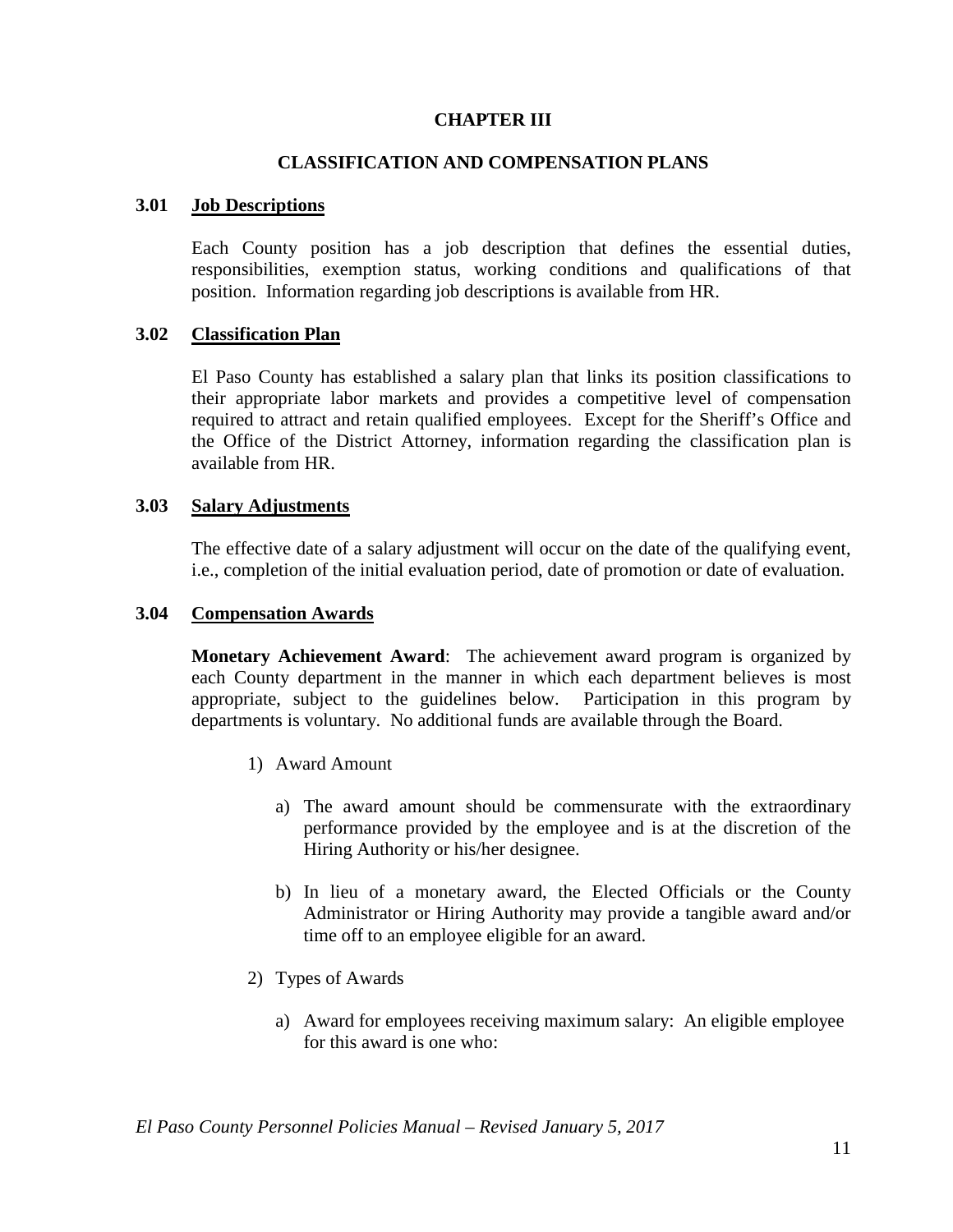- i) is currently receiving the maximum salary for the employee's position; and
- ii) has above average performance evaluations for the previous two (2) years.
- b) Exemplary performance: An eligible employee for this award is one who:
	- i) takes on work assignments above and beyond his or her regular job duties and continues to perform all tasks in an exemplary manner; or
	- ii) has significantly contributed to the operations of the employee's department or the County as determined by the Hiring Authority's designee.
- c) Innovative and/or cost-saving idea: An employee who creates an innovative or cost-saving plan or idea for the County that is implemented and saves the County money or improves County services is eligible for this discretionary award and is approved by the County Administrator or Elected Official.
- d) Employee of the month, quarter and/or year: Each department may initiate an employee of the month, quarter or year program in which all employees, including supervisors, are eligible. If a department chooses to implement such a program, the following guidelines must be followed:
	- i) if the Hiring Authority or his/her designee selects the award recipient, no employee may receive an employee of the month or quarter award more than once per calendar year;
	- ii) if the employee of the month, quarter or year is selected by department employees, all department employees must be allowed to participate in the voting.

## **3.05 Compensation Premiums**

- 1) Recruitment Premium: A recruitment premium may be offered to candidates selected to fill one of the following types of positions: Technology, Professional, Management and Executive related positions that are determined to be eligible by the hiring Department or Office. Other positions that may qualify for a recruitment premium include degreed positions and other highly specialized positions.
- 2) Retention Premium: A retention premium may be offered to employees selected within the following types of positions: Technical, Professional, Management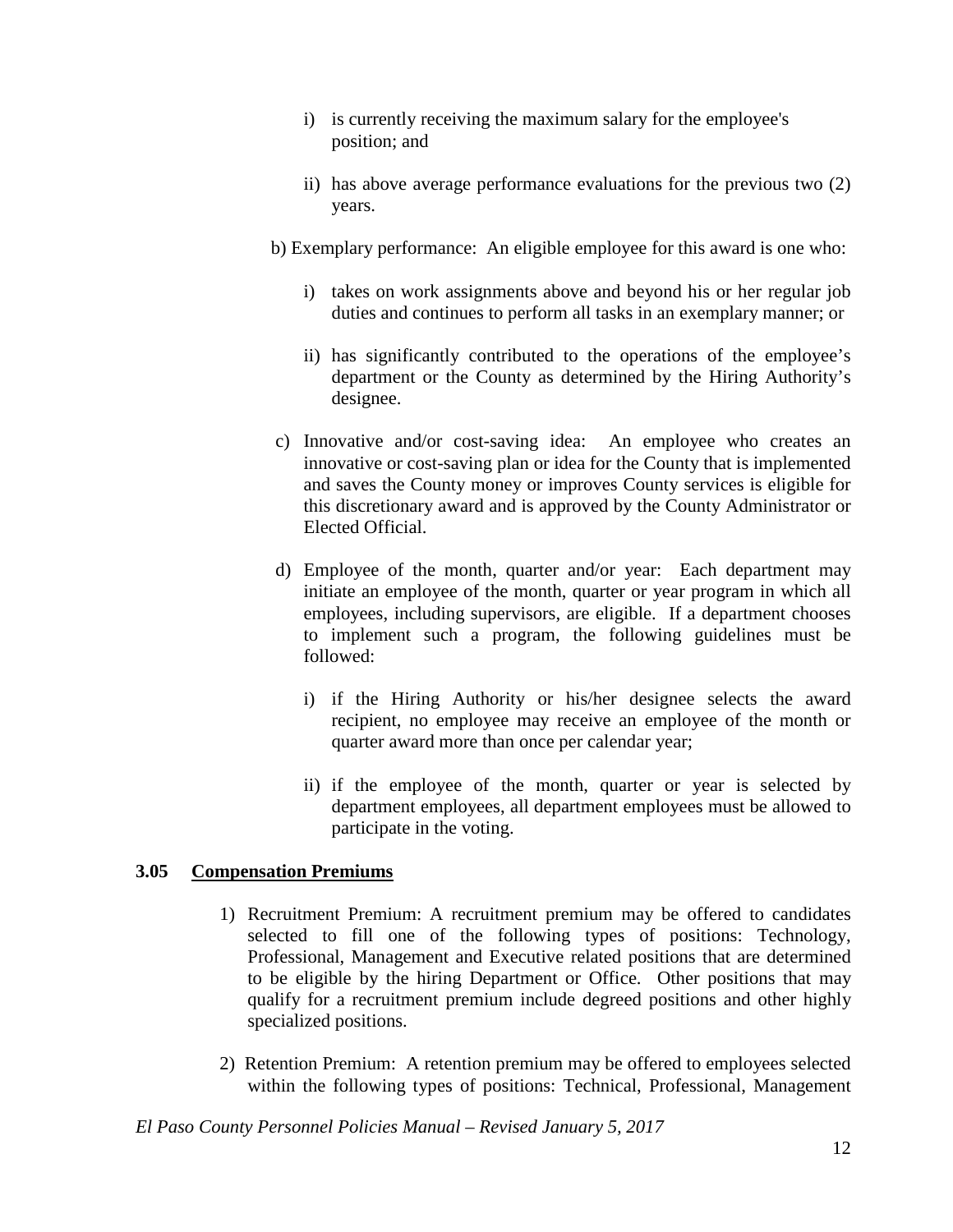and Executive related positions that are determined to be eligible by the Department or Office. Other positions that may qualify for a retention premium include degreed positions and other highly specialized positions.

- 3) Premium Amount: The amount of the premium is left to the discretion of the County hiring Department or Office. It may be awarded in a lump sum or on a quarterly or other periodic basis.
- 4) Recruitment and Retention Premiums do not become part of the employee's base pay and the employee will sign a document.

## **3.06 Payroll Schedule**

Employees will be paid on a bi-weekly pay schedule. Paydays will be on alternating Fridays for a total of twenty-six (26) paydays in a calendar year.

#### **3.07 Direct Deposit of Pay**

All employees will submit to direct deposit of pay into an Automated Clearing House (ACH) financial institution.

#### **3.08 Work Hours, Overtime, and Compensatory Time**

The work year begins January 1st and ends December 31st. The designated workweek is the period from 00:01 hours Sunday to 24:00 hours Saturday.

All full-time employees are scheduled to work (forty) 40 hours per workweek, excluding designated, paid County holidays. Unpaid meal periods are not included in hours worked. In order to meet operational requirements, the Elected Official, County Administrator, County Attorney, or Hiring Authority shall establish the appropriate Sunday through Saturday work schedule for each employee.

Employees will be notified by the Elected or Appointed Official, Department Head and/or Hiring Authority if they are exempt or non-exempt for purposes of determining eligibility for compensatory time and overtime.

Non-exempt employees will be compensated at the appropriate overtime rate for all hours worked in excess of the forty (40) hour workweek. Hours worked does not include vacation, holidays, bereavement leave, jury leave, compensatory time off, sick leave and/or paid leave. Leave without pay will not be included. The overtime rate is one and one-half (1 ½) times the employee's regular rate of pay. Compensatory time may be granted in lieu of overtime and is granted at the rate of one and one-half  $(1 \frac{1}{2})$ hours for each hour worked that is more than forty (40) hours worked in one workweek.

## **3.09 Compensatory Time/Overtime Pay Policy (Non-exempt employees only)**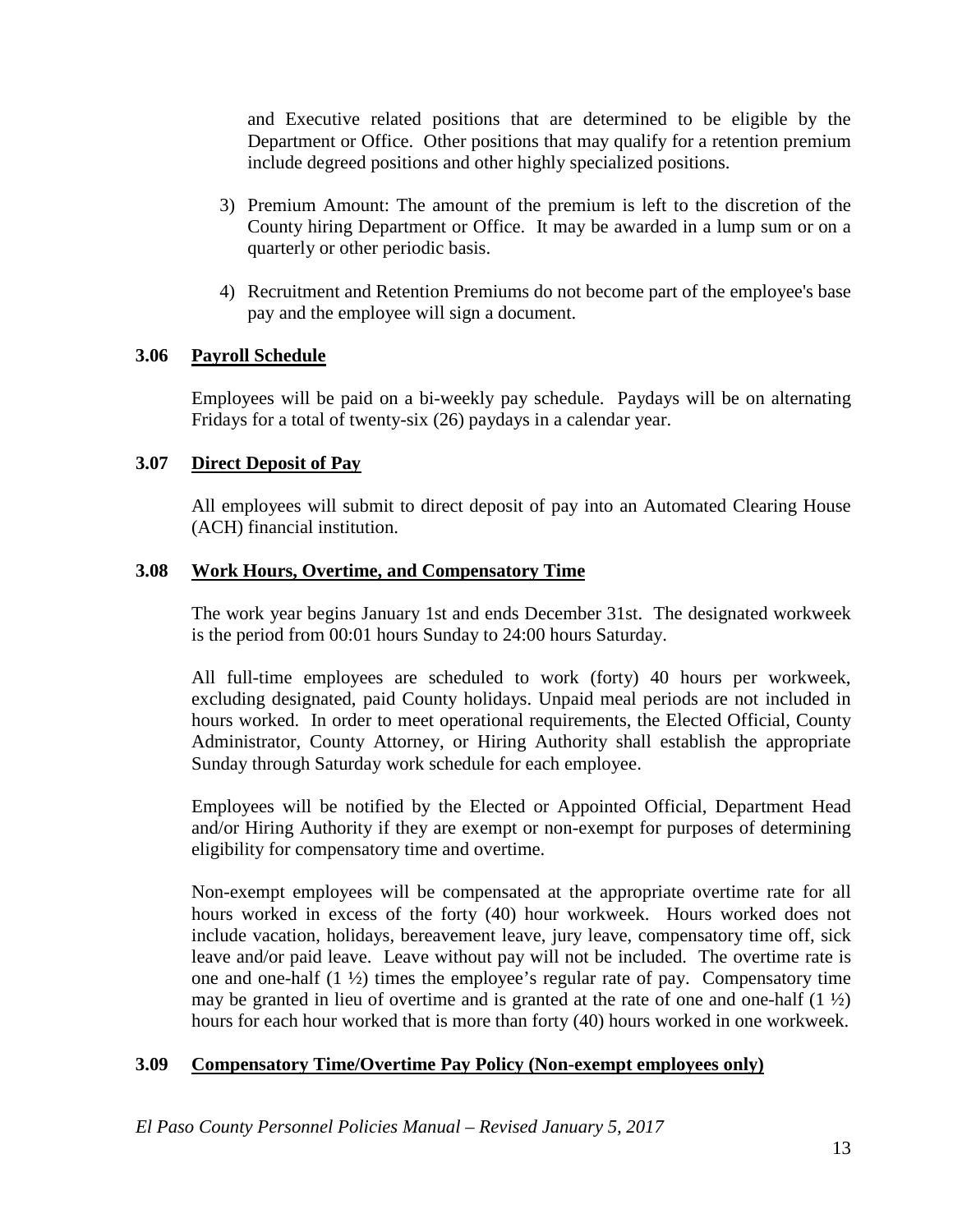- A) Requirement for Approval: The County may require all employees to work in excess of forty (40) hours in one workweek. All overtime must be approved in advance by the Elected or Appointed Official, Department Head and/or Hiring Authority.
- B) Choice of Overtime Pay/Compensatory Time: All County employees must agree to accept compensatory time in lieu of cash overtime as a condition of employment with the County. Any compensatory time received may be retained, used or cashed out consistent with the provisions of the FLSA.

Earned compensatory time will be utilized before vacation leave is used. As approved by the Elected or Appointed Official, Department Head and/or Hiring Authority, employees may accrue up to two hundred forty (240) hours of compensatory time, which represents one hundred sixty (160) hours of actual overtime work at time and one-half. For public safety employees the maximum accrual is four hundred eighty (480) hours of compensatory time. Every effort will be made to schedule time off for employees with earned compensatory time.

## **3.10 Recording Hours Worked**

Non-exempt employees are obligated to keep accurate records of the time worked. Time sheets will be completed on a bi-weekly basis by non-exempt employees. Exempt employees may be asked to keep track and record hours worked during certain events such as emergency responses or declared disasters.

Employees are required to accurately and completely account for every hour worked during the pay period. Each hour or fraction of an hour [fifteen (15) minutes minimum] worked should be accounted for. The time recorded will be approved by the Hiring Authority or his/her designee. Employees are required to keep the Hiring Authority or his/her designee advised of their departures from and returns to the premises during the workday.

No one may record hours worked on another's time sheet. Tampering with another's time sheet is cause for disciplinary action, including possible dismissal of both employees. Do not alter another person's record or influence anyone else to alter your record for you. In the event of an error in recording your time, report the matter to the Hiring Authority or his/her designee immediately.

#### **3.11 Flextime**

On a case by case basis an Elected or Appointed Official, Department Head and/or Hiring Authority may authorize flex-time to an employee.

## **3.12 Adverse Weather/Emergency Closure**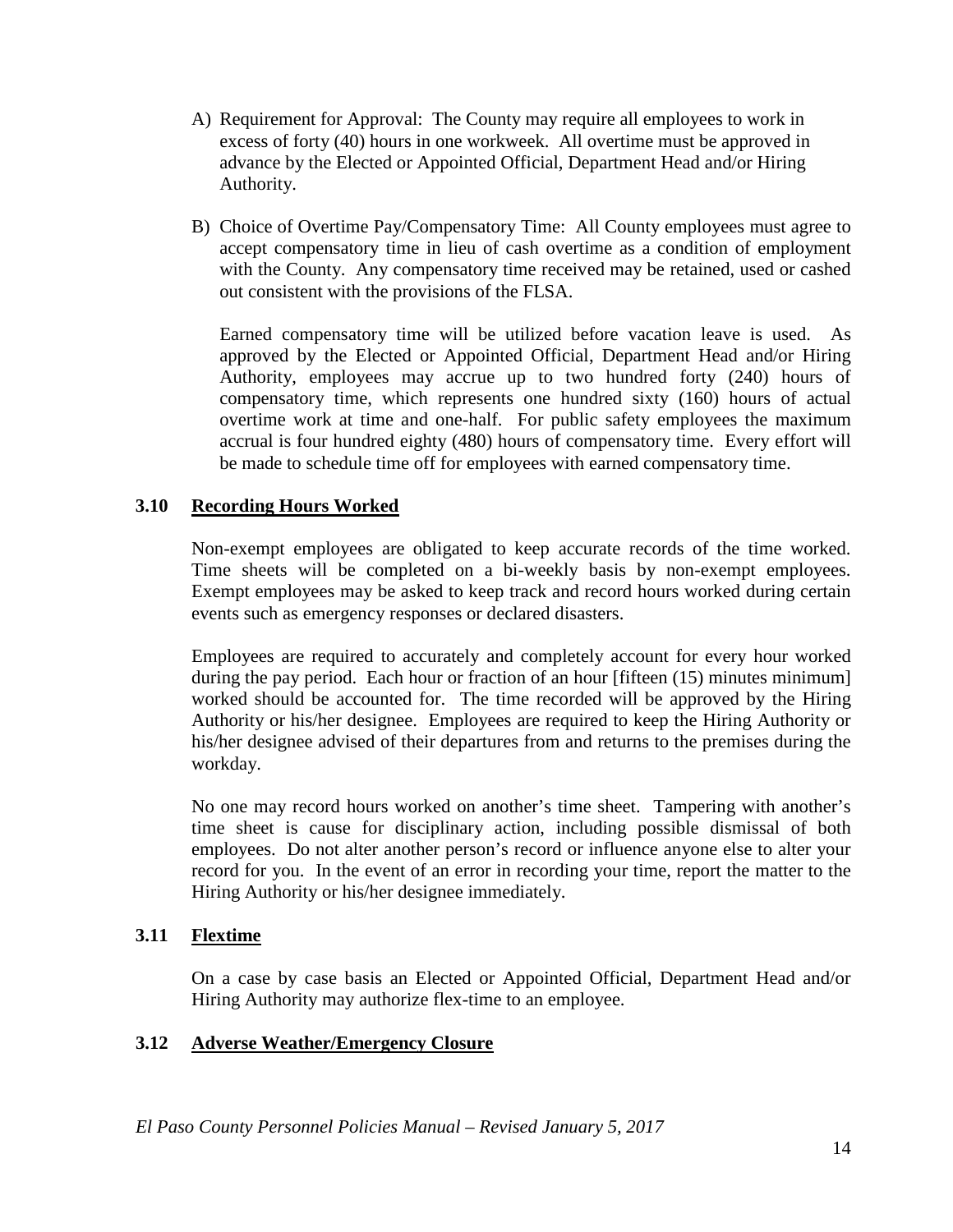The Chair of the Board of County Commissioners, in coordination with the County Administrator, the El Paso County Sheriff and the Clerk and Recorder (or their designees), will determine whether the County will close all operations except for essential services, or delay in opening because of adverse weather conditions. In the absences of the Chair or Vice Chair, the decision will be made by the available Commissioners and the foregoing officials.

When weather conditions are not adverse enough to warrant closing County offices, Elected Officials and Department Heads may grant additional time, up to a maximum of one (1) hour, without a reduction in pay to those employees who are unable to arrive at work on time because of the weather conditions.

In the event of severe weather conditions or a national emergency, the County may be required to close its offices, with the exception of the Sheriff's Office, the Public Services Department-Transportation Division, and any other emergency services or functions. Employees who are excused from work under these conditions will receive their normal pay and benefits.

When County offices are closed due to inclement weather or emergencies, employees will be advised of closures by local media, posting on the County's website, or the County's "snow-line" at 520-SNOW. Non-exempt employees who report to work will receive their normal pay and benefits for time worked.

#### **3.13 Employee Payroll Deductions**

No payroll deductions shall be taken from the payroll compensation of any employee except for deductions required or allowed by federal or state law. Employee will be notified prior to such deduction.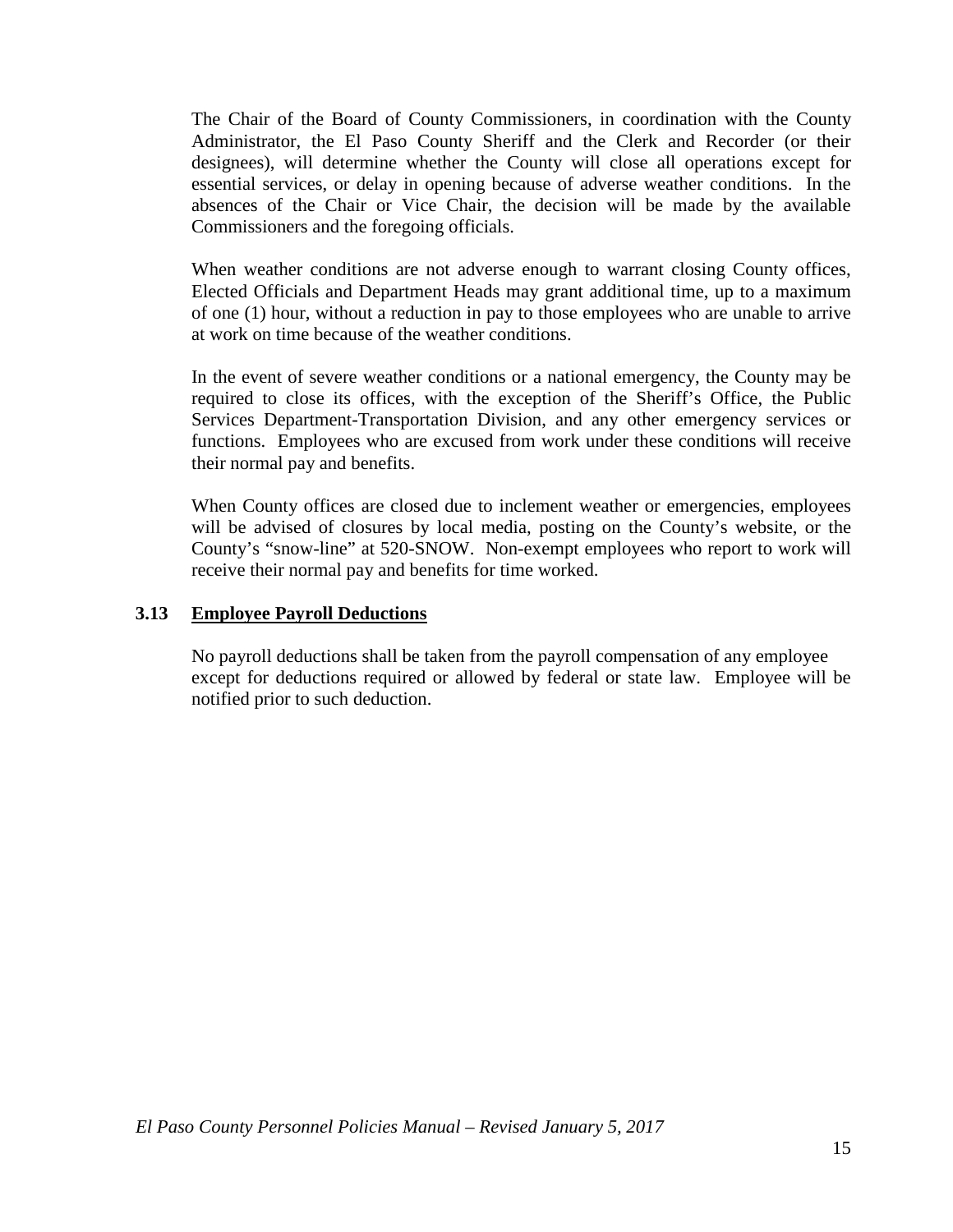#### **CHAPTER IV**

#### **LEAVE**

#### **4.01 Vacation Leave**

#### A) Eligibility:

- 1) Vacation leave is earned by full-time County Employees.
- B) Employees in the Sheriff's Office, both sworn and un-sworn, will earn vacation according to the schedule stated in the Sheriff's Office Policies and Procedures Manual. Employees in the District Attorney's Office, both sworn and un-sworn, will earn vacation according to the schedule stated in the District Attorney's Office Policies and Procedures Manual.
- C) Employees classified as Clerical, Trades & Labor, Administrative/Technical, Protective Service and Supervisory will earn vacation leave based on years of service in accordance with the following schedule:

#### **VACATION:** (**Clerical, Trades, Administrative/Technical, Protective Service, Supervisory**)

| <b>Years of Continuous Full-Time Employment</b> | <b>Vacation Hours</b>   | <b>Vacation Hours</b> |  |
|-------------------------------------------------|-------------------------|-----------------------|--|
|                                                 | <b>Earned Bi-weekly</b> | <b>Annual</b>         |  |
| $0 - 4$ years                                   | 3.6924                  | 96.00                 |  |
| $5 - 9$ years                                   | 5.5386                  | 144.00                |  |
| $10 - 14$ years                                 | 6.4616                  | 168.00                |  |
| $15 + \text{years}$                             | 7.3847                  | 192.00                |  |

Employees classified as **Executive, Management, and Professional** will earn vacation leave based on years of service in accordance with the following schedule:

| <b>Years of Continuous Full-Time Employment</b> | <b>Vacation Hours</b> | <b>Vacation Hours</b> |
|-------------------------------------------------|-----------------------|-----------------------|
| $0 - 4$ years                                   | 4.6155                | 120.00                |
| $5 - 9$ years                                   | 6.1539                | 160.00                |
| $10 - 14$ years                                 | 7.6924                | 200.00                |
| $15 + \text{years}$                             | 9.2309                | 240.00                |

- D) Employees are not eligible to use or be paid for vacation leave in advance of earning leave. Elected Officials, Hiring Authorities (or their designees) will consider the needs and services of the County in conjunction with the personal desires of the employee when scheduling vacation leave.
- E) Holidays and other designated County office closures, such as closures for adverse weather, unless employee is already on approved vacation leave, will not be charged as vacation leave.

\*\*Maximum Earned Leave: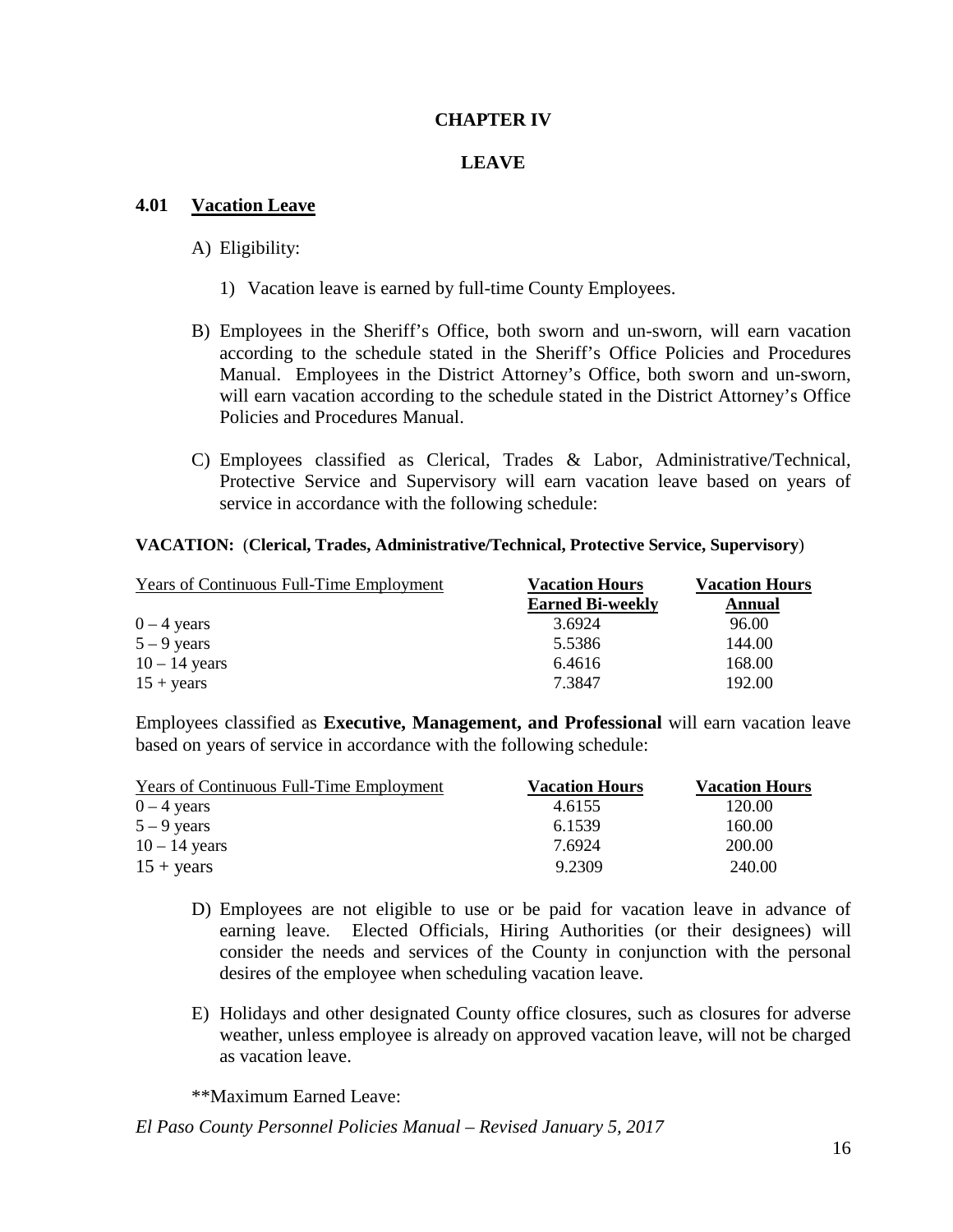- 1) Employees hired prior to January 1, 2006, who have less than fifteen (15) years of continuous full-time employment with the County, may earn a maximum of two hundred eighty (*280)* hours of vacation leave. Employees with fifteen (15) or more years of continuous fulltime employment may earn a maximum of four hundred and ten (*410)* hours.
- 2) Employees hired on or after January 1, 2006, may earn a maximum of two hundred and eighty (*280*) hours of vacation leave, regardless of years of service.
- F) Vacation leave cannot at any time exceed the established maximums as set forth above.
- G) The forfeiture of vacation leave will not apply if an administrative error has occurred by departmental management. It will be at the discretion of the HR Department Director to determine the authorization for the employee to retain more than the above outlined maximum hours.
- H) Temporary or part-time employees who become full-time employees will become eligible for vacation leave on their full-time hire date. Prior service as a temporary or part-time employee will not be credited to leave as set forth above.
- I) Any employee who becomes incapable of performing his or her normal work duties as a result of illness or injury incurred within the scope of employment and who is receiving Workers' Compensation benefits is not eligible to use earned vacation leave.
- J) If an employee becomes ill or injured while on vacation, the employee may convert vacation leave for sick leave. The employee must notify the immediate supervisor at the time of the illness or injury. The immediate supervisor may request that the employee submit a health care provider's statement specifying the nature of the illness or injury and a medical release stating when the employee can return to work.
- K) Employees who separate from County employment, including retirement, will be paid for the unused balance of their earned vacation leave, up to the maximum set forth above. In the event of an employee's death while in County employment, the employee's estate will receive payment for all unused earned vacation leave.

#### **4.02 Sick Leave**

A) Sick leave will be used for absences caused by illness, injury, temporary disability (including pregnancy), medical exams or medical treatment of the employee or the employee's dependent(s). The Elected or Appointed Official, Department Head and/or Hiring Authority(or his/her designee) may request a written health care provider's statement relating to the illness of the employee or employee's dependent(s).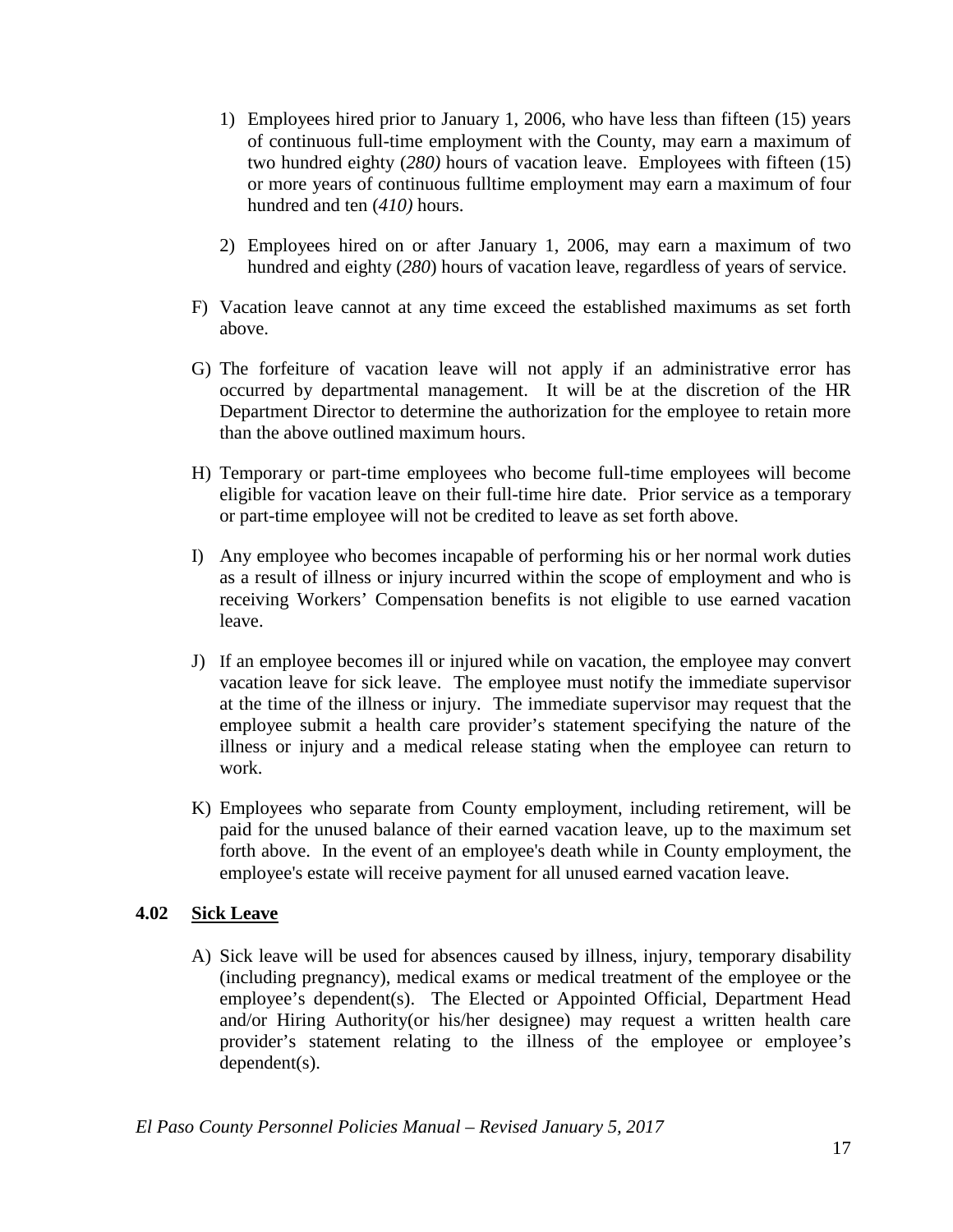#### B) Eligibility:

- 1) Sick leave is granted only to Full-time County Employees.
- C) Employees will earn sick leave in accordance with the following schedule:

| SICK:                                |                        |                   |
|--------------------------------------|------------------------|-------------------|
| <b>Years of Continuous Full-Time</b> | <b>Sick Hours</b>      | <b>Sick Hours</b> |
| Employment                           | <b>Earned Biweekly</b> | Annual            |
| $0 - 4$ years                        | 3.6924                 | 96.00             |
| 5 or more years                      | 4.6155                 | 120.00            |

- D) Employees are not eligible to use or be paid for sick leave in advance of earning leave.
- E) Holidays and other designated County office closures, such as closures for adverse weather, unless employee is already on approved sick leave, will not be charged as sick leave.
- F) Maximum Earned Leave:
	- 1) Employees hired by El Paso County prior to January 1, 2003, may earn up to a maximum of one thousand four hundred and forty (1,440) hours of sick leave. Employees who have a balance of more than seven hundred and twenty (720) hours of sick leave may convert the excess amount to vacation leave at any time during the year. Every two (2) hours of sick leave may be converted to one (1) hour of vacation leave. An employee must submit a request to convert the employee's time to the employee's department manager before submitting to the Administration and Financial Services Department - Finance Division for approval.
	- 2) Employees hired by El Paso County on or after January 1, 2003, will earn a maximum of two hundred and sixty (260) hours of sick leave.
	- 3) Sick leave cannot at any time exceed the established maximums as set forth above. Employees will not earn sick leave above the set maximums. Earned sick leave will resume when the employee is not at the maximum sick leave level.
- G) Elected Officials or Hiring Authorities (or their designees) may require an employee to submit a statement from a health care provider to verify any absence that is to be deducted from sick leave and to verify the employee's ability to return to work. Departments may require employees to keep them advised of their condition while on leave.
- H) An employee may utilize earned sick leave to accompany his or her dependent or spouse to a medical appointment or to care for his or her sick spouse or dependent.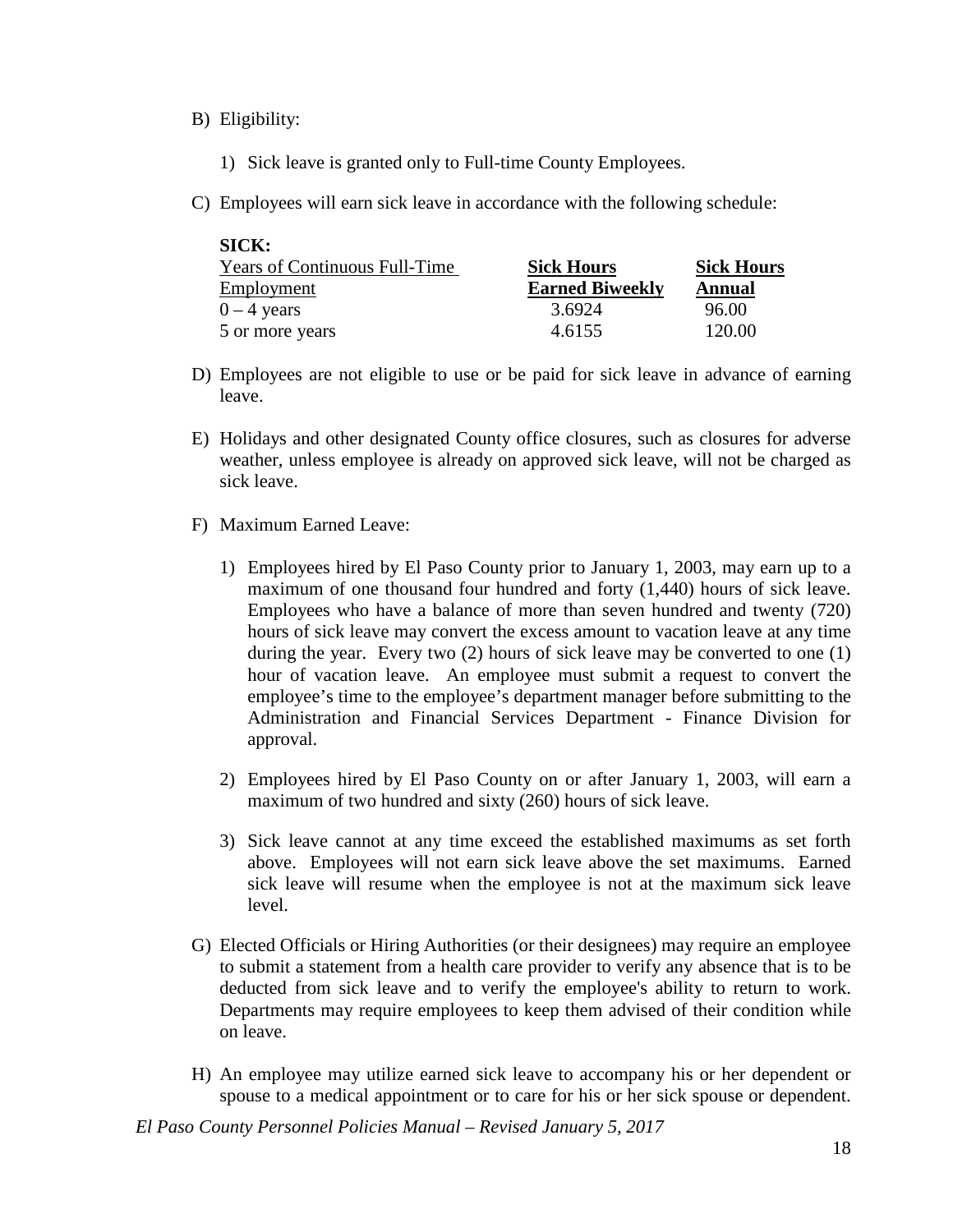The Elected or Appointed Official, Department Head and/or Hiring Authority (or his/her designee) may require the employee to provide verification from the health care provider of such illness or medical appointment.

- I) Sick leave will only be granted up to the amount earned by the employee at the time sick leave is requested. When an employee has utilized all earned sick leave, any additional absence will be deducted from vacation or personal leave, if the employee has any such earned leave. After utilization of all earned paid leave, an employee who remains medically unable to return to work, as documented by a health care provider's report, may apply, if eligible, for short term disability, long term disability, or a leave of absence without pay.
- J) Employees hired by El Paso County prior to January 1, 2003 who terminate voluntarily, not including retirement, or involuntarily from County employment and have five (5) or more years of continuous full-time service with the County will be paid for fifty percent (50%) of their earned sick leave, up to a maximum of seven hundred twenty (720) hours.
- K) Employees hired by El Paso County on or after January 1, 2003 with five (5) years or more of continuous full-time service will be paid fifty percent (50%) of the unused sick leave earned during their tenure with El Paso County when employment is terminated, not including retirement, **ONLY i**f the employee has earned the maximum amount of two hundred sixty (260) hours at the time of termination. If the terminating employee does not have the earned maximum of two hundred sixty (260) sick leave hours at the time of termination, the terminating employee will not be eligible for any payout of sick leave upon termination.
- L) Retiring employees are entitled to payment of sick leave, up to a maximum total of 1,080 accumulated hours, in accordance with the following schedule:

| <b>YEARS OF SERVICE</b> | <b>PAID SICK LEAVE</b> |
|-------------------------|------------------------|
| 5                       | 50%                    |
| 10                      | 55%                    |
| 15                      | 60%                    |
| 20                      | 65%                    |
| 25                      | 70%                    |
| 30 years or more        | 75%                    |

- M) Temporary or part-time employees who become full-time employees will become eligible for sick leave on their full-time employment date. Prior service as a temporary or part-time employee will not be credited with leave as set forth in above.
- N) In the event of an employee's death while employed with the County, the employee's estate will receive payment for fifty percent (50%) of the employee's earned sick leave, up to a maximum of seven hundred twenty (720) hours, provided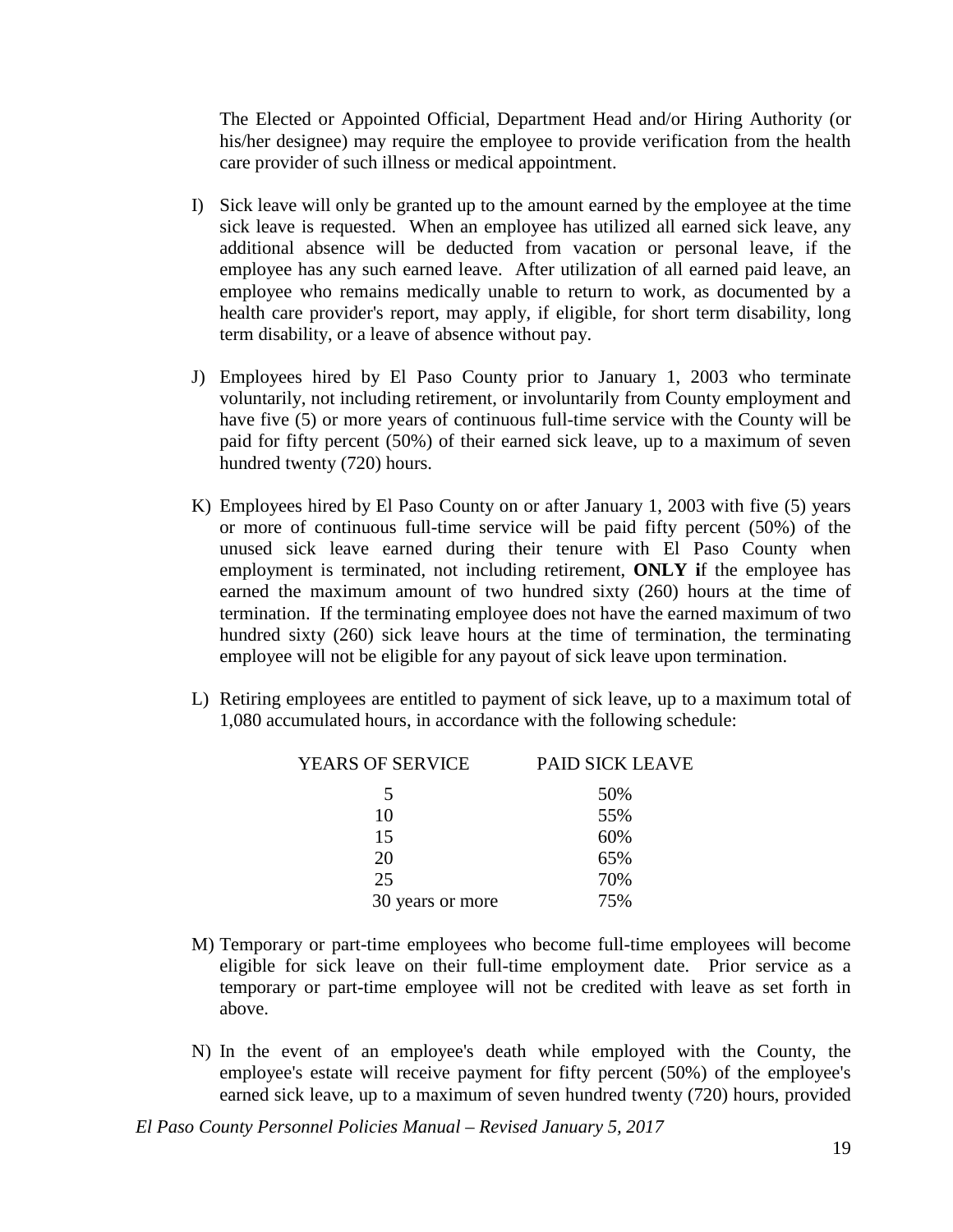the employee had five (5) years or more of continuous full-time County employment.

O) Any employee who becomes incapable of performing his or her normal work duties as a result of illness or injury incurred within the scope of employment and who is receiving Worker's Compensation benefits may be required to use earned sick leave for the first three (3) days in accordance with Colorado State Law.

#### **4.03 Military Leave**

Military leave will be assessed and granted in accordance with the provisions of the Uniformed Services Employment and Reemployment Rights Act (USERRA). For more information about what additional leave benefits may be offered please contact the Benefits Division

#### **4.04 Jury Duty / Court Leave**

A) The County recognizes jury duty as a civic responsibility. When summoned for jury duty, an employee will be granted leave to perform his/her duty as a juror. If the employee is excused from jury duty during regular work hours, the employee is expected to report to work promptly.

Employees receive regular pay for the first ten (10) days of jury duty if they were scheduled to work and provide confirmation of juror service. Any compensation received for such service during paid working hours will be turned over to the County, except for verified parking expenses and mileage allowance. Jury duty beyond ten (10) days is without pay from the County.

- B) An employee who is subpoenaed to appear as a witness in a case that relates directly to County duties, except for jury duty, will be granted court leave with pay on the condition that any compensation received for such services during working hours will be turned over to the County, except for verified parking expenses and mileage allowance.
- C) An employee who is required to appear in court on matters that do not relate directly to County duties, except for jury duty, will not be granted court leave. The employee will be allowed to utilize accrued compensatory leave, vacation or personal leave, or request leave without pay.
- D) An employee will immediately notify the Elected or Appointed Official, Department Head and/or Hiring Authority (or his/her designee) when a notice to appear in court as a witness or for jury duty is received.

#### **4.05 Leave for Domestic Violence**

Eligible employees may take up to three (3) business days of leave each year (12-month period) for specific reasons related to domestic abuse, sexual assault, stalking, or any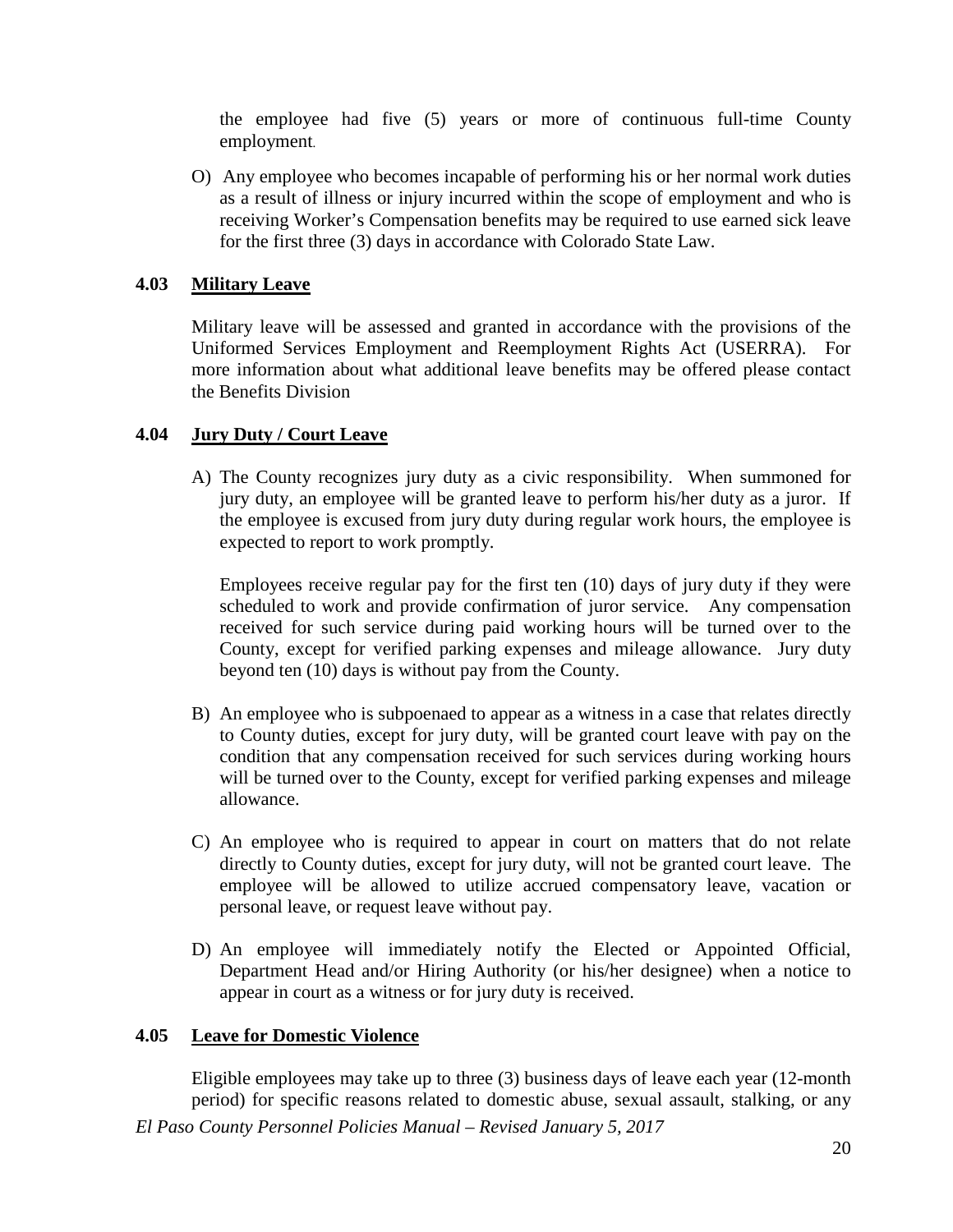other crime, the underlying factual basis of which has been found by a court on the record to include an act of domestic violence. In order to be eligible, employees must be a victim of "domestic abuse." A victim of domestic abuse is defined as any person who has suffered or been threatened with an act of violence by another person who:

- 1) is currently or formerly related to the victim;
- 2) is currently or has formerly been domiciled with the victim; or
- 3) is currently or has formerly had an intimate relationship with the victim. It also includes any act or threatened act of violence against the minor children of either the victim or the abuser.

Domestic violence leave can be taken only for the following four reasons:

- 1) to obtain a restraining order;
- 2) to obtain medical care, including mental health care, for the employee or his or her children;
- 3) to make the home secure or obtain new housing; and
- 4) to seek legal assistance or attend court proceedings related to domestic violence.

In general, these three (3) days of leave are unpaid; however, the County requires employees to exhaust all accrued paid leave before taking unpaid domestic violence leave.

Except in cases of imminent danger, employees are required to provide the Elected or Appointed Official, Department Head and/or Hiring Authority(or his/her designee) with "appropriate advance notice" of the need for the leave. The employee must provide documentation regarding the need for the leave. There will be no breach of confidentiality when taking measures to notify others for protection purposes.

## **4.06 Bereavement/Funeral Leave**

- A) Full-time employees will be authorized three (3) business days absence from work with full pay, in the event of the death of a member of the family defined as: spouse, children, step-children, children-in-law, parents, step-parents, parents-in-law, siblings, step-siblings, siblings-in-law, grandparents, step-grandparents, grandparents-in-law, great-grandparents, step-great-grandparents, grandchildren, stepgrandchildren, foster parents, or one in loco parentis. In the event of a death of a near relative, full-time employees are granted up to one (1) paid day to attend a funeral. Near relatives include the employee's aunts, uncles, nieces, and nephews.
- B) Bereavement leave in excess of three (3) days may be granted by the Elected or Appointed Official, Department Head and/or Hiring Authority (or his/her designee). Bereavement leave in excess of three (3) days will be deducted from sick leave. If sick leave is not available, the employee will use vacation leave. If vacation leave is not available the employee may request a leave of absence without pay. If the employee does not have the accrued leave available in excess of the authorized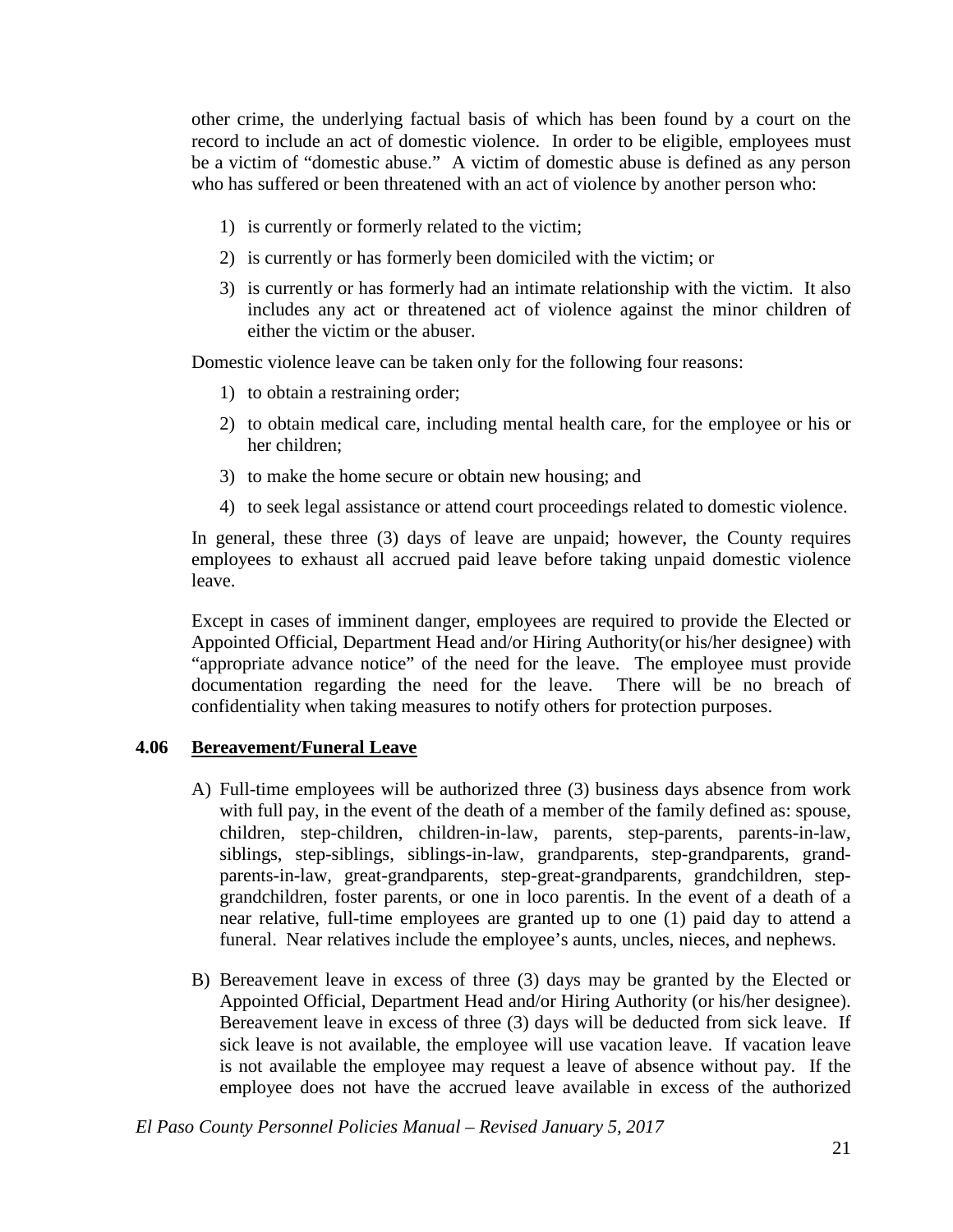bereavement leave, it is the discretion of the Elected or Appointed Official, Department Head and/or Hiring Authority(or his/her designee) to authorize the employee leave with or without pay.

#### **4.07 Voting**

- A) Voting is an important responsibility we all assume as citizens. We encourage employees to exercise their voting rights in all municipal, state and federal elections.
- B) Under most circumstances, it is possible for employees to vote either before or after work. If it is necessary for employees to arrive late or leave work early to vote in any election, employees should arrange with their supervisors/managers no later than the day prior to Election Day.
- C) Any employee whose work schedule effectively prevents voting before or after work hours shall be permitted paid leave not exceeding two (2) hours for the purpose of voting. No such paid leave shall apply to any employee whose work schedule is such that there are three (3) or more hours between the time of opening and the time of closing of the polling site during which the employee is not required to be on the job.

#### **4.08 Paid Holidays**

A) The following holidays will be observed by the County and will be granted with pay to all regular full-time employees:

| 1) New Year's Day              | January 1 <sup>st</sup>                                   |
|--------------------------------|-----------------------------------------------------------|
| 2) Martin Luther King, Jr. Day | Third Monday in January                                   |
| 3) President's Day             | Third Monday in February                                  |
| 4) Memorial Day                | Last Monday in May                                        |
| 5) Independence Day            | July $4^{th}$                                             |
| 6) Labor Day                   | First Monday in September                                 |
| 7) Veteran's Day               | November $11th$                                           |
| 8) Thanksgiving Day            | Fourth Thursday in November                               |
| 9) The day after Thanksgiving  | Fourth Friday in November                                 |
| 10) Christmas Eve Day          | December 24 <sup>th</sup>                                 |
| 11) Christmas Day              | December $25th$                                           |
| 12) Personal Days              | Full-time employees are eligible for up to three (3) days |
|                                | per year                                                  |

Employees are required to be on approved paid leave the day before or the day after a holiday in order to be eligible for holiday pay.

Holidays in which the day being observed falls on a Saturday will be observed on the preceding Friday; a holiday that falls on a Sunday will be observed on the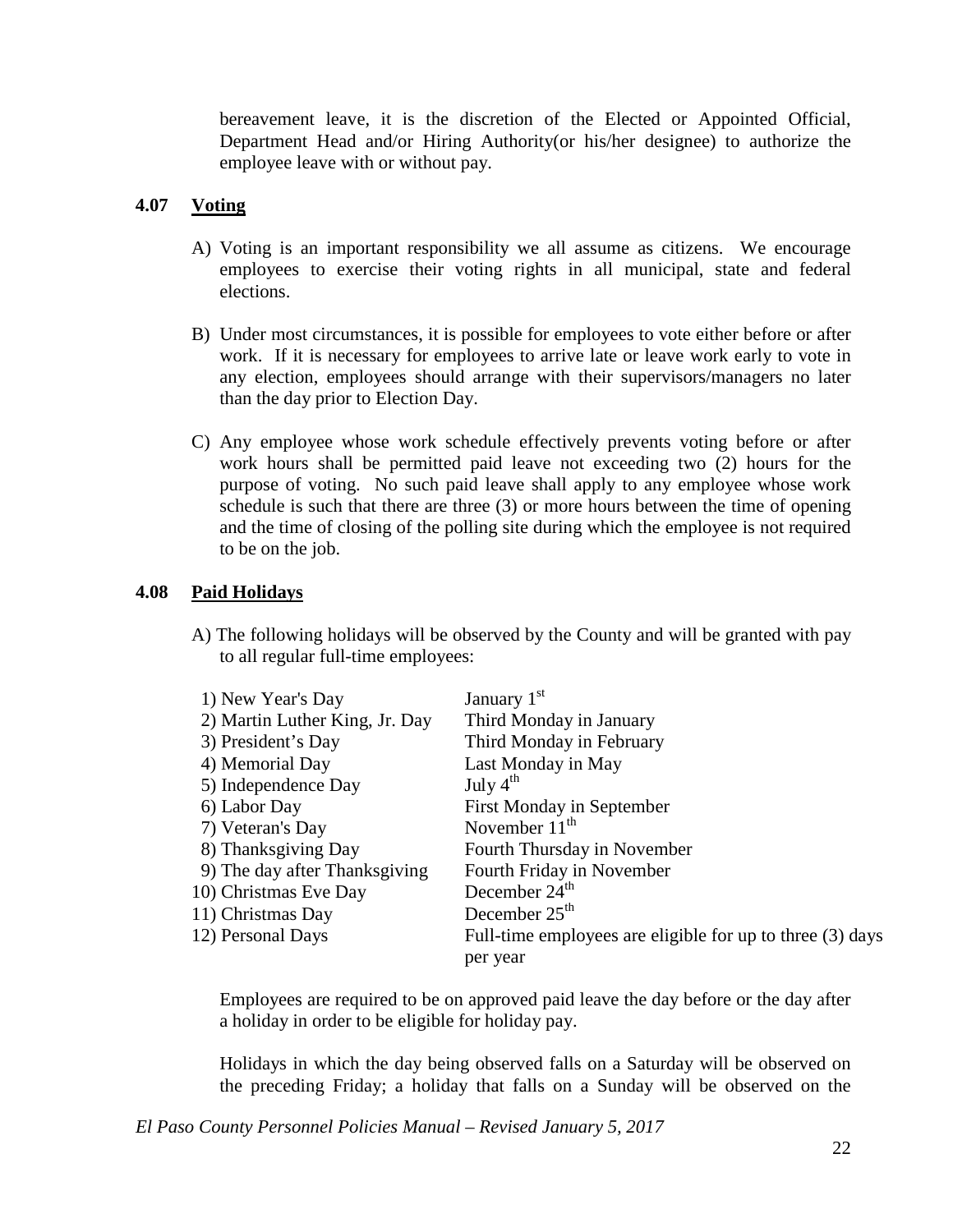following Monday. The Christmas Eve holiday will be observed on the business day before Christmas. The Benefits Division will provide a holiday schedule with specific dates in December of the year preceding the scheduled holidays.

#### B) Personal Days:

1) a. Full-time employees beginning employment with the County between January  $1<sup>st</sup>$  and April 30<sup>th</sup> of each calendar year will receive three (3) personal days to be used at any time within the calendar year with the authorization of the Elected or Appointed Official, Department Head and/or Hiring Authority (or his/her designee);

b. Employees beginning employment with the County between May  $1<sup>st</sup>$  and August  $31<sup>st</sup>$  of each calendar year will receive two (2) personal days to be used at any time within the remainder of the calendar year with the authorization of the Elected or Appointed Official, Department Head and/or Hiring Authority(or his/her designee);

c. Employees beginning employment with the County between September  $1<sup>st</sup>$  and November 30<sup>th</sup> of each calendar year will receive one (1) personal day (defined as 8 hours) to be used at any time within the remainder of the calendar year with the authorization of the Elected or Appointed Official, Department Head and/or Hiring Authority (or his/her designee); and

d. Employees hired on or after December  $1<sup>st</sup>$  of each calendar year will not be eligible for any personal days for the remainder of that calendar year.

- 2) Full-time employees will receive an additional personal day for every five (5) years of consecutive service with the County.
- 3) Personal Days may not be carried over to the next calendar year, subject to the exception noted in  $4.08(1)(c)$ . Employees who voluntarily or involuntarily terminate from the County within ninety (90) days of their full-time hire date, will not be paid for unused personal days.
- 4) Employees who voluntarily or involuntarily terminate employment with the County (including retirement) on or before January  $31<sup>st</sup>$  of the calendar year will not be eligible for payment of unused Personal Days.

#### **4.09 Absence without Authorization**

County employees will not be absent from work without authorization from their supervisor. When an employee is absent without authorization for at least one (1) full workday, the position may be declared vacant and abandoned by the employee at the discretion of the Elected or Appointed Official, Department Head and/or Hiring Authority(or his/her designee). Absence without leave may result in dismissal,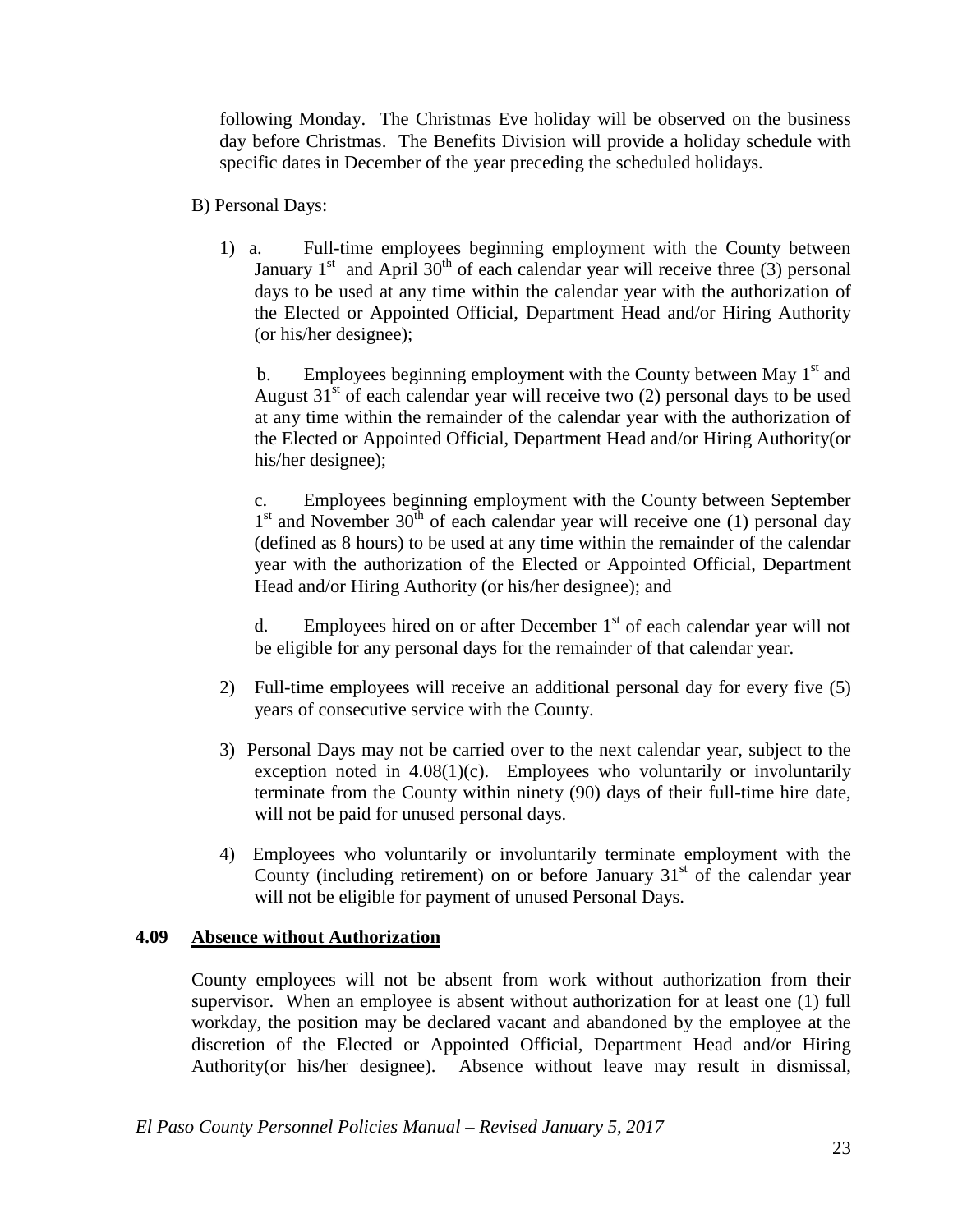suspension or other disciplinary action, as deemed appropriate by the Elected or Appointed Official, Department Head and/or Hiring Authority (or his/her designee).

# **4.10 Worker's Compensation and Related Absences**

- A) Any employee who becomes incapable of performing his or her normal work duties as a result of illness or injury incurred within the scope of employment will be deemed to be on work-related absence until the employee is medically released to resume normal work duties or modified work duties as may be allowed. County employees who sustain a work-related illness or injury are eligible to receive statutory benefits pursuant to the Colorado Workers' Compensation Act, C.R.S. § 8- 40-101, *et seq.*
- B) The Colorado Workers' Compensation Act provides that an employee will not receive wage loss benefits for the first three (3) working days of absence due to the work-related illness or injury unless the period of the employee's absence from work lasts longer than two (2) weeks from the day the injured employee leaves work. If an injured employee returns to work before two (2) weeks from the date the employee initially left work, the employee must either deduct the first three (3) days of absence from accrued leave or take the three (3) days without pay.
- C) Injured employees eligible to receive wage loss benefits under the Colorado Workers' Compensation Act and who have not been medically released to return to any work will receive sixty-six and two-thirds percent (66 2/3%) of the employee's average weekly wage, not to exceed a specific maximum weekly amount calculated by the State of Colorado on an annual basis.
- D) Absence due to a work-related illness or injury will be authorized only in those cases where:
	- 1) The employee has reported the injury to HR and a first report of injury has been completed by HR; and
	- 2) An employee obtains a written statement from a designated health care provider concerning the employee's medical treatment and inability to return to work.
- E) An employee who is absent from work due to a work-related illness or injury may be required to undergo a periodic medical examination at the County's request. Failure to comply with such a request may result in the loss of workers' compensation benefits, including wage loss benefits.
- F) All employees will cooperate in the completion of necessary reporting forms required by the County.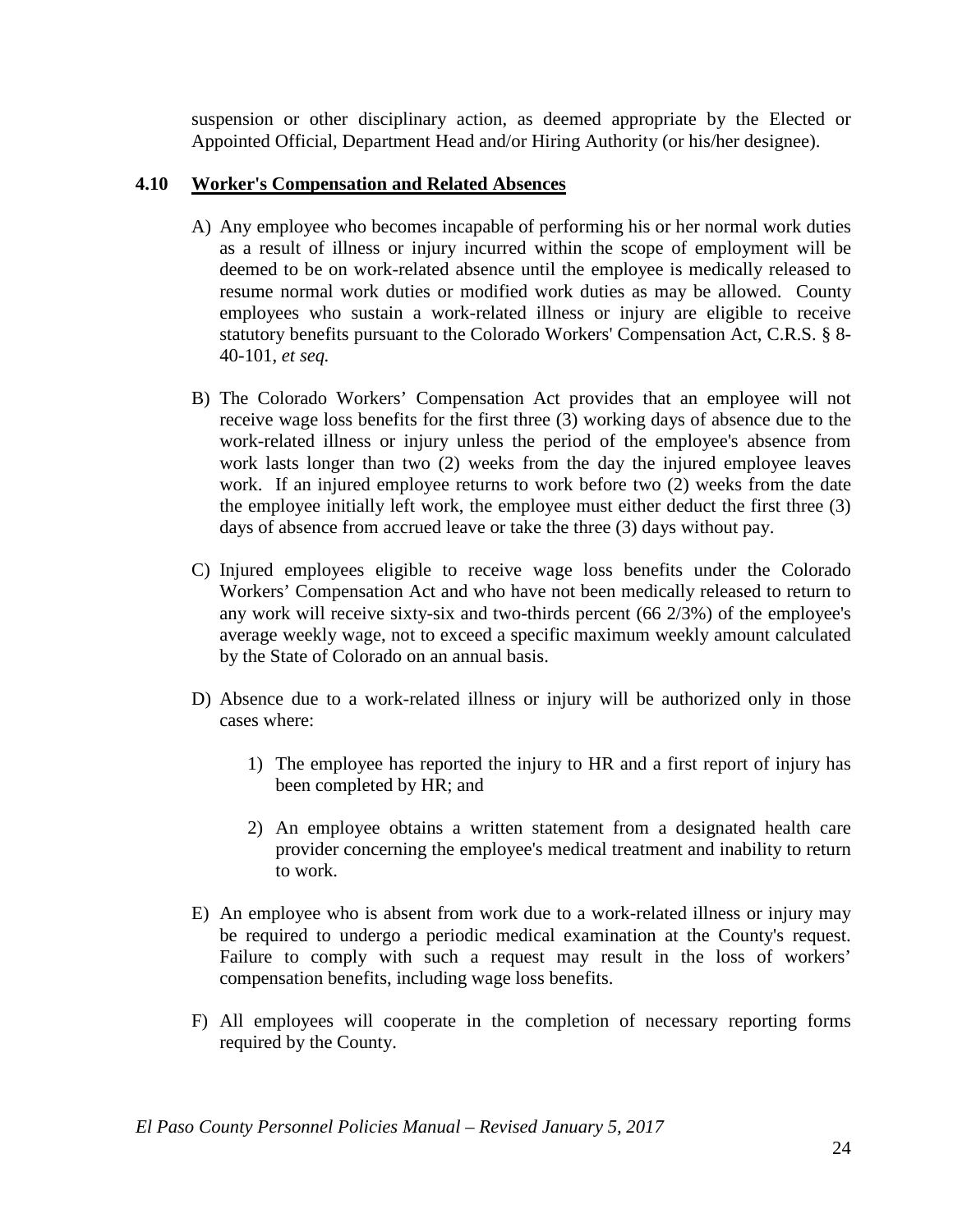- G) During the period an employee is absent from work due to a work-related injury or illness, the employee must notify the Elected or Appointed Official, Department Head and/or Hiring Authority(or his/her designee) and HR of his or her return to work status on a regular basis. Notification requirements will be determined by the Elected or Appointed Official, Department Head and/or Hiring Authority(or his/her designee), but in no event will the required notification be less than once per week.
- H) Employees who have been released by their designated provider to return to full or modified duty will immediately notify and provide written documentation verifying his or her release to the Elected or Appointed Official, Department Head and/or Hiring Authority(or his/her designee) and HR.
- I) An employee who sustains a work-related injury that qualifies as a "serious health condition" under the Family and Medical Leave Act (FMLA) will be placed on that leave on the date the employee qualifies for the leave.

#### **4.11 Family and Medical Leave (FMLA Leave)**

Family and medical leave will be assessed and administered in accordance with the provisions of USERRA and the Family and Medical Leave Act (FMLA).

Employees may take leave for reasons including, but not limited to, any of the following:

- 1. The birth of the employee's child or the placement of a child with the employee for adoption or foster care.
- 2. The care of a spouse, a domestic partner, a child (under 18 years of age, unless disabled), or parent (not parent-in law or grandparent) with a serious health condition.
- 3. An employee's serious health condition.
- 4. To care for a family member injured in the line of active military service and those members whose pre-existing injuries were aggravated in the line of duty ("military caregiver leave").
- 5. Leave needed as a result of a "qualified exigency" arising from a family member's military active duty or call to active duty in a foreign country ("active duty leave" or "military exigency leave".

#### **How Much Leave May Be Taken**

*El Paso County Personnel Policies Manual – Revised January 5, 2017* An eligible employee is entitled to take up to twelve (12) workweeks of unpaid leave during a rolling twelve-month (12-month) year for the birth or placement of a child; to care for a spouse, child, or parent with a serious health condition; for the employee's own serious health condition; or to deal with a "qualifying exigency" arising out of the fact that the spouse, son, daughter, or parent of an eligible employee is on active duty or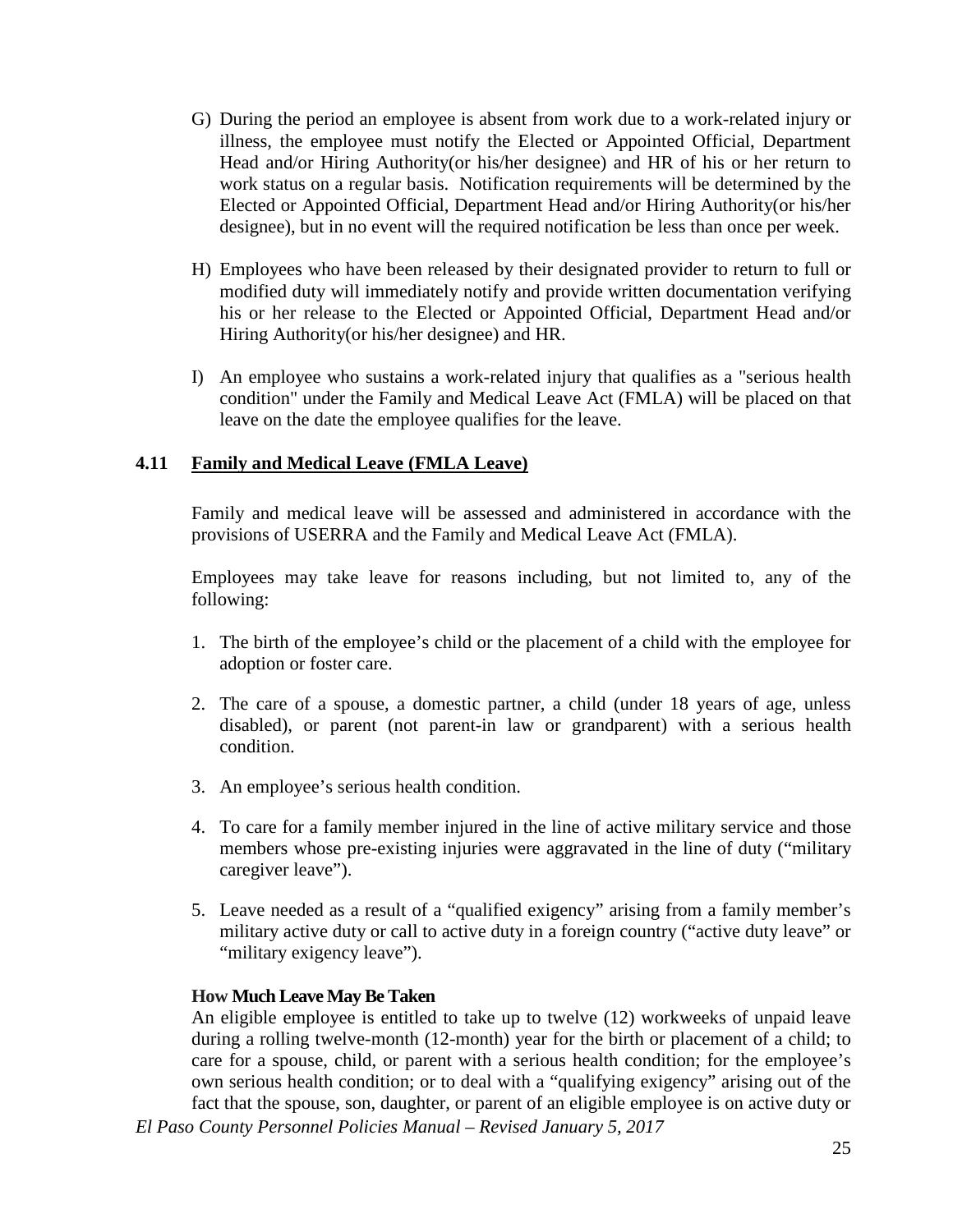has been called to active duty in a foreign country. Leave for birth and care, or placement for adoption or foster care, must conclude within twelve (12) months of the birth or placement.

#### **How Much Leave May Be Taken - Military Caregiver Leave**

An eligible employee who is the spouse, son, daughter, parent, or next of kin of a covered service member may take twenty-six (26) workweeks of unpaid leave during the twelve-month (12-month) calendar year to care for the service member. A "covered service member" is defined as a member of the Armed Forces, "who is undergoing medical treatment, recuperation, or therapy, is otherwise in outpatient status, or is otherwise on the temporary disability retired list, for a serious injury or illness." Military Caregiver Leave requires the serious injury or illness to have occurred in the line of duty or to have been aggravated in the line of duty if it existed prior to active duty service and must render the service member medically unfit to perform the duties of his or her office, grade, rank, or rating.

Eligible employees who need to take military caregiver leave can take no more than twenty-six (26) weeks of leave in a twelve-month (12-month) calendar year for all FMLA-qualifying reasons. That is, if an employee takes the full twenty-six (26) weeks of military caregiver leave in the twelve-month (12-month) calendar year, the employee is not entitled to any additional FMLA leave for another qualifying reason (such as his or her own serious health condition) during the same twelve-month (12-month) calendar year.

#### **Intermittent Leave**

Employees may take intermittent leave. Intermittent leave is leave taken in separate blocks of time. A reduced work schedule is a leave schedule that reduces an employee's usual number of hours per workweek or hours per workday.

Leave to care for a newborn or for a newly-placed child may not be taken intermittently or on a reduced work schedule unless the County agrees to such an individual leave request.

If an employee takes leave intermittently or on a reduced schedule basis, the employee must, when requested, make a reasonable effort to schedule the leave so as not to unduly disrupt the County's operations. When an employee takes intermittent or reduced work schedule leave for foreseeable planned medical treatment, the County may temporarily transfer the employee to an alternative position with equivalent pay and benefits for which the employee is qualified and which better accommodates recurring periods of leave.

## **Employee Eligibility**

Family leave is available to employees who have worked at least twelve (12) months for the County (this time does not have to be consecutive) and/or have worked more than one thousand two hundred-fifty (1,250) hours in the previous twelve (12) months. The County requires that you exhaust your accrued sick leave, compensatory time,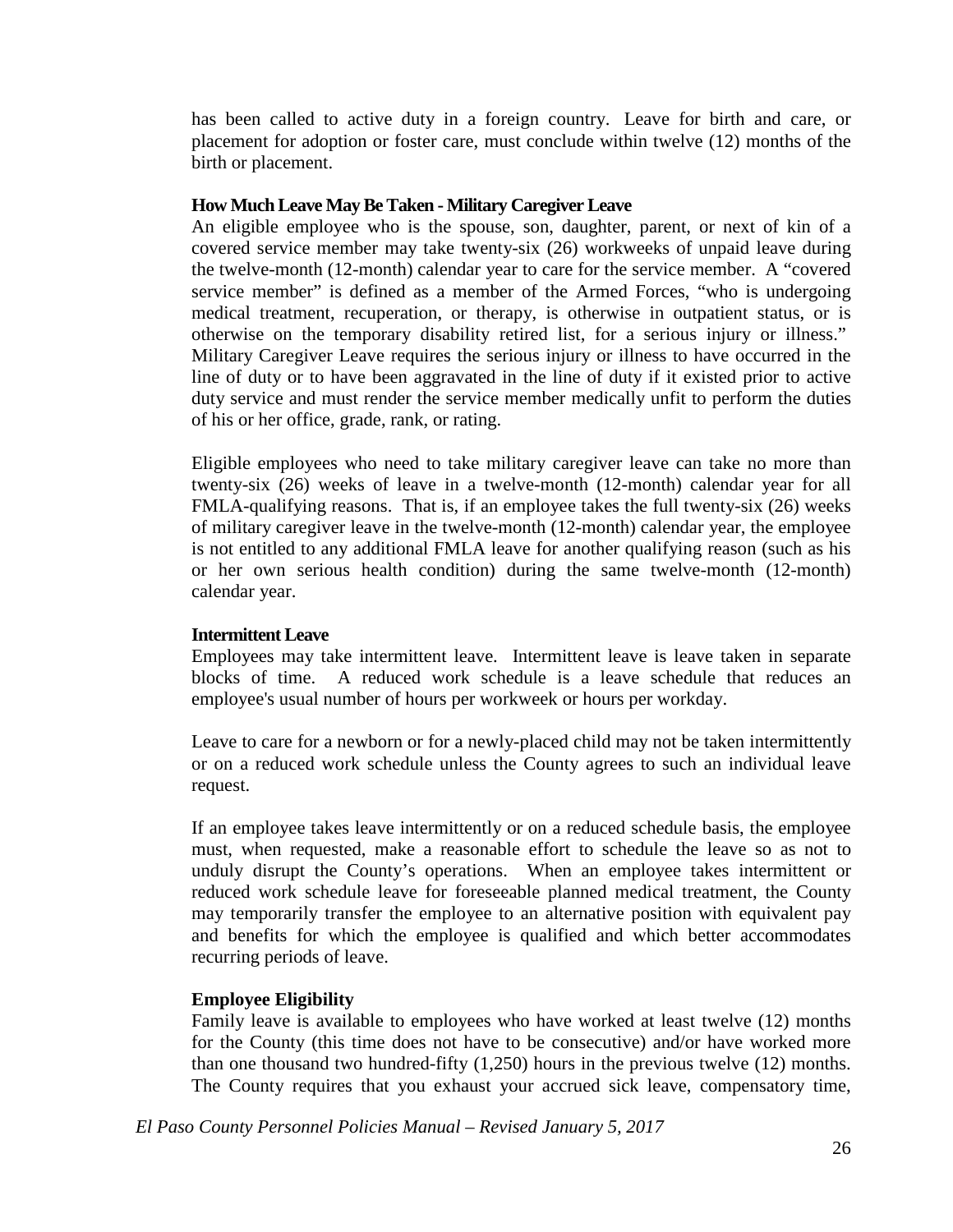accrued vacation, and personal days as part of the twelve/twenty-six (12/26) weeks of leave. An absence related to an employee's Workers Compensation injury will count against FMLA leave entitlement.

The County has adopted a rolling twelve (12) month period. Therefore, subject to the requirements of this policy, each employee will be entitled to twelve/twenty-six (12/26) weeks of leave measured backward from the date the employee uses such leave.

If an employee and his or her spouse are both employed by the County, the total amount of leave available to be used between both employees is twelve (12) weeks. Employees with pregnancy-related disabilities may have the right to take a pregnancy disability leave in addition to family leave.

Employees who are on an FMLA-qualified leave may not engage in any form of selfemployment or perform work for any other employer during that leave, except when the leave is for military or public service or when the employment has been approved by the County under its Outside Employment policy, and the employee's reason for leave does not preclude outside employment.

#### **Notice, Certification, and Reporting Requirements**

If the need for the leave is foreseeable, an employee must provide thirty (30) days' written notice prior to the requested start of the leave. If thirty (30) days' notice is not provided, the start of the leave may be delayed. An employee who does not give thirty (30) days' notice must explain why such notice was not practicable. If the need for the leave is not foreseeable, the employee or a member of his or her household must notify his or her Supervisor of the need for leave as soon as possible before their usual reporting time. The failure to provide notice may result in the leave not being designated as FMLA leave.

If the need for leave is foreseeable due to a planned medical treatment or supervision, the employee must make a reasonable effort to schedule the treatment or supervision in order to avoid disruptions to the operations of the County.

An employee requesting leave for his or her own serious health condition, to care for a family member with a serious health condition, or military caregiver leave must provide a health care provider's certification of the health condition. These certification forms are available from Benefits Division.

In addition, an employee requesting an intermittent leave or a reduced work schedule must provide a health care provider's certification. These forms are also available from Benefits Division.

During any leave, an employee must provide periodic reports regarding the status of leave and any change in the employee's plans on returning to work.

#### **Benefits During Leave**

An employee taking leave under this policy will continue to receive coverage under the County's health plan for up to a maximum of twelve/twenty-six (12/26) workweeks per calendar year at the same level of employment and under the same conditions of coverage as if the employee had continued in employment continuously for the duration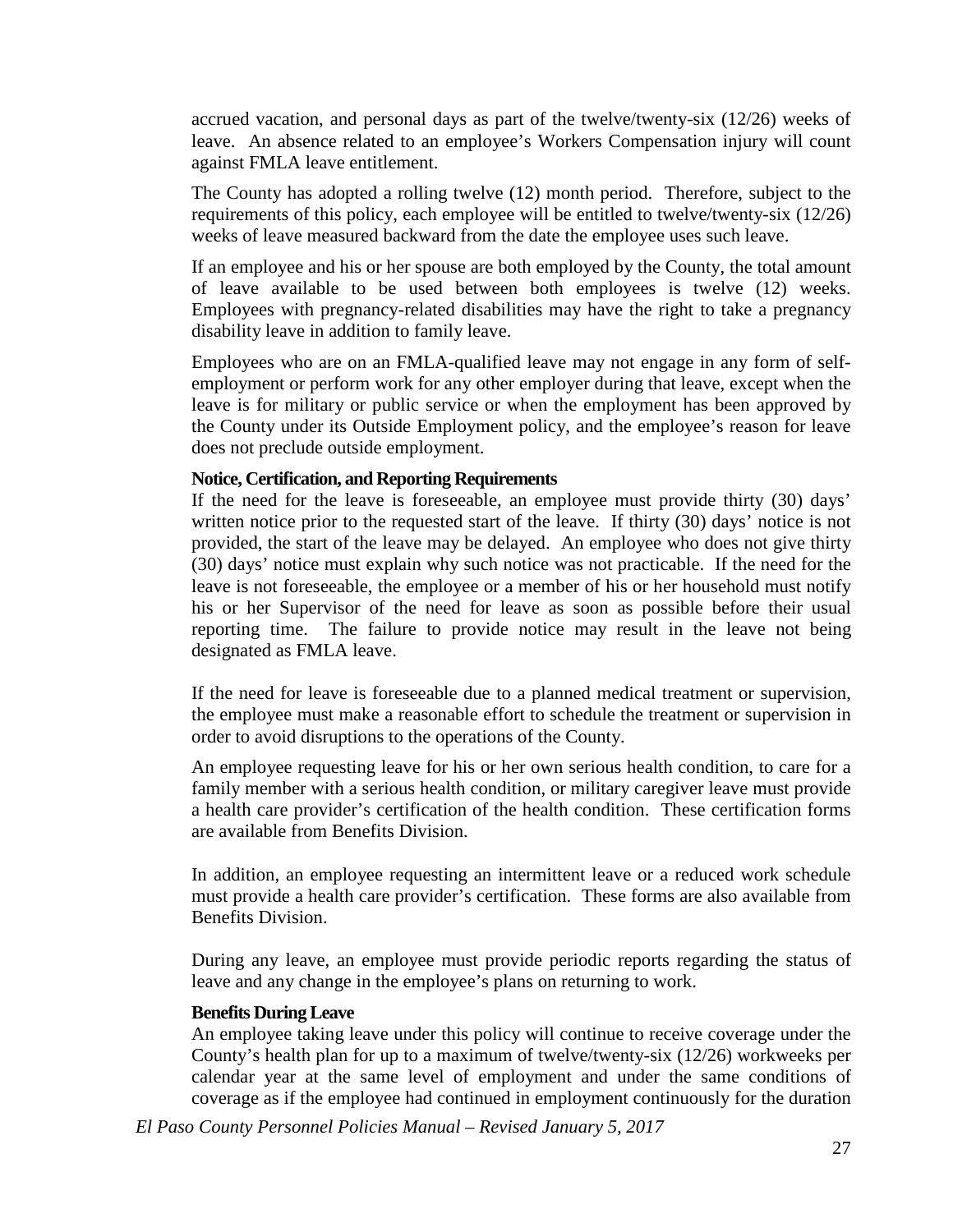of such leave. The County will continue to make the same premium contribution as if the employee had continued working, and the employee is responsible for reimbursing the County for contributions in premiums that he or she would normally be required to pay. Under most circumstances the County will not make premium contributions for a period longer than twelve/twenty-six (12/26) work weeks during the calendar year. If an employee fails to return following the leave, the employee may be required to repay the premiums paid by the County during the leave.

# **4.12 Colorado Family Care Act ("FCA") Leave**

Colorado state law requires that as an Employer covered by the FMLA, we allow employees eligible for FMLA leave to take up to twelve (12) weeks of job protected leave to care for a partner in a civil union or a domestic partner (as defined in the state statute) who has a serious health condition.

This leave does not count against the leave to which an employee would be entitled under the FMLA. However, if an employee has exhausted all available leave under the FMLA, he or she is not entitled to additional leave to care for a partner in a civil union or domestic partner. Also, an employee is entitled to take only the equivalent of the amount of unused leave under the FMLA to care for a partner in a civil union or domestic partner.

All definitions, rights and obligations, including notice and medical certification provisions in the FMLA, apply to leave taken under Colorado law.

#### **4.13 Colorado Pregnancy Protection Act**

Colorado state law prohibits discrimination on the basis of pregnancy, childbirth and related conditions. Reasonable accommodations that do not create an undue hardship on the employer. are required for these conditions. El Paso County will follow C.R.S. § 24-34-402.3.

# **4.14 Modified Duty**

El Paso County is committed to providing modified duty to injured County employees. In order to further this commitment, modified duty is permitted in the following circumstances and manner:

- A) An employee must be absent from work for a non-work related injury for more than five working days before being eligible for modified duty.
- B) It is the employee's obligation to make a request for modified duty.
- C) The request for modified duty must be made to the employee's supervisor or to Human Resources.
- D) Eligibility for modified duty is based on availability of appropriate modified duty at the time of the request.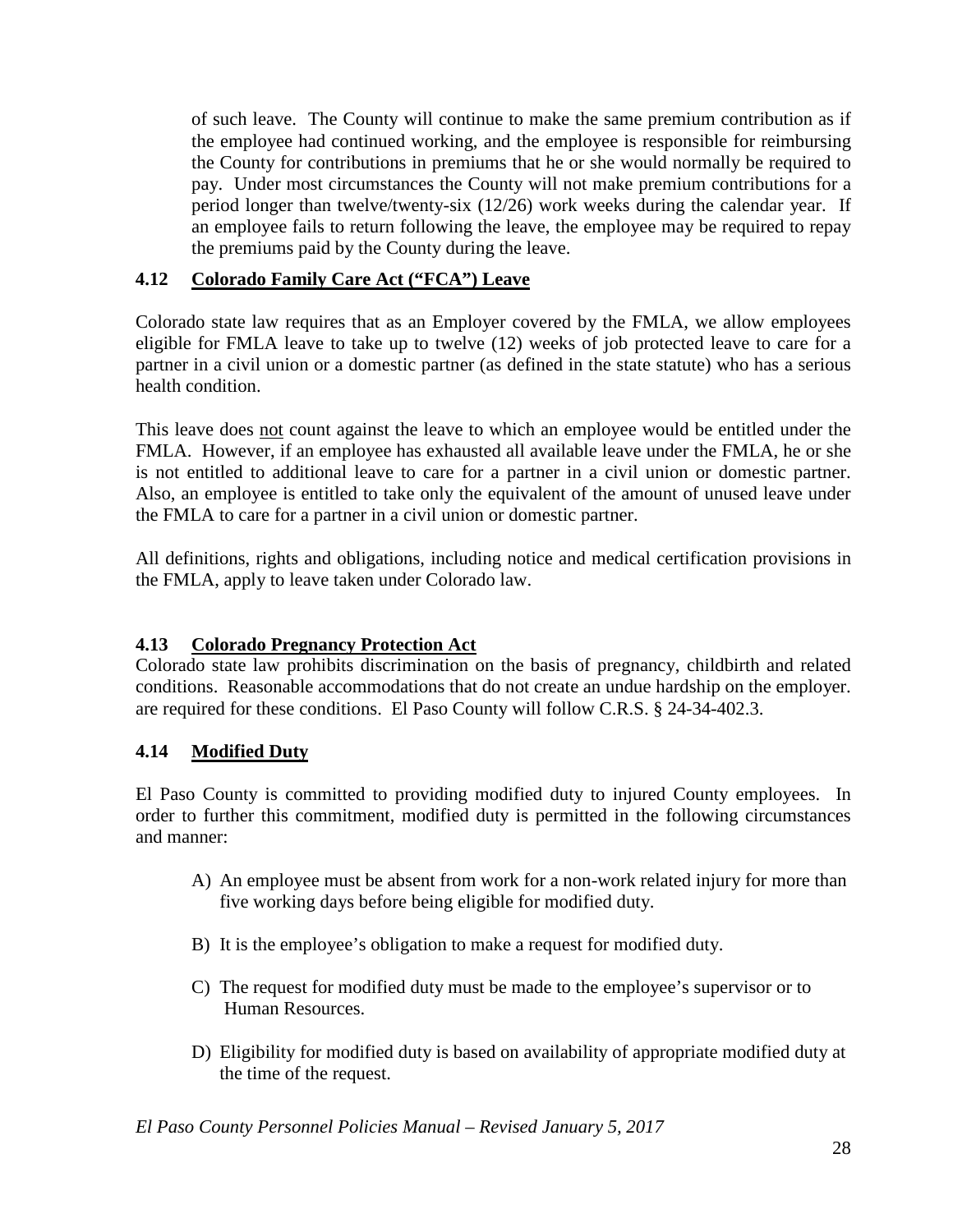- E) If the employee is eligible for modified duty, placement of the employee within their respective department or office will be first attempted. If modified duty cannot be accomplished within the employee's department or office, an attempt will be made to place the employee within another County department or office.
- F) If the employee is eligible for modified duty, the employee cannot perform the same job for which he or she was hired to perform. Essential functions of the employee's job cannot be excused.
- G) Modified duty will not exceed forty-five (45) working days.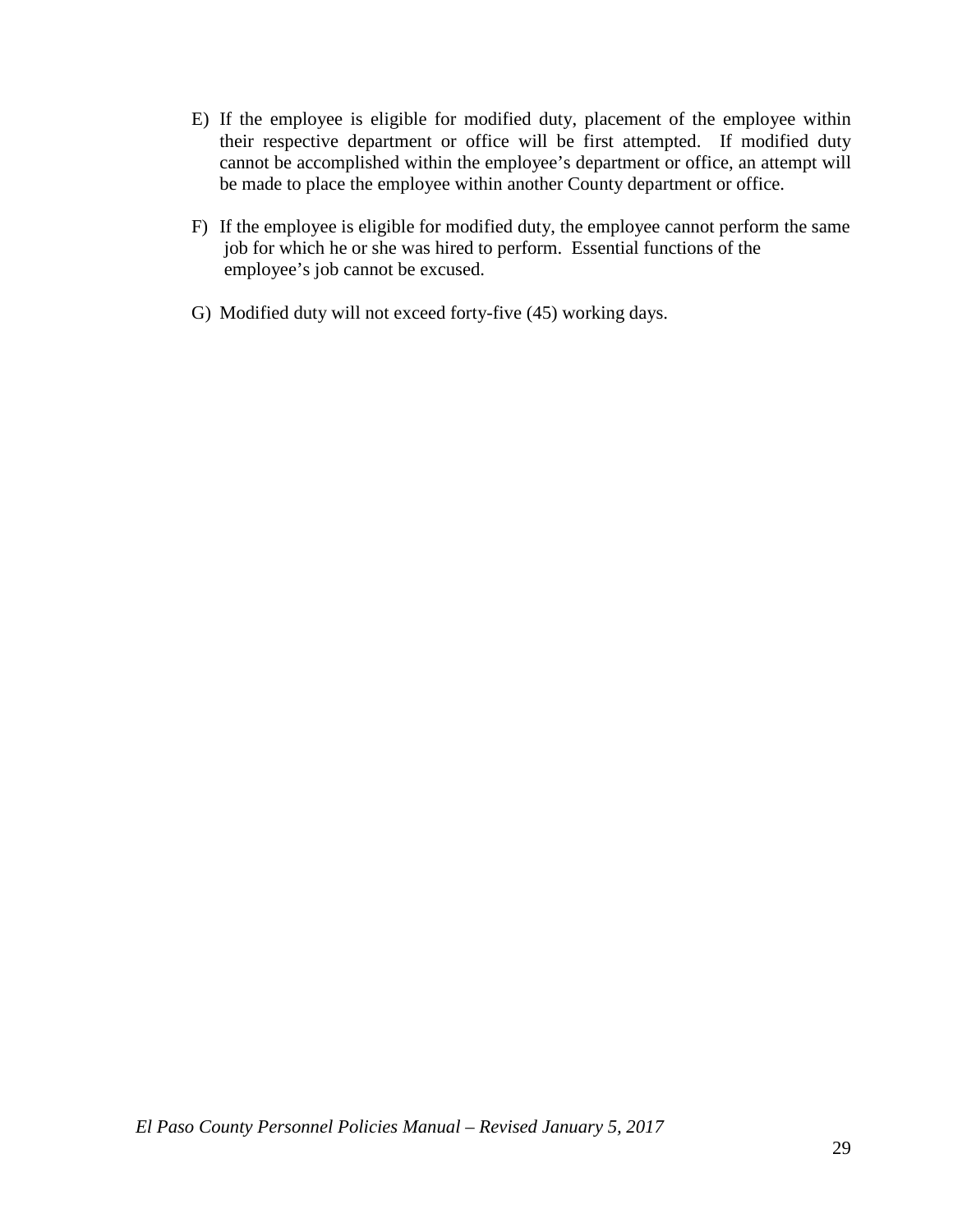# **CHAPTER V**

## **WORKING CONDITIONS**

#### **5.01 Standards of Conduct**

County Employees are employees of the public tasked with the mission of carrying out the will of the people of El Paso County. To maintain the trust and confidence of the public, certain conduct is expected of all County Employees including, but not limited to, courtesy, respect and professionalism. The same is expected of temporary employees and volunteers.

Additional standards of conduct for County Employees, temporary employees, and volunteers include:

A. Duty of Loyalty: Employees, including temporary employees, should conduct themselves in a fashion that reflects their duty of loyalty to their organization. Duty of loyalty is the obligation that all employees have to an employer to be loyal to the mission and values of the organization and to not act in a manner that would undermine the authority of an Elected Official or other County agent.

B. Conflict of Interest: Employees, including temporary employees, should avoid interests that would conflict with the interest of El Paso County. A conflict of interest arises when an employee's personal or financial interests conflict or appear to conflict with his or her official capacity and responsibility whether operating on their own time or equipment or operating on the employer's equipment or time. Conflict of interest includes but is not limited to the direct or indirect participation in any arrangement, agreement, investment, or other activity which is conducted with any vendor, supplier, affiliate or other party conducting business with El Paso County where said participation has resulted or could result in personal benefit to the employee. Conflict of interest may also include the direct or indirect receipt of any salary payments, loans or gifts of any kind, or any free service or discounts or the payment of fees from or on behalf of any person or organization engaged in any transaction with El Paso County. Elected Officials or Hiring Authorities (or their designees) will determine whether specific instances called to their attention apply in accordance with this policy. Employees will be subject to disciplinary action up to and including termination from employment for any violations of this policy.

C. Working Time: Employees are expected to work during all assigned periods, except during scheduled breaks and mealtimes. Employees may not perform work during breaks or mealtimes unless they receive approval from their supervisor.

D. Tardiness: Employees are expected to be at work on time. Habitual tardiness will not be tolerated and may result in disciplinary action up to and including termination of employment. Employees expecting to be late for work should phone their supervisors immediately requesting approval.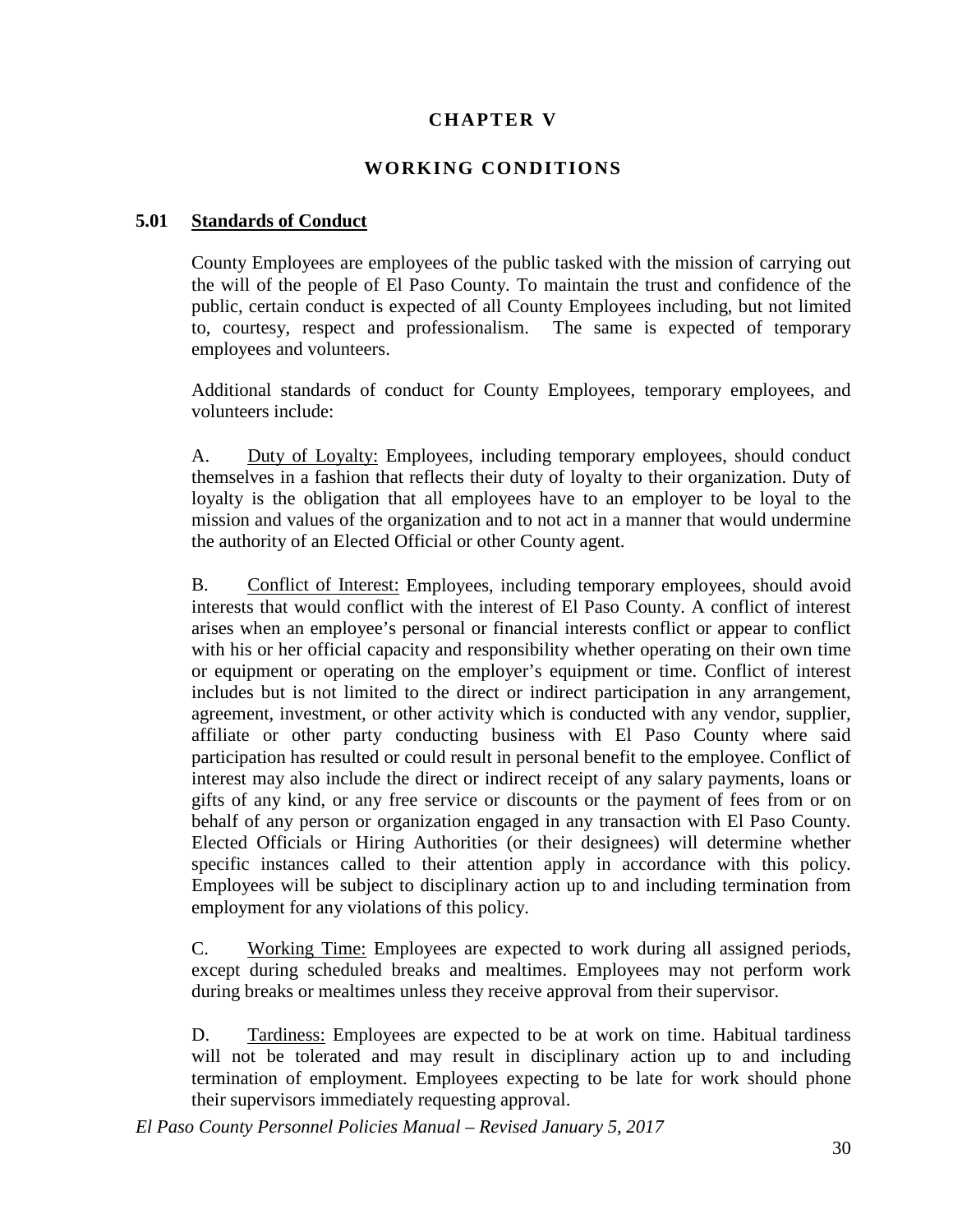E. Attire/Appearance and Work Area: All employees will report to work in attire suitable to their duties. Certain dress may be required as deemed appropriate by the Hiring Authority. Work sites will be kept in neat and orderly fashion consistent with effective work methods and safety standards.

F. Confidential Information: Employees, temporary employees, and volunteers shall NOT disclose confidential information entrusted to, or acquired by, the individual by virtue of employment with the County, nor shall any employee, temporary employees, or volunteer use that information or permit others to use it in the furtherance of a private intent.

G. Recording Employees or Elected Officials: Employees, temporary employees, and volunteers shall not record in any manner employees, temporary employees, volunteers or Elected Officials unless required by law or policy.

#### **5.02 Performance Evaluations**

Performance evaluations are typically performed at the end of any initial review evaluation period and annually after that at the discretion of the Elected or Appointed Official, Department Head and/or Hiring Authority. Employee may be requested to sign the evaluation and make any comments, as necessary. The evaluation will be placed in the employee's personnel record.

Any merit/pay for performance increase should be supported by a performance evaluation.

#### **5.03 Age of Employment**

The minimum age of employment with the County is age eighteen (18) years. However, minors aged sixteen (16) and seventeen (17) years of age may be hired by the County as temporary employees as long as the duties are in accordance with State and Federal law.

#### **5.04 Change of Status**

Every employee will inform the Elected or Appointed Official, Department Head and/or Hiring Authority(or his/her designee) and HR of any change in the employee's name, address, phone number, marital status and dependents within ten (10) days of the change. A name change will require proof that the change has been made with the Social Security Administration.

#### **5.05 Discrimination, Harassment, Sexual Harassment, and Retaliation Policy**

El Paso County is committed to maintaining a positive working environment and does not discriminate on the basis of genetic information, age, gender, color, race, religion, national origin, marital status, sexual orientation, disability, or political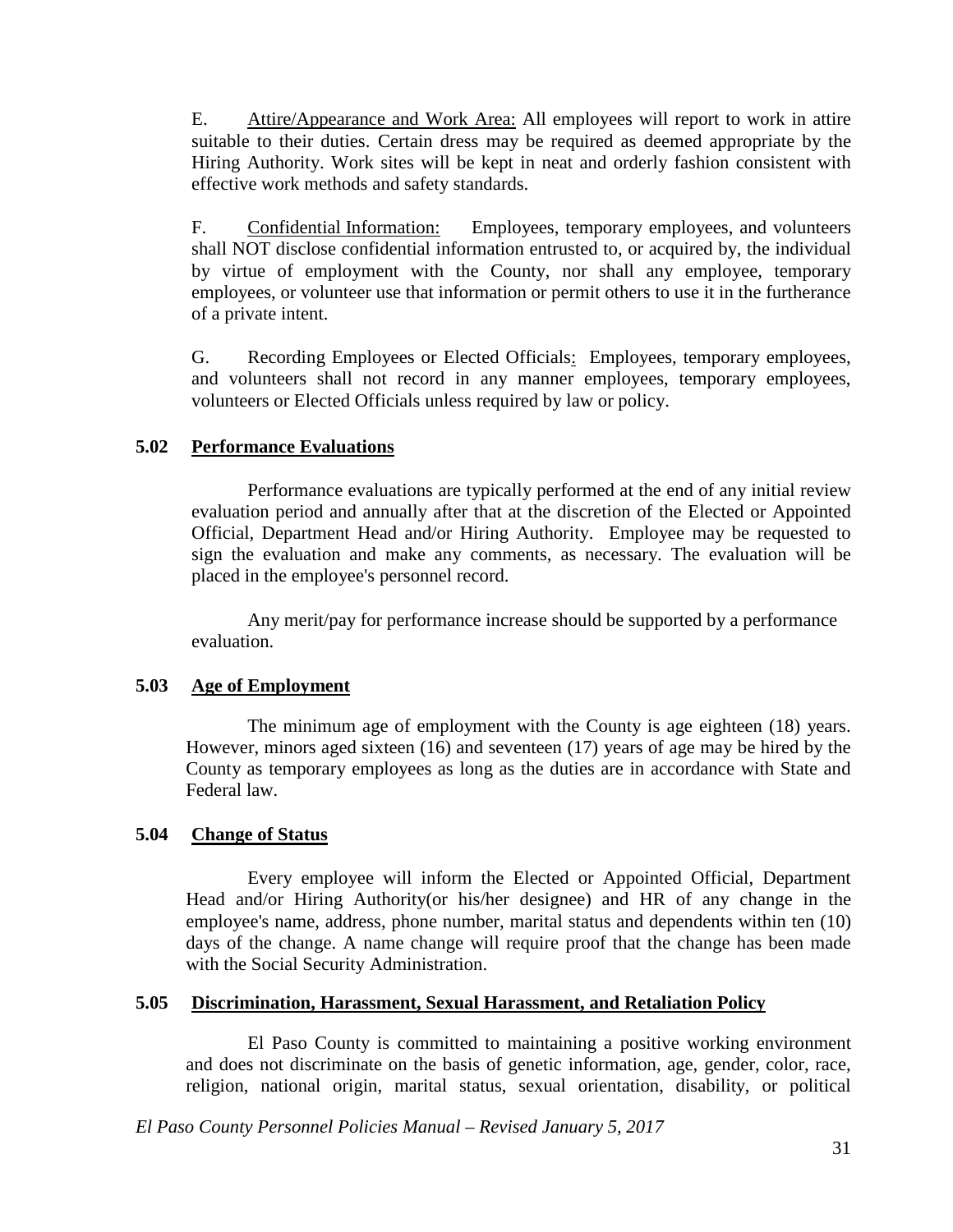affiliation or any other basis protected by federal, state or local law. In pursuit of these goals, El Paso County will not tolerate acts of discrimination, harassment or sexual harassment of any kind or related retaliation against or by any employee, temporary employee, volunteer, independent contractor, or vendor. The County will take all reasonable steps to prevent discrimination, harassment, sexual harassment, and retaliation from occurring in the workplace. Included within the County's prohibition of harassment is specific prohibition of sexual harassment of any kind. It is intended that individuals who violate this Policy be disciplined or subjected to corrective action, up to and including termination.

Harassment can take many forms. It may be, but is not limited to: derogatory comments, slurs, or unwanted sexual advances, invitations, or comments, posters, photographs, cartoons, drawings, or gestures, or e-mails or text messages, words, signs, jokes, pranks, intimidation, threats, demands, retaliation, physical and visual contact, or violence. Harassment is conduct that has the purpose or effect of unreasonably interfering with an individual's work performance or creating an intimidating, hostile, or offensive working environment. Harassment based on a person's genetic information, age, gender, color, race, religion, national origin, marital status, sexual orientation, disability, or political affiliation is unlawful and strictly prohibited.

It is also a violation of this Policy for anyone acting knowingly and recklessly either to make a false complaint of discrimination, harassment or sexual harassment, or to provide false information regarding a complaint. It is intended that individuals who violate this Policy be disciplined or subjected to corrective action, up to and including termination.

It is also a violation of this policy to engage in retaliatory acts against anyone who reports an incident of alleged discrimination or harassment, or anyone who testifies, assists or participates in a proceeding, investigation or hearing relating to such allegations.

A. **Employee's Obligation to Report**. In order to take appropriate corrective action, HR must be aware of discrimination, harassment of any kind or related retaliation. Therefore, any employee who believes that he or she has been discriminated against, experienced or witnessed harassment, or related retaliation should immediately or as soon as possible report such behavior to the immediate supervisor, or any other supervisor and HR citing the specific basis of the claim. An employee may also file a complaint with any member of their departmental management if the immediate supervisor is the subject of the complaint. The County encourages all complaints to be in writing. Individuals who make complaints against El Paso County, members of management, other employees, their witnesses, supporters, and advisors shall be protected from retaliation, regardless of the outcome of the complaint. If an employee believes that he or she is experiencing retaliation, the individual may pursue a grievance through this policy and the matter will be investigated, and on any finding of fact, the offender will be subject to disciplinary action up to and including termination of employment.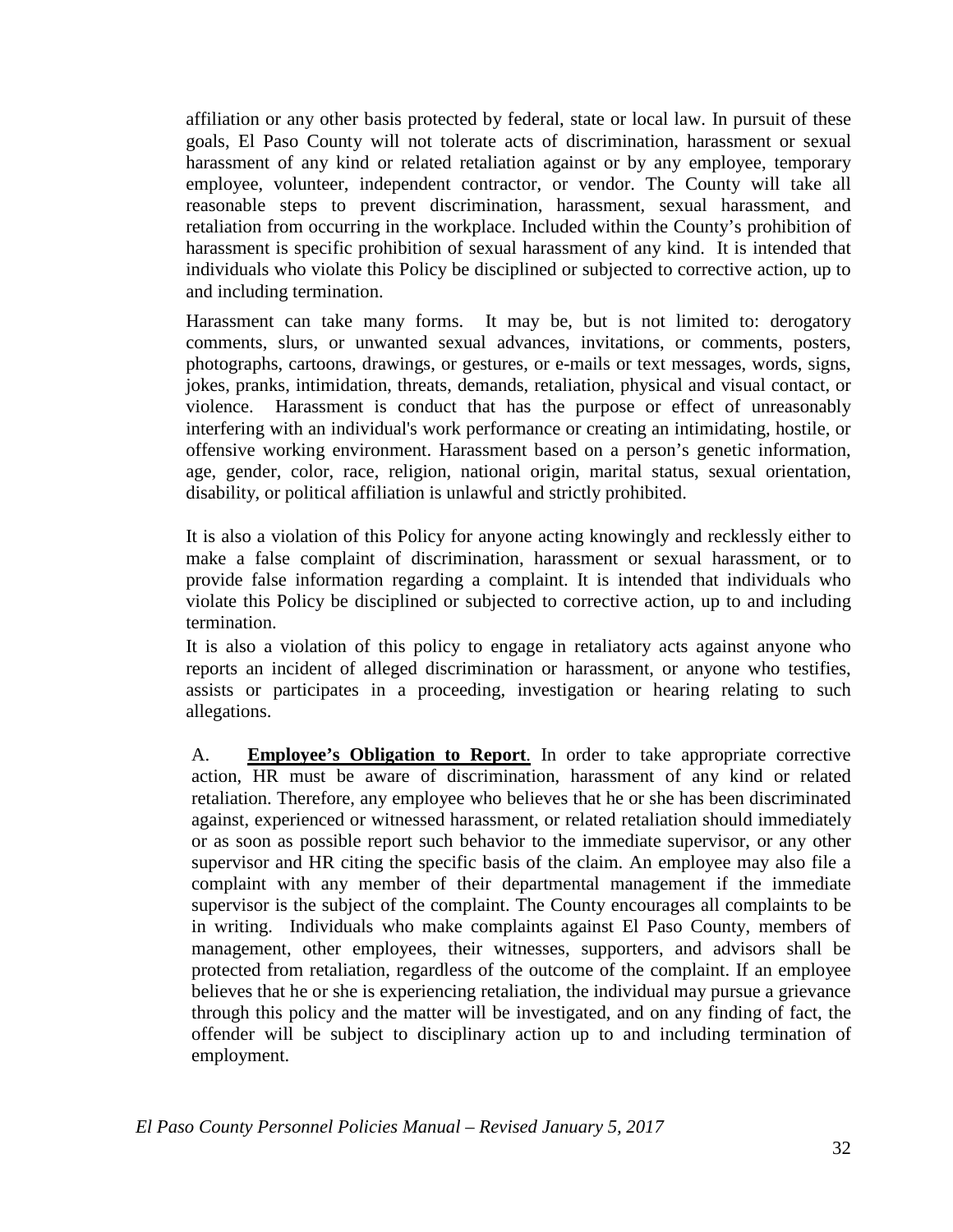**B.** Supervisor's Obligation to Report. Any supervisor who experiences, witnesses or receives a written or oral report or complaint of discrimination, harassment, sexual harassment or related retaliation will document the date and time the notice was received, the names of the involved parties and the names of any witnesses and inform HR of the complaint immediately. To the extent possible, all complaints will remain confidential. All complaints will be promptly investigated by HR or designated representative. Any finding that discrimination, harassment, or related retaliation has occurred will result in appropriate disciplinary action taken against the offender up to and including termination of employment. Members of management are obligated to comply with and enforce the policy and report violations.

**C. Obligation of Confidentiality.** The complainant, respondent/offender, supervisors, and all witnesses shall keep information regarding the complaint and any resulting investigation confidential to the extent possible and permitted by law.

#### **D. Investigation Process.**

Reports or complaints under this Policy shall be addressed and resolved as promptly as practicable after the complaint or report is made. Ordinarily, investigations shall be concluded and reports submitted as soon as possible following the receipt of a complaint.

It is the responsibility of HR to determine the most appropriate means for addressing the report or complaint

During an investigation, the respondent may or may not be placed upon administrative leave with pay.

All records of claims, reports and investigations shall be considered confidential and shall not be disclosed publicly except to the extent required by law.

#### **5.06 Violence in the Workplace**

A. The safety and security of El Paso County employees is of vital importance. In an effort to provide a safer workplace, the County has adopted a zero tolerance policy for acts or threats of conduct or action that would cause a reasonable person to fear physical harm to himself/herself, his or her immediate family or his or her co-workers.

B. Employees in violation of this policy may be subject to disciplinary action pursuant to this manual, up to and including termination of employment. Employees in violation of this policy may also be subject to civil or criminal liability for any violation of this policy which may also constitute violations under federal, state or local law.

C. Prohibited Behavior: The following list of prohibited behavior is meant as a guide but should not be interpreted as all-inclusive and is subject to disciplinary action up to and including termination of employment: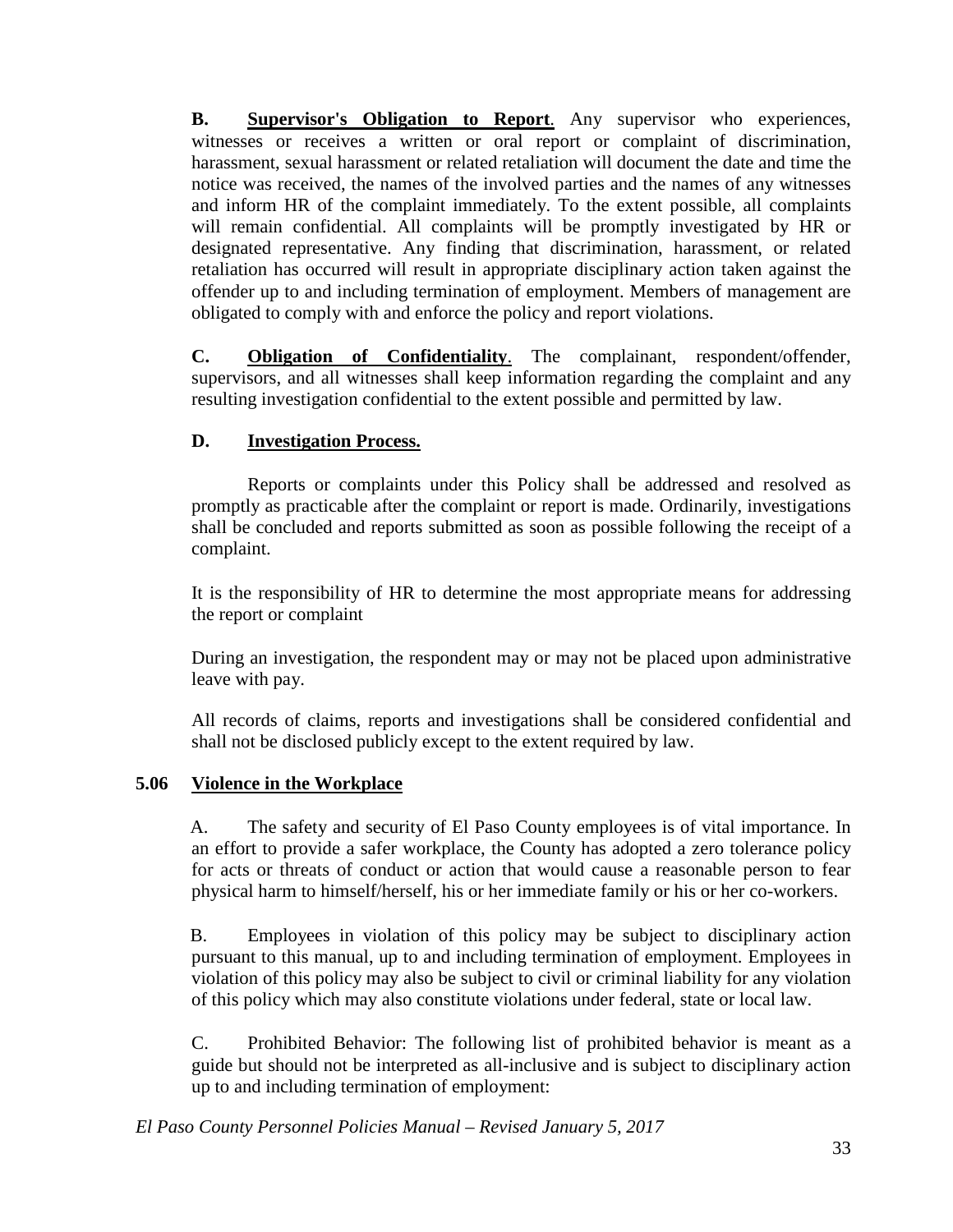- 1. Threats of physical harm or property damage.
- 2. Physical touching or the threat of such which causes injury to another person, or places another person in fear of imminent bodily injury, or creates a substantial risk of serious bodily injury to another.
- 3. Harassing, annoying, intimidating or alarming another person by touching, stalking, or verbal or written communications.
- 4. Destroying, defacing, unauthorized removal or damaging, or permitting the same, to any County property.
- 5. Open Display of Firearms: Except for law enforcement officials and the lawful carrying of a concealed weapon, the open display of firearms is prohibited in all County facilities where written or verbal notice of such prohibition has been given.
- D. Application of Policy:

1. Anyone who becomes aware of behavior violating this policy shall report such conduct or behavior as soon as possible to his or her immediate supervisor, or another supervisor, or the Elected or Appointed Official, Department Head and/or Hiring Authority, and HR.

2. If any employee believes the conduct poses an immediate threat or that a crime has been or is about to be committed such person should contact the law enforcement agency with jurisdiction by dialing 9-911 if using a County telephone.

3. The law enforcement agency with jurisdiction may investigate any criminal conduct concurrently with the County's internal investigation. In any incident involving a criminal act, the law enforcement agency with jurisdiction will be the primary investigating agency. All persons employed by the County will cooperate fully with the investigating law enforcement agency and the internal investigation.

4. Employees who have obtained a restraining order against another person shall report the issuance of the order to their Supervisor, Hiring Authority, and to the Public Services Department - Security and Parking Division upon returning to work.

#### **5.07 Substance Abuse/Drug and Alcohol Policy**

The County is a drug-free workplace as required by the Drug-Free Workplace Act of 1988. It is the responsibility of the County and each employee to maintain such an environment.

*El Paso County Personnel Policies Manual – Revised January 5, 2017* • The unlawful manufacture, distribution, dispensing, possession, or use of a controlled substance is prohibited in the workplace. A controlled substance is generally a drug or chemical whose manufacture, possession, or use is regulated by a government. Controlled substances are substances that are the subject of legislative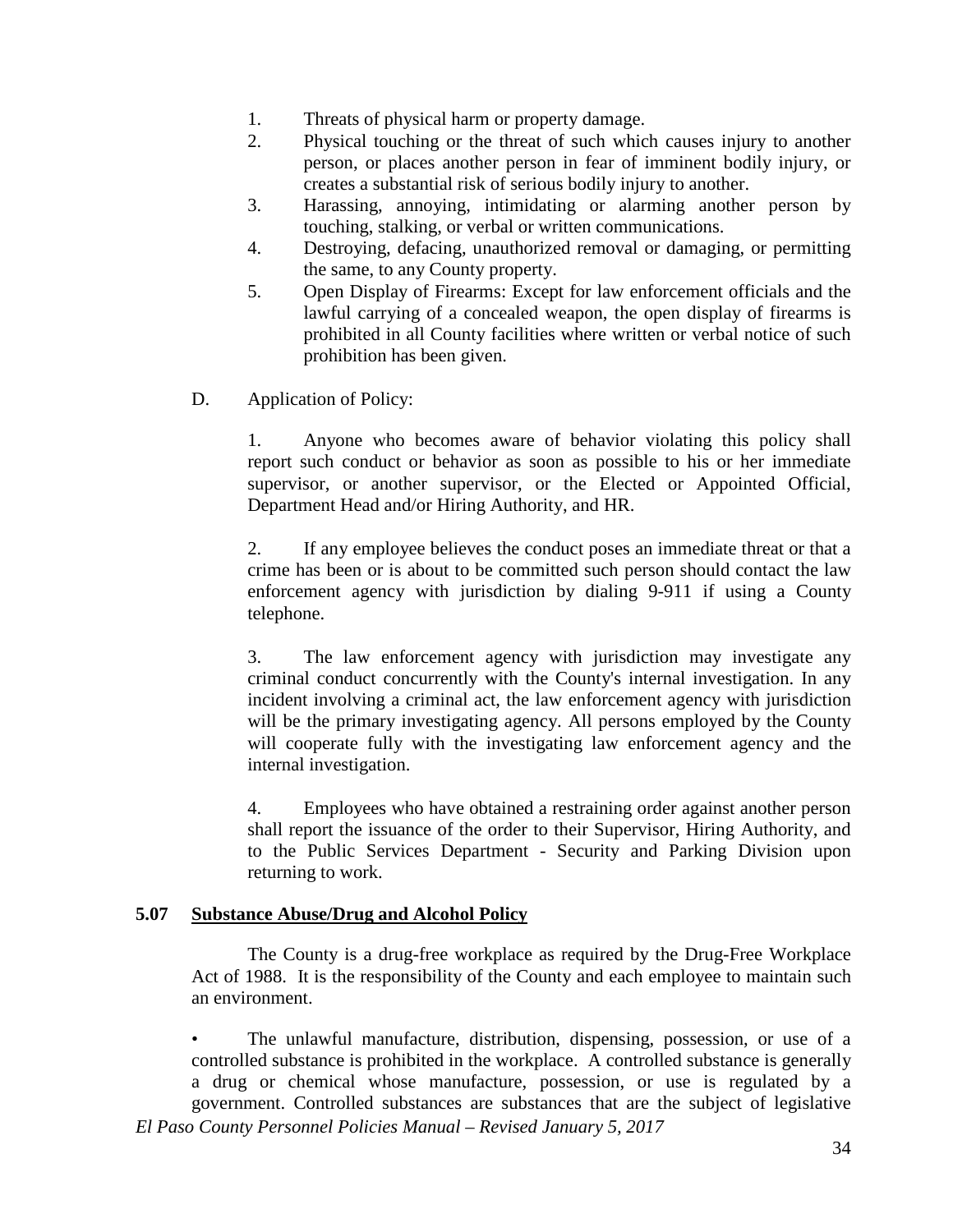control. This may include illegal drugs and prescription medications. Controlled substances include marijuana and medical marijuana.

• An employee's violation of this prohibition, or any other drug abuse violation, may result in disciplinary action up to and including discharge.

• The County will provide such educational information to employees on the damages of drug abuse in the work place as it deems appropriate.

• Information on the County's Employee Assistance Program (EAP) is available from the Department Heads.

• As required by the Drug-Free Workplace Act, each employee, as a condition of employment, must abide by the terms of this policy and notify the County in writing of his or her conviction for a violation of a criminal drug statute occurring in the workplace no later than five (5) calendar days after such conviction. Upon notification of any such conviction, the County will take immediate disciplinary action up to and including termination.

# **A. Zero Tolerance**

The County has a ZERO tolerance policy regarding the illegal use of controlled substances and the use of illegal drugs. Exceeding the recommended dosage for overthe-counter drugs or the dosage prescribed by a medical doctor for prescription drugs is also prohibited. The County does NOT permit the on-the-job use of marijuana or medical marijuana.

If an employee is prescribed controlled substances by a medical doctor, which substance may impair the employee's ability to perform the essential functions of his or her job, the employee must inform his/her immediate supervisor prior to performing the essential functions of the job and may be required to provide a doctor's statement stating that the employee is able to perform the essential functions of the job while taking such medication. If the employee is unable to perform the essential functions of the job while taking such controlled substances, the employee may be required to take accrued sick leave or FMLA leave.

## **B. Impairment**

Alcohol testing shall be conducted by a Breath Alcohol Technician (BAT) using an Evidential Breath Testing Device (EBT).

Any employee who is tested at 0.02 BAC (Blood Alcohol Content) or more will be deemed impaired by alcohol.

Any employee testing positive for an illegal drug will be deemed to have illegally used drugs.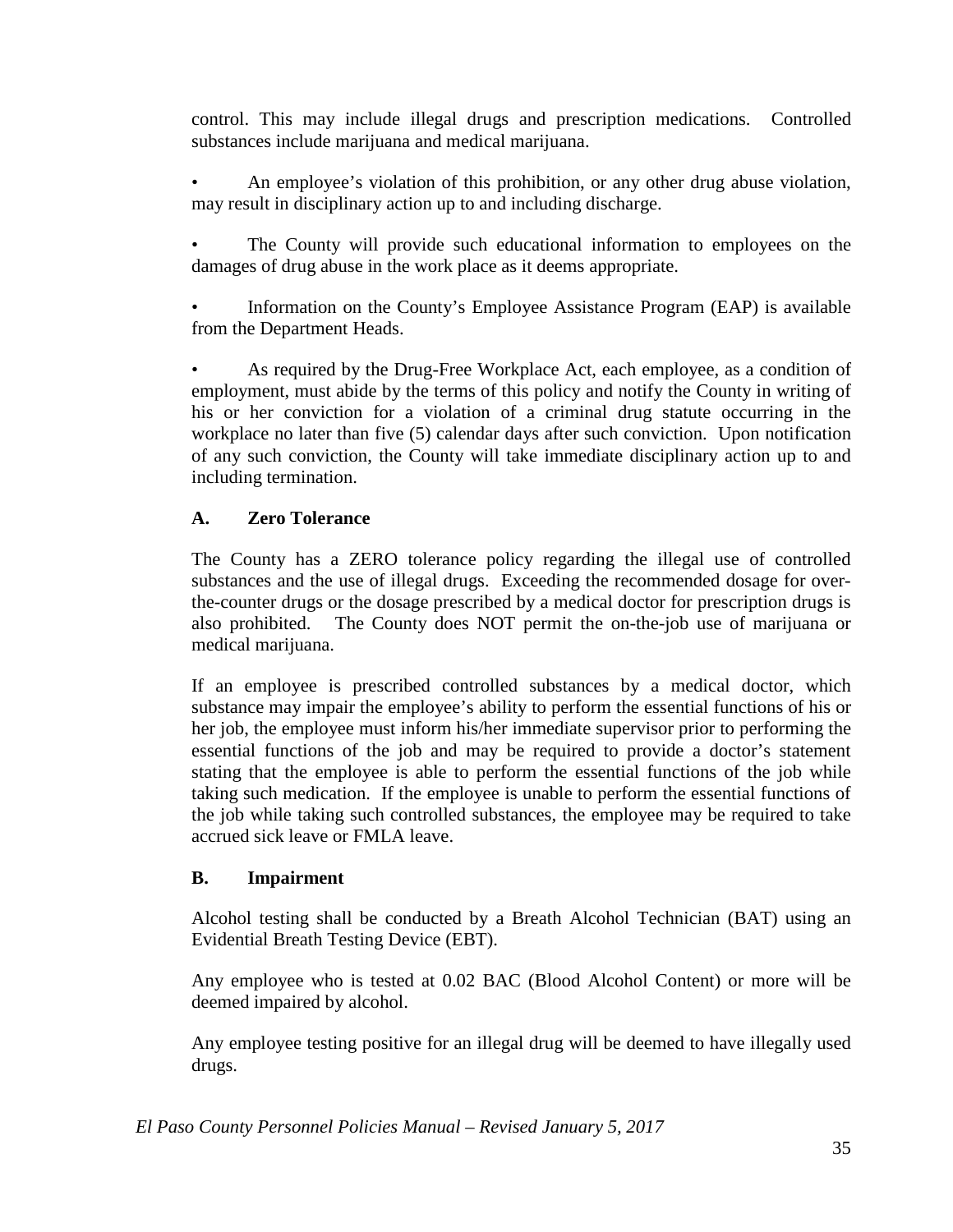Any employee testing positive for a controlled substance, marijuana or medical marijuana, will be deemed impaired.

#### **C. Rehabilitation**

An employee may enter into drug or alcohol rehabilitation using the County's health plan. Please see the EAP for assistance.

#### **D. Testing – General**

Information regarding all testing procedures is available at HR.

The County will conduct breath, urine, and/or blood tests to determine the presence of controlled substances, marijuana and medical marijuana, illegal drugs, or alcohol under the following circumstances:

When reasonable suspicion exists to believe that an employee is impaired by controlled substances, marijuana, medical marijuana, alcohol, or drugs while on the job or is using illegal drugs;

After motor vehicle accidents, as specified below;

• Pre-employment testing for some applicants being considered for employment;

For CDL employees, under a program of random testing.

HR should maintain the testing procedures.

## **E. Reasonable Suspicion Testing.**

Information regarding all testing procedures is available at HR.

If there is reasonable suspicion that an employee, while on the job, is impaired by controlled substances, marijuana, medical marijuana, alcohol or illegal drugs, the Hiring Authority or his/her designee, may require the employee to immediately submit for testing. A supervisor shall immediately transport the employee to the designated medical facility for testing.

The procedures for reasonable suspicion testing should be maintained by HR. Reasonable suspicion may be based on other facts and circumstances, including but not limited to the following:

The witnessing of unusual demeanor, appearance, conduct, or irrational behavior (e.g., slurred speech, lack of balance, excessive aggressiveness, docility, or drowsiness); difficulty in performing or the inability to perform normal job function; smell of alcohol, controlled substances, marijuana, medical marijuana, or illegal drugs;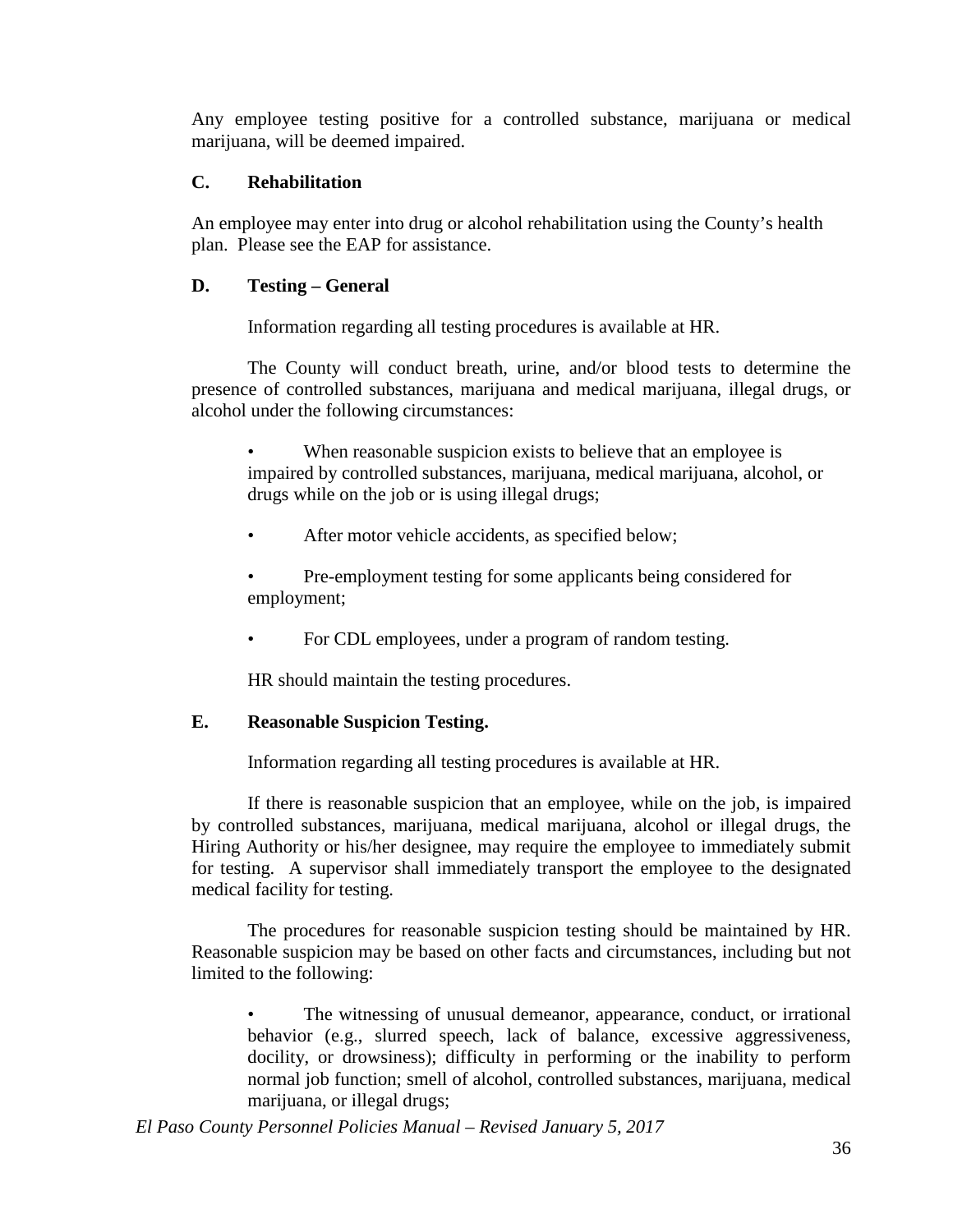Suspected possession of or use of alcohol, controlled substances, marijuana, medical marijuana, or illegal drugs on the job; or

• A determination that an employee might be at fault in an on-the-job injury or an operating accident involving equipment, property, or personnel.

## **F. Post-Accident Testing (For Motor Vehicle Accident)**

Information regarding all testing procedures is available at HR.

For purposes of this section, the term "motor vehicle accident" includes (1) an occurrence during the course of performing job duties, involving a County vehicle or the employee's personal vehicle, or (2) an occurrence during off-duty hours but involving a County vehicle resulting in:

- A fatality or bodily injury to anyone; or
- A citation for a moving traffic violation arising from the accident.

If an employee's actions either contributed to a motor vehicle accident or cannot be discounted as a contributing factor to a motor vehicle accident, the employee shall provide, as soon as possible after the motor vehicle accident, breath, urine, and/or blood samples to be tested for controlled substances, marijuana, medical marijuana, drugs, and alcohol at a testing site designated by the County.

### **G. Post-Accident Drug/Alcohol Testing (Worker's Compensation)**

Information regarding all testing procedures is available at HR.

All injured employees whose injuries are covered and/or are reported to the County's Worker's Compensation carrier must be tested for controlled substances, marijuana, medical marijuana, drugs, and alcohol after a motor vehicle accident, which occurs during the course of performing job duties.

Unless unable to do so because of a serious injury, the employee must immediately contact a supervisor to report the accident. The supervisor shall arrange transportation to take the employee to the designated testing site.

If the employee is seriously injured and cannot provide a sufficient breath, urine, and/or blood sample, the employee shall provide the necessary authorization to permit the County to obtain hospital records and other documents that would indicate the concentrations, if any, of alcohol, controlled substances, marijuana, medical marijuana, and/or drugs in the employee's system.

### **H. Use of County Vehicles**

The above drug and alcohol policies are applicable to the personal and official use of County-owned vehicles.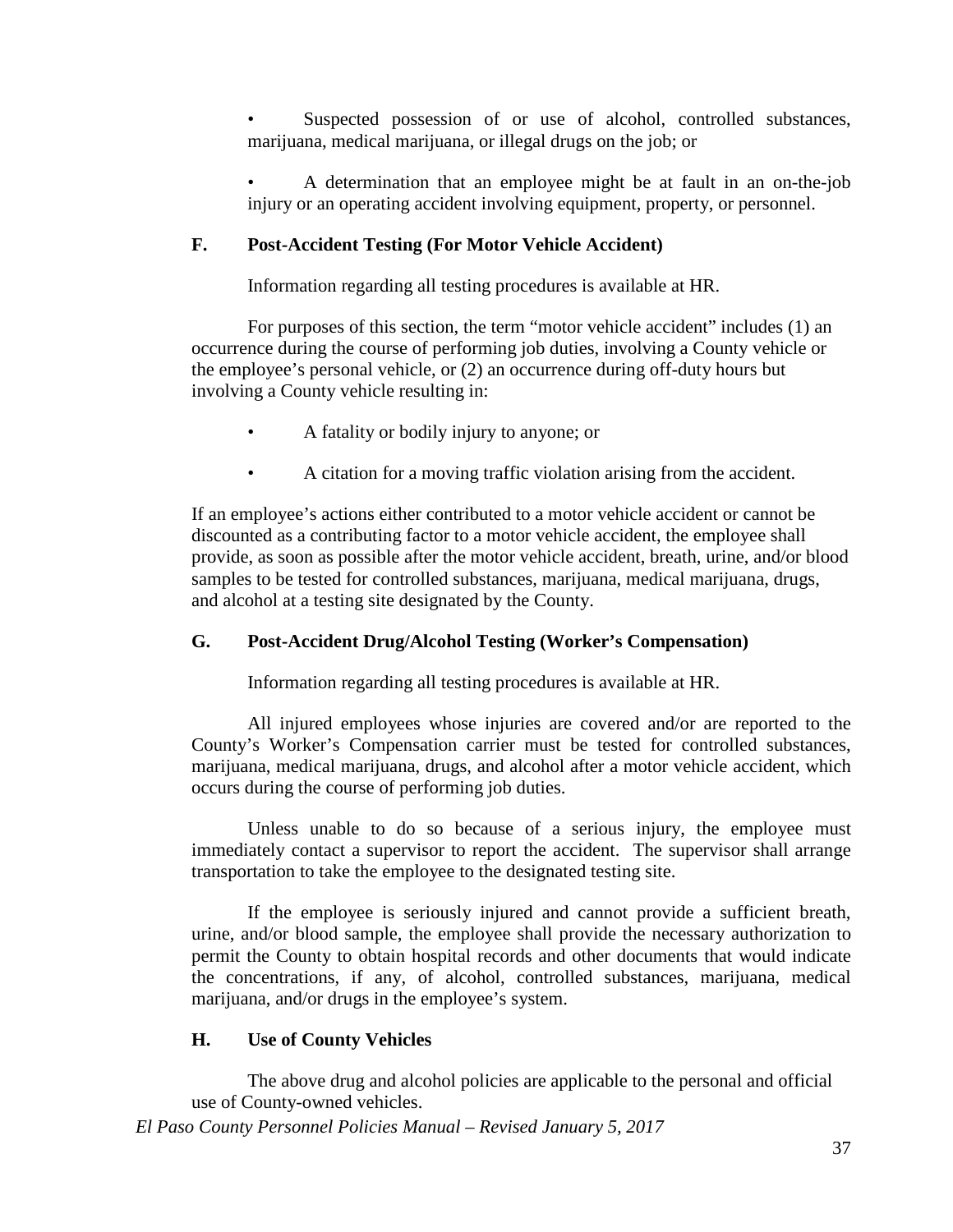### **I. Results of Drug and/or Alcohol Use**

An employee found to be impaired by or using alcohol, controlled substances, marijuana, medical marijuana on the job; using illegal drugs at any time; or testing positive for controlled substances, marijuana, medical marijuana, or illegal drugs will face disciplinary action up to and including termination.

An employee who refuses to submit to drug and alcohol testing in compliance with this policy shall be deemed to have tested positive for illegal drugs and to be impaired by alcohol or controlled substances on the job. Refusal to submit to testing includes any of the following:

- Refusal to take the test;
- Inability to provide within two (2) hours sufficient breath, urine, and/or blood samples to be tested, without a valid medical explanation;
- Tampering with or attempting to tamper with or adulterating the specimen or collection procedure;

Failure to comply with the requirement that the employee shall not use alcohol for either eight (8) hours following a motor vehicle accident or until the employee undergoes a post-accident alcohol test, whichever comes first;

- Not reporting to the designated testing site at the scheduled time; or
- Refusal to provide the necessary authorization for obtaining hospital reports and other documents as required.

### **5.08 Controlled Substances and Alcohol Testing Policy for CDL Drivers and Employees in Safety-Sensitive Positions**

El Paso County will not hire applicants who test positive for controlled substances even if an offer of employment has been made.

Information regarding all testing procedures is available at HR.

This policy addresses drug and alcohol testing for employees in safety sensitive positions. This policy applies to all drivers who are required to hold a Commercial Driver's License (CDL) in order to perform their job for El Paso County or who perform a safety sensitive function. This policy also applies to employees who hold a CDL and voluntarily remain in the pool of CDL drivers, although their current position may not require a CDL. In these cases, employees have agreed to be available for emergency and non-emergency operations that require a CDL. Without exception, employees who volunteer to perform operations that require a CDL remain in the El Paso County random drug/alcohol testing pool and are subject to the drug/alcohol testing requirements and consequences outlined in this Policy.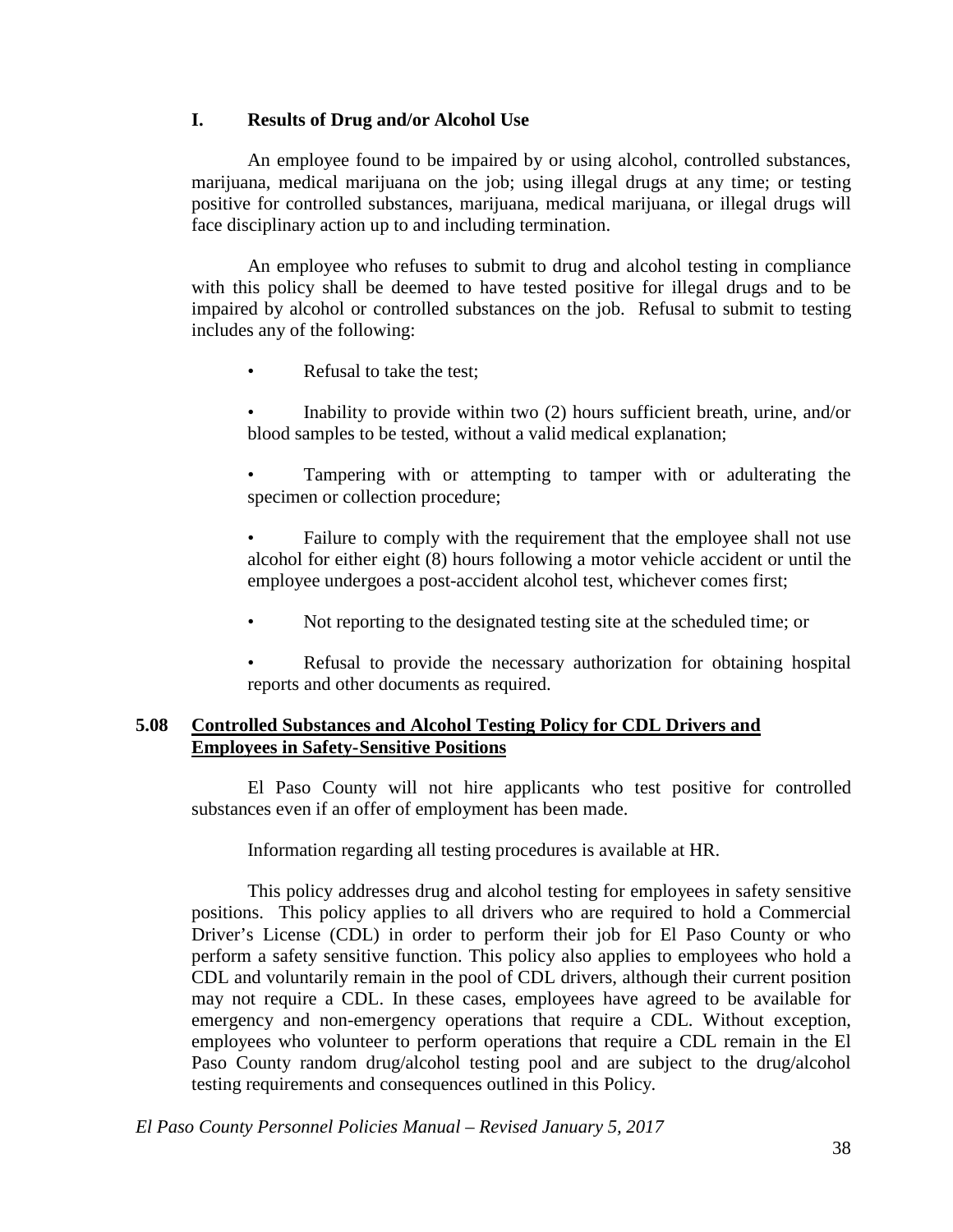A copy of this policy must be provided to all drivers requiring a commercial driver's license (CDL) and any employee serving in a safety-sensitive position, who shall then be subject to this policy and shall comply with all the conditions outlined below. References to tests in this policy/procedure shall include both Alcohol and Controlled Substances. The term drugs and controlled substances are interchangeable and have the same meaning. Drugs refer to marijuana, opiates, cocaine, phencyclidine (PCP) and amphetamines (including Methamphetamine).

**Prohibitions**: Employees in positions requiring a CDL, or employees in safety sensitive positions, are subject to the specific prohibitions and consequences specified in the OTETA (Omnibus Transportation Employee Testing Act of 1991).

A. **Alcohol Prohibitions**: any alcohol misuse that could affect performance of a safety-sensitive function, including, but not limited to:

- 1. Use while performing safety-sensitive functions.
- 2. Use during the 4 hours before performing safety-sensitive functions.
- 3. Reporting for duty or remaining on duty to perform safety-sensitive functions with an alcohol concentration of .02 or greater
- 4. Possession of alcohol, unless alcohol is manifested and transported as part of a shipment. This includes the possession of medicines containing alcohol (prescription or over the counter), unless the packaging seal is unbroken.
- 5. Use during the 8 hours following an accident, or until he/she undergoes a post accident test. No driver shall leave the scene of an accident, without a valid reason, before arranging to have both a controlled substance and alcohol test performed.
- 6. Refusal to take a required test.
- 7. Performance of safety-sensitive functions for at least 24 hours when a test shows an alcohol concentration of .02 to .039.
- 8. Interfering with accurate testing or altering test results.
- B. **Drug Prohibitions**:Any drug use that could affect performance of safety sensitive functions, including, but not limited to:
	- 1. Use of any drug, except by a medical professional's prescription, and then only if the medical professional has advised the employee that the drug will not adversely affect the employee's ability to safely operate a CMV. If the drug will adversely affect the employee's ability to safely operate a CMV, the employee shall obtain a statement from the medical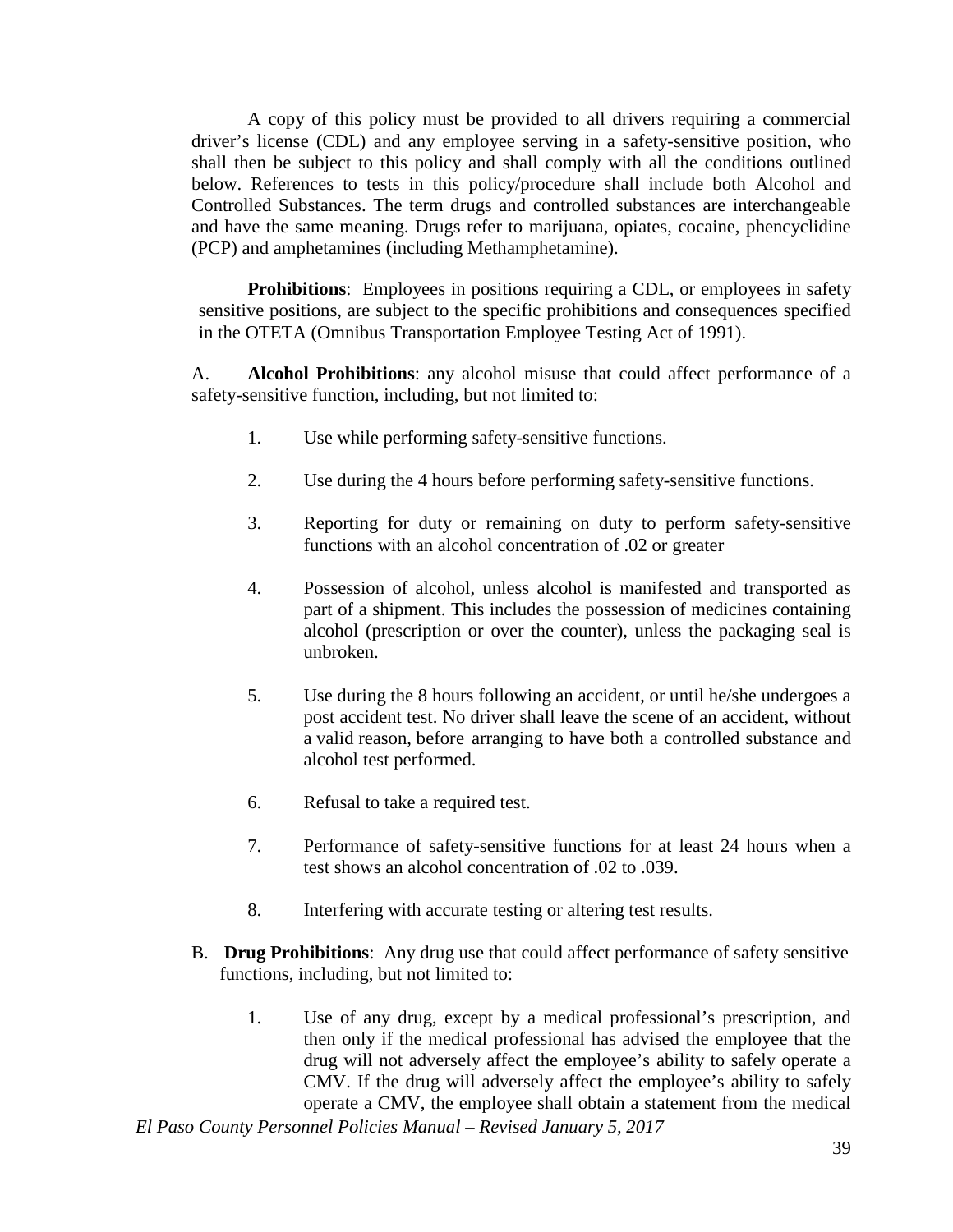professional indicating any work restrictions and their duration. The employee shall present that statement to his or her supervisor prior to going on duty. The County does not permit the use of medical marijuana.

- 2. Testing positive for drugs, including medical marijuana or marijuana.
- 3. Refusing to take a required test.
- 4. Interfering with accurate testing or altering test results.

## C**. Prescription Medications**:

- 1. It is the responsibility of each employee to notify El Paso County or their supervisors when they are taking ANY prescription that may create impairment.
- 2. Employee MUST have a valid and current doctor's prescription and MUST be under the prescribing doctor's care if taking any type of prescription medicine that can create impairment. The County does not permit the use of medical marijuana.
- 3. If an employee tests positive and cannot produce a prescription, the MRO will report a positive result to the employer. Consequences for a positive test will apply.
- 4. If an employee tests positive and a prescription exists, the MRO will report the result as a negative, but will also report any safety concerns, which may require further evaluation.

### D. **Consequences for Violation of Prohibitions**

- 1. The employee is subject to immediate corrective and/or disciplinary action up to and including termination.
- 2. The employee shall not perform safety-sensitive functions until all return-to-duty requirements are met. Before returning to duty, the employee must undergo a return-to-duty test for:
	- a. alcohol (if the prohibited conduct involved alcohol) with verified return-to-duty test result of less than .02; or
	- b. drugs (if the conduct involved drugs) with a verified negative result.
- 3. The employee shall be advised by HR of the resources available in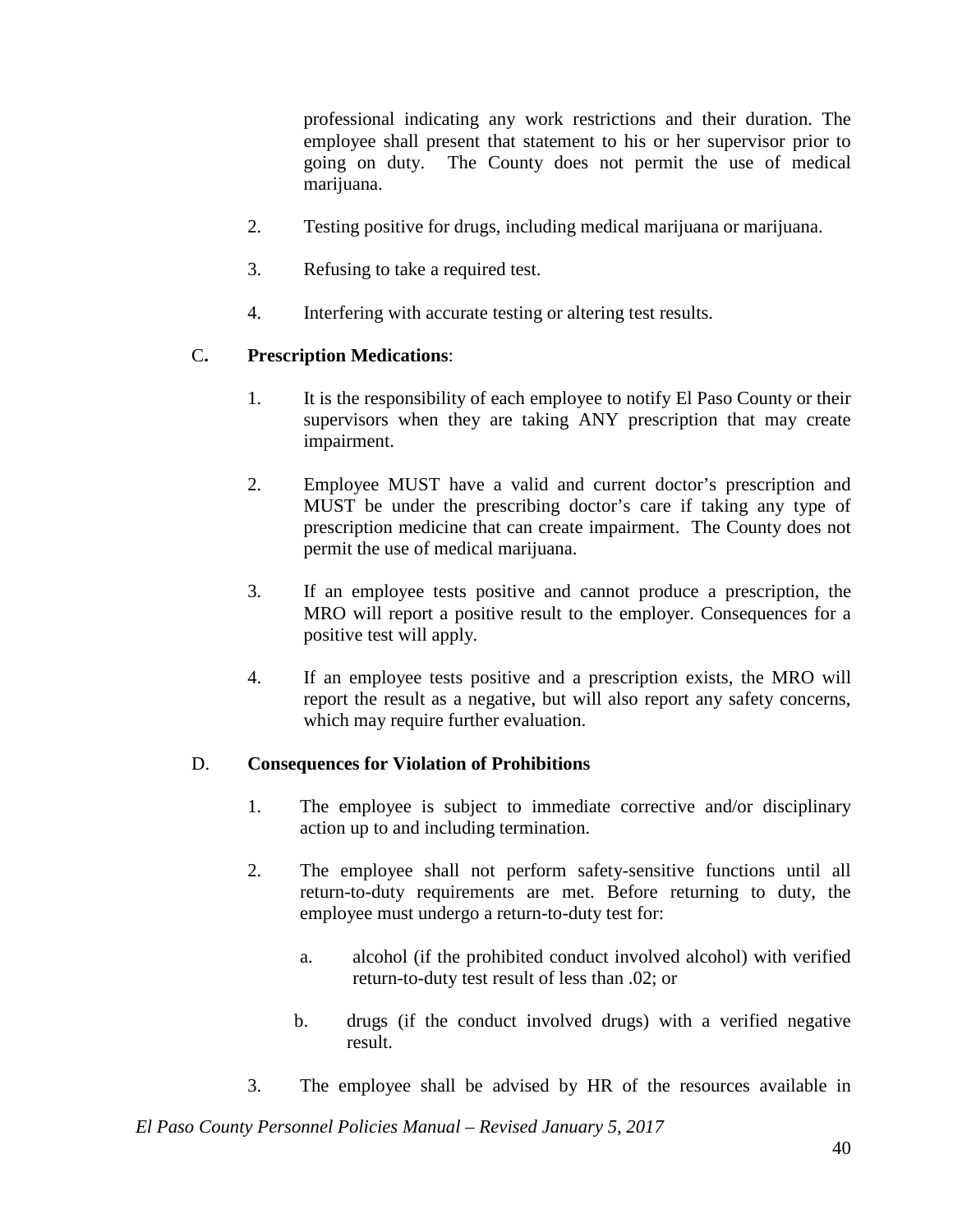evaluating and resolving the problem. This shall include the names, addresses, and telephone numbers of substance abuse professionals and counseling and treatment services.

- 4. Prior to being allowed to return to safety sensitive functions the employee must be evaluated by a Substance Abuse Professional (SAP) who shall determine what assistance, if any, the employee needs in resolving problems associated with alcohol misuse and drug use. In addition, if the employee was identified as needing assistance in resolving the problem, the employee must:
	- a. be evaluated by the SAP to determine that the employee properly followed any prescribed rehabilitation program; and
	- b. be subject to unannounced follow-up alcohol and drug tests administered by the employer following the employee return-toduty. The number and frequency of the tests are to be determined by the SAP, but must consist of at least six tests during the first 12 months following the employee's return-to-duty. Follow-up testing may be done for up to 60 months.
- 5. The above consequences are minimum requirements as set out by the Public Services Department – Transportation Division (Transportation Division). Compliance with the above does not guarantee a driver will be returned to work following a violation of this policy. Drivers will be subject to disciplinary action up to and including termination for violation of this policy, regardless of eligibility to return to work under the Transportation Division regulations.

## E. **Tests Required for Employees in Safety-Sensitive Jobs (CDL REQUIRED)**

Information regarding all testing procedures is available at HR.

*For the purpose of assuring compliance with the Federal Department of Transportation Regulations and this policy, applicants for driving-related positions and employee drivers will be subject to controlled substance, including marijuana, and alcohol screening under the circumstances described below. Applicants and drivers are required to submit to testing in the following circumstances as a condition of their employment.*

- 1. Pre-employment Testing (49 C.F.R. § 382.301)
- 2. Post-Accident Testing (49 C.F.R. § 382.303)

All Post-Accident Testing Procedures may be reviewed at HR. The County's policy on Post-Accident Testing not only meets the minimum requirements of 49 C.F.R. § 382.303, but also includes: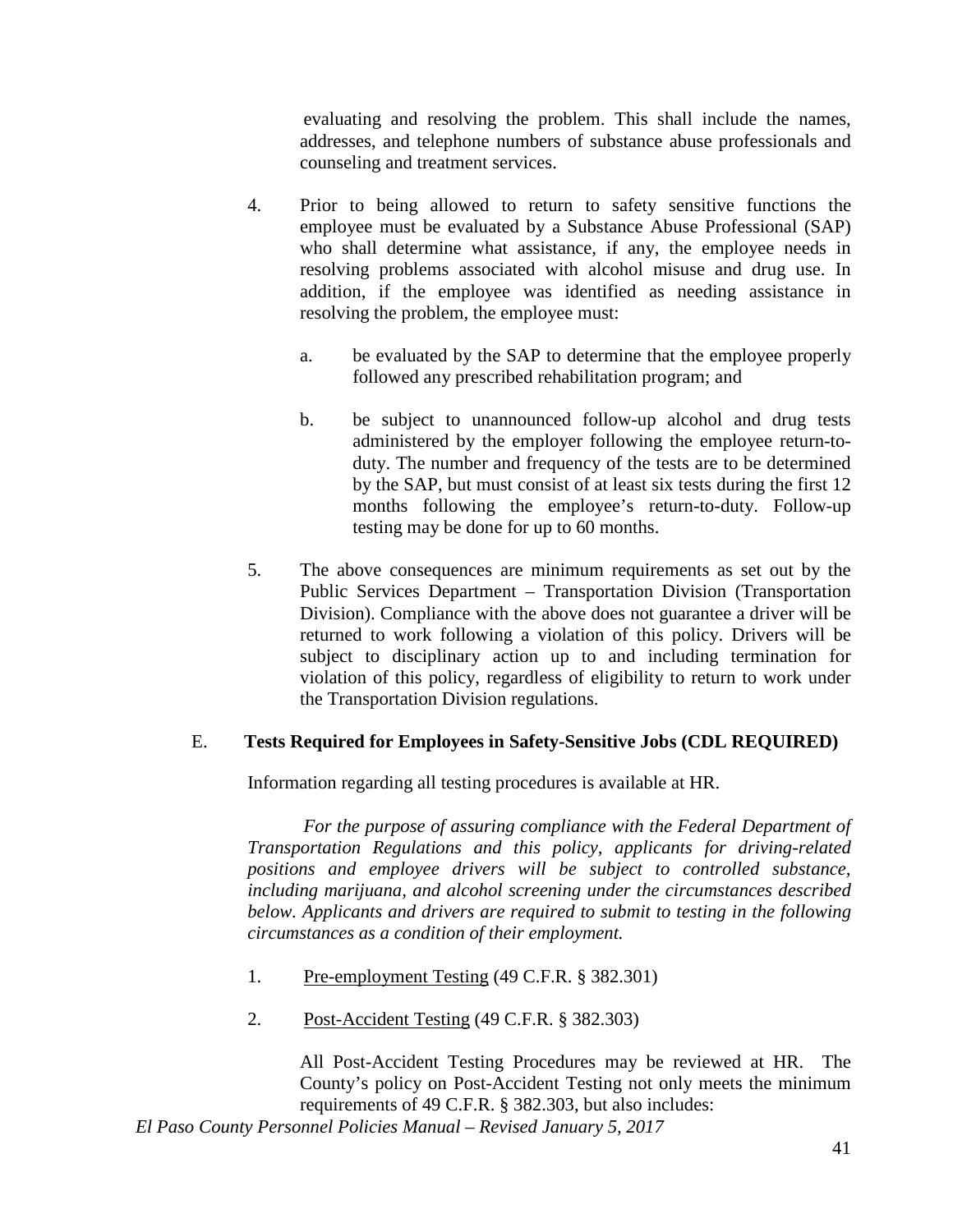- a. Testing when the accident involves a fatality or serious injury requiring immediate medical attention, or
- b. Testing when the commercial vehicle driver receives a citation under state or local law for a moving traffic violation arising from the accident, or
- c. Testing when the commercial vehicle driver damages any property of another person.
- 3. Random Testing (49 C.F.R. § 382.305)

All Random Testing Procedures may be reviewed at HR.

As a term and condition of holding a CDL or safety-related position, employees will be subject to controlled substance, including marijuana, testing and alcohol testing at any time on a random basis.

4. Reasonable Suspicion Testing (49 C.F.R. § 382.307)

All Reasonable Suspicion Testing Procedures may be reviewed at HR.

Drivers and those in safety-related positions may be subject to controlled substance, including marijuana, testing and alcohol testing at any time when there is reasonable suspicion to believe the employee has violated the prohibitions of these regulations.

5. Return-To-Duty Testing (49 C.F.R. § 382.309)

All Return-To-Duty Testing Procedures may be reviewed at HR.

An employee who has violated the alcohol or drug prohibitions may return to safety sensitive functions after he/she is evaluated by a SAP and participates in any prescribed assistance program. Return-to-duty tests need not be confined to the substance involved in the violation.

6. Follow-Up Testing (49 C.F.R. § 382.311)

All Follow-Up Testing Procedures may be reviewed at HR.

If the SAP determines that an employee needs assistance resolving problems associated with alcohol or drug use, HR shall ensure that the employee is subject to unannounced follow-up testing following the employee's return to duty.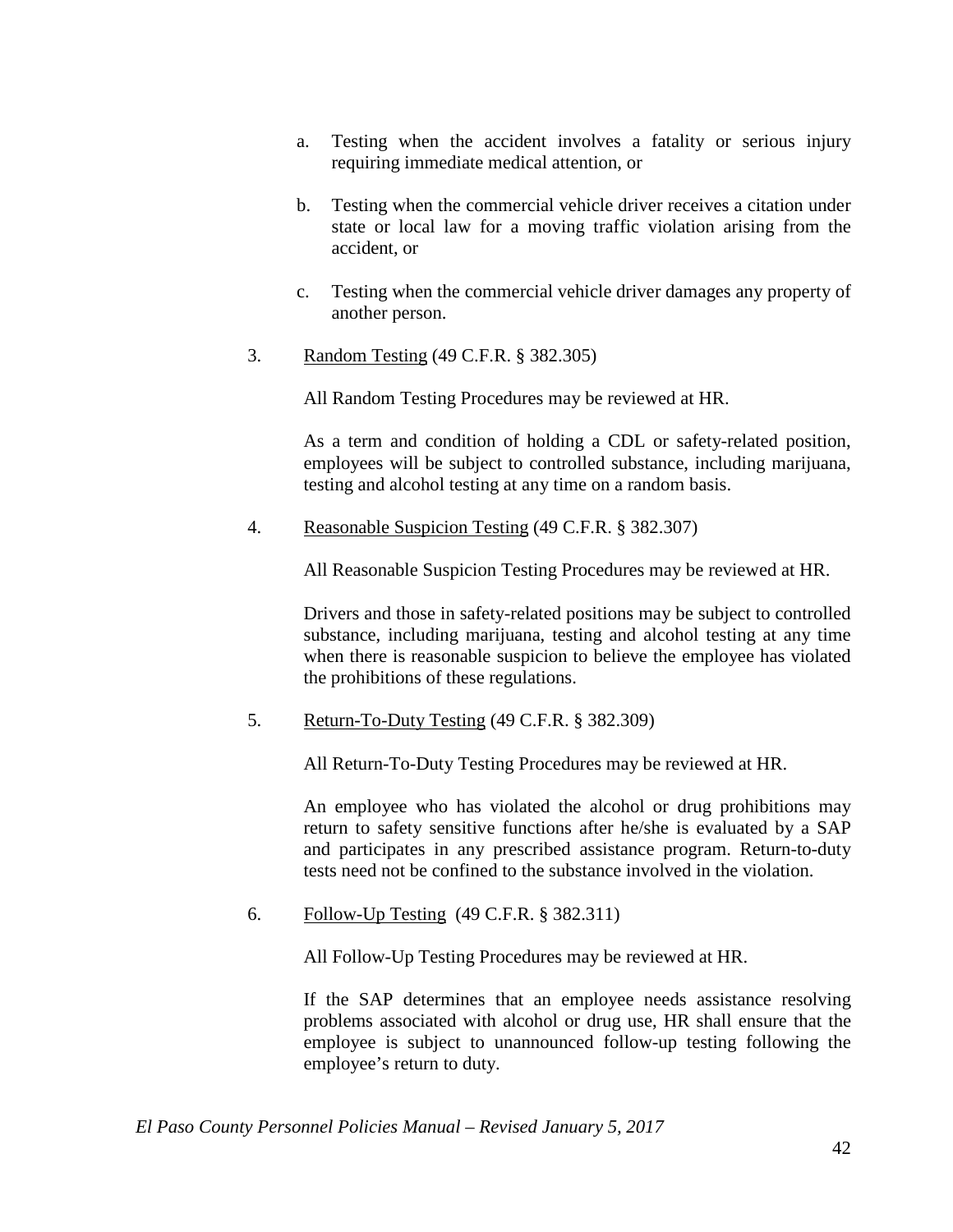# F. **Employee Drug Test Notifications**

- 1. The Medical Review Officer (MRO) or HR must contact the employee prior to verifying a positive test result. If the MRO is unable to reach the employee directly, the MRO shall contact HR. HR shall contact the employee and request the employee contact the MRO within 24 hours. HR shall inform the MRO that the employee was so notified. The employee shall also be told which drugs were verified positive.
- 2. An applicant to whom an offer of employment has been made shall be notified of the results of the drug test, if the applicant requests the results within 60 days of being notified of the disposition of the employment application.

## **G. Refusal to Submit to Testing (49 C.F.R. §§ 382.107 and 382.211)**

This provision regarding the refusal to submit to testing excludes applicants from employment. Refusal to submit to testing is a violation of this policy. Any employee refusing to submit to testing will be referred to a Substance Abuse Professional and will face appropriate disciplinary action. The following behavior constitutes a refusal:

- 1. refusal to appear for testing,
- 2. failure to remain at the testing site until the testing process is complete,
- 3. failure to provide a urine specimen,
- 4. in instances of observed or monitored collection, failure to allow observation or monitoring;
- 5. refusal to sign the testing form,
- 6. failure to provide adequate breath,
- 7. failure to take a second test as directed,
- 8. otherwise fail to cooperate in the testing process,
- 9. perform any actions which prevent the completion of the test,
- 10. a test result reported by the MRO as a verified adulterated or substituted test.
- 11. Inability to provide sufficient quantities of breath or urine to be tested without a valid medical explanation. Failure to undergo a medical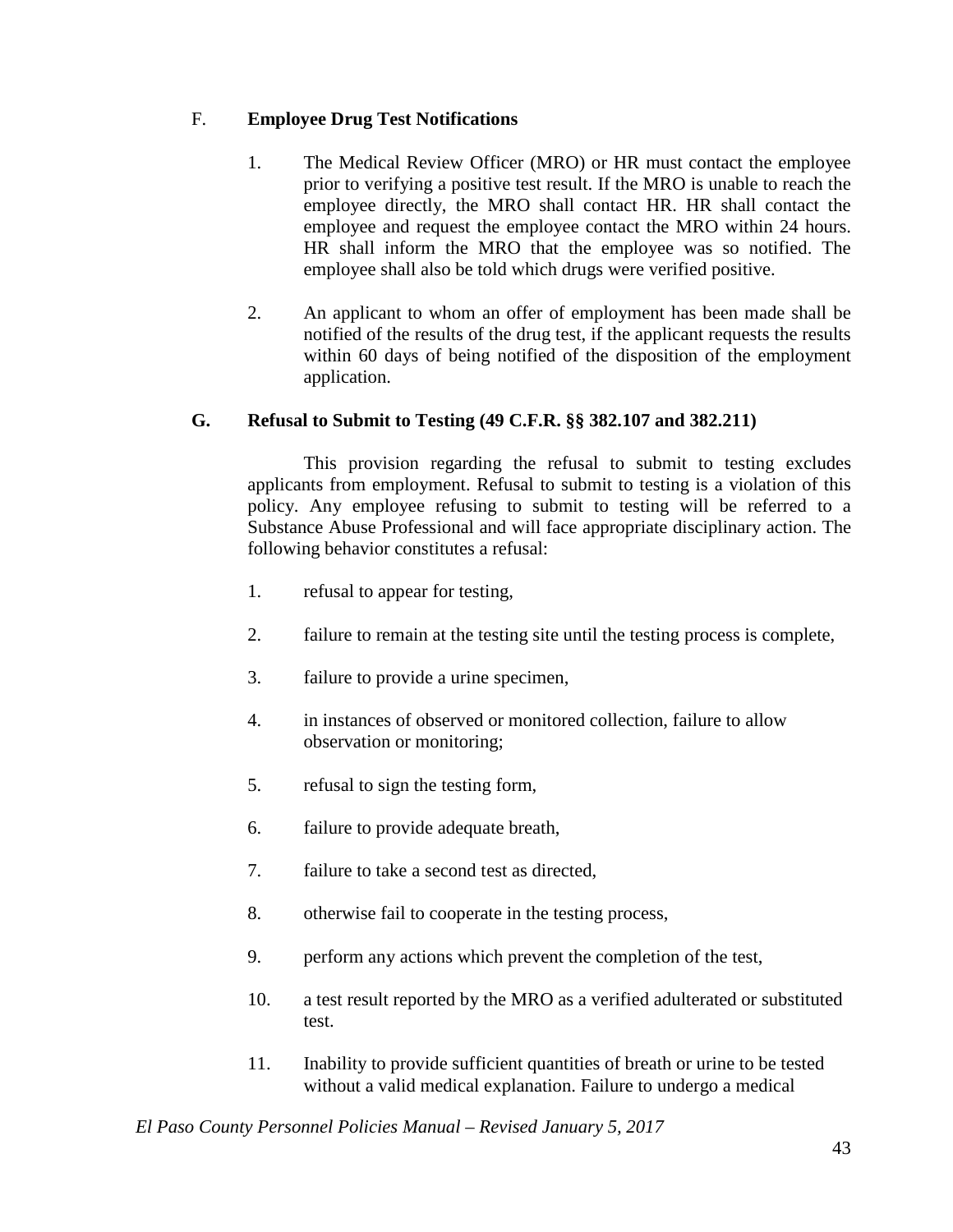examination or evaluation when directed.

- 12. Tampering with, attempting to adulterate, adulteration or substitution of the specimen, or interference with the collection procedure.
- 13. Not reporting to the collection site in the time allotted.
- 14. Leaving the scene of an accident without a valid reason before the tests have been conducted.

## **H. Previous Employer Test Information**

In accordance with Federal Motor Carrier Safety Regulations prescribed by the U.S. Department of Transportation, El Paso County must obtain alcohol and substance testing results from previous employer(s) for applicants seeking positions requiring a Commercial Driver's License (CDL).

Collection and maintenance of such information is available from HR.

## **I. On Call/Emergency Call**

On call and emergency call-in employees who are asked to report to work to perform safety-sensitive functions must notify his/her supervisor if they cannot perform safety-sensitive functions due to controlled substances or alcohol use.

#### **5.09 Use of County Property**

It is the duty of every County employee to protect, preserve and conserve all County property entrusted to the employee. The department will issue equipment and tools to the employee and keep written documentation of the condition of the property when issued to and returned by the employee. When an employee is instructed to return County property, an employee may not remove, delete or destroy any or all electronic data from the County property. An employee returning County property in a condition worse than normal wear and tear may be subject to disciplinary action up to and including termination of employment.

Unless otherwise indicated, County property may not be used for personal reasons. Violation of this provision may result in disciplinary action up to and including termination of employment.

**Personal Use of County issued data equipment to include phones and tablets**: Limited personal use of County issued data equipment to include phones and tablets may be authorized by the Elected Official, Hiring Authority and/or Department Head provided: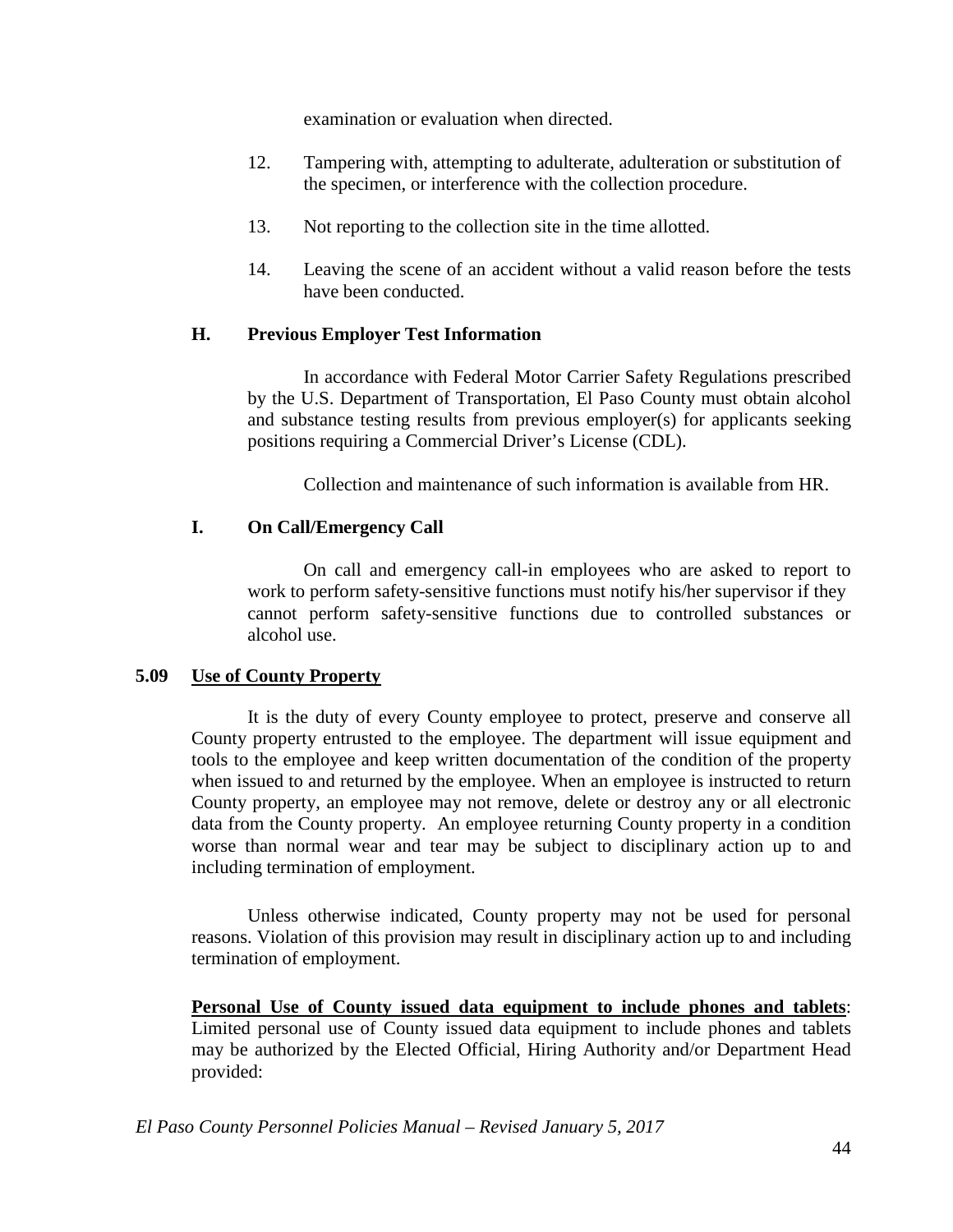- The personal use is conducted during non-business hours, during designated lunch breaks, or for very minimal periods of time.
- The personal use does not interfere with the employee's regularly assigned duties and responsibilities, nor those of their co-workers.

Good judgment must be exercised in using the County's data equipment. Supervisors will be responsible for discussing any misuse with individual employees, which may result in disciplinary action.

County employees are discouraged from using the County mail system to send or receive personal mail, catalogs or packages.

#### **5.10 Inspection**

The County will exercise its right to inspect all packages and parcels entering and leaving our premises. All offices, desks, lockers, and other storage areas are to be kept clean and used only for work-related reasons. The County reserves the right to inspect all offices, desks, lockers, etc., at any time with or without advance notice and employees should have no expectation of privacy therein. A copy of any key or combination to all locks must be retained by the County at all times.

County owned vehicles, desks, telephones, and computers are the property of the County. The County reserves the right to enter and inspect your work area, including, but not limited to, file cabinets, desks, lockers, and computer storage disks, with or without notice to the employee.

County owed faxes, copiers, cell phones, and mail systems, including e-mail, voice mail, and text messaging, are intended for business use. Personal business should not be conducted through these systems. Under conditions approved by management, voice mail, e-mail, and text messages may be retrieved; and information may be retrieved regarding web sites accessed and internet usage. Under conditions approved by management, the hard drive of your computer may be reviewed for content. Employees should not have any privacy expectations regarding information stored on County computers, telephones, or cell phones.

#### **5.11 Technology**

### **A**. **Computer Software**

1. Federal law prohibits the duplication of copyrighted material. The copyright holder is given certain exclusive rights, including the right to make and distribute copies. It is illegal to make or distribute copies of copyrighted material without authorization. The only exception is the users' right to make a backup copy for archival purposes.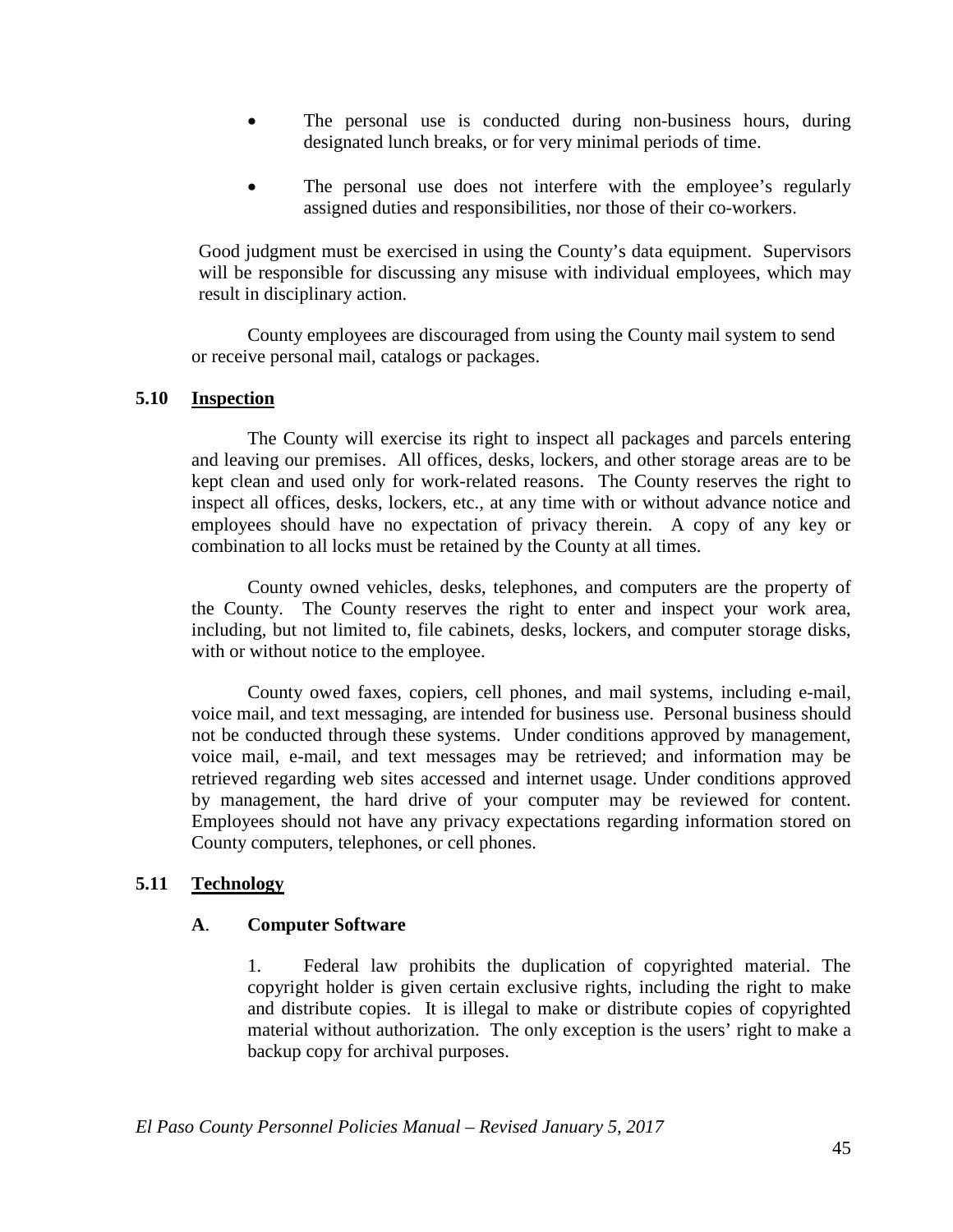2. The law protects the exclusive rights of the copyright holder and does not give users the right to copy software unless a backup copy is not provided by the manufacturer. Unauthorized duplication of software is a federal crime. Penalties include fines of as much as \$100,000 and jail terms of up to five years.

3. County employees shall use County software only in accordance with the license agreement. The failure to do so may result in discipline up to and including termination.

4. County employees learning of any misuse of software or related documentation within the County shall notify HR.

5. Illegal reproduction of software can result in civil damages and criminal penalties, including fines and imprisonment. County employees who make, acquire, or use unauthorized copies of computer software shall be disciplined as appropriate under the circumstances. Such discipline may include dismissal.

6. Data sets available through the County network may be subject to license agreement, Intergovernmental Agreement or confidentiality. Employees should not assume El Paso County owns all data sets available on the County network. Several geospatial data sets (GIS) available for use by El Paso County employees are subject to the terms of Intergovernmental Agreements. El Paso County employees should contact the IT Help Desk with questions on data set usage. Unauthorized use or copying of data sets available through the County network may result in disciplinary action.

### **B. Communications and Computer Systems**

1. The County's computer system and telephone system, and County provided technology devices, including but not limited to tablets and smart phones, allow employees to create, send, receive, transfer, and otherwise manipulate e-mail, text messages, and voice mail communications and to utilize the internet. These systems are County-owned and maintained at significant expense exclusively for the County's benefit.

This policy applies to all employees accessing via County resources and systems, the internet, voicemail systems, or using electronic mail, and County provided technology devices, including but not limited to tablets and smart phones, as well as any guest users at the County.

Any requests for release of electronic data or other materials covered in this Section will be governed by relevant sections of this manual and any and all constitutional, statutory, or regulatory law.

**No Expectation of Privacy in Internet, Email and County Communications Devices**: All use of the internet and electronic mail systems is automatically recorded through the County's Information Technology Division. The County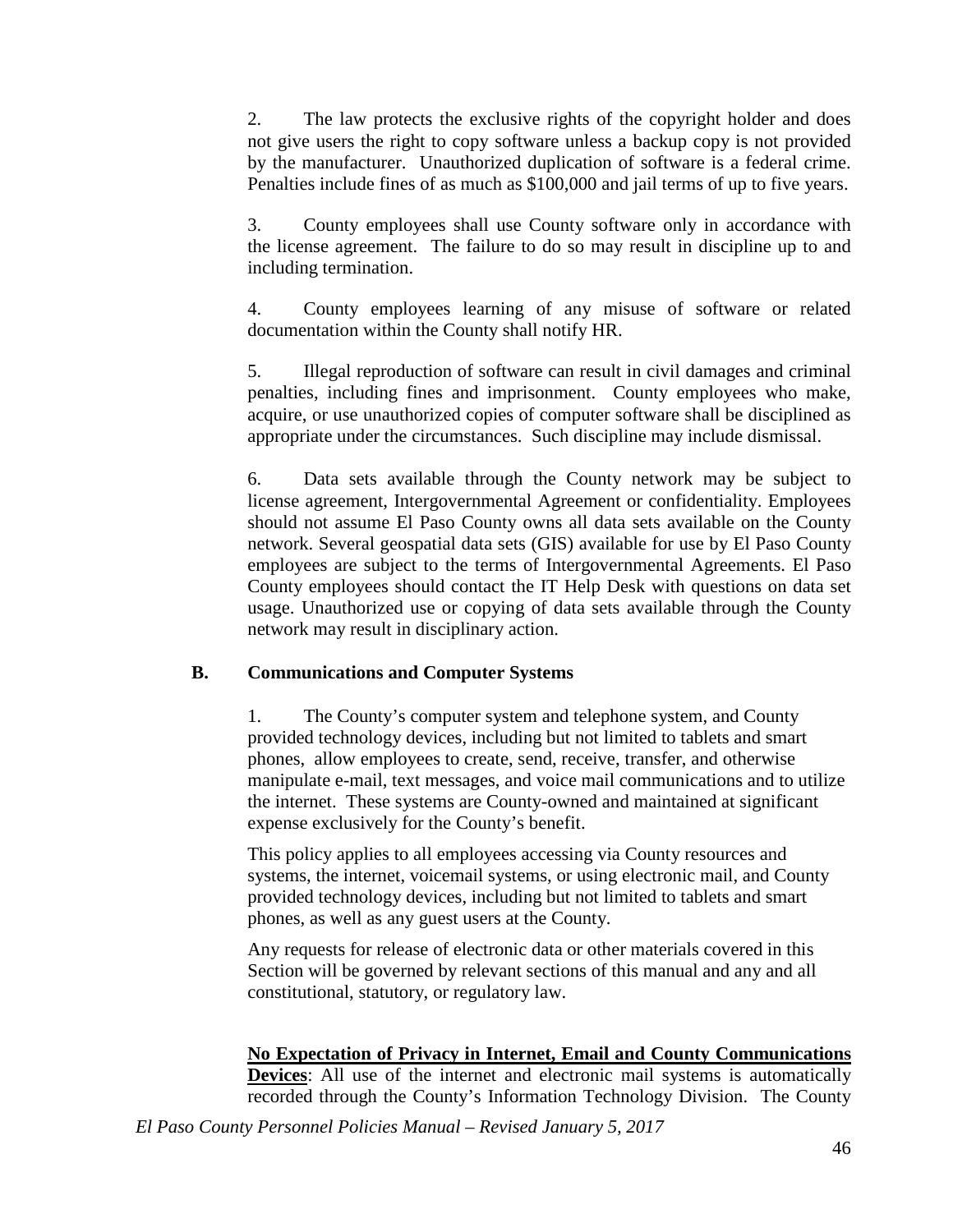reserves the right to track and monitor all such usage at any time and without notice to the employee. Employees should be aware that they have no proprietary interest and no reasonable expectation of privacy while using any County-provided access to the internet, including electronic mail. The County views electronic mail messages as records of the County and the County's Information Technology Division may obtain access to those messages at any time. Similarly employees should have no expectation of privacy in data, emails, texts and information stored on personal devices such as smart phones, laptops and iPads.

**Personal Use of the Internet**: Limited personal use of the internet may be authorized by the Elected Official, Hiring Authority and/or Department Head provided:

- The personal use is conducted during non-business hours, during designated lunch breaks, or for very minimal periods of time.
- The personal use does not interfere with the employee's regularly assigned duties and responsibilities, nor those of their coworkers.

Good judgment must be exercised in using the County's internet and electronic mail systems. Supervisors will be responsible for discussing any misuse with individual employees, which may result in disciplinary action.

**Prohibited Activity**: Following is a list of activities which are prohibited uses of the internet and electronic mail and all County devices, even when conducted during personal, non-business hours. This list is not all-inclusive.

- Conducting illegal activities
- Accessing or downloading pornographic material
- Gambling, wagering, or betting
- Engaging in any activity for personal gain or profit
- Revealing or publicizing proprietary or confidential information that is not authorized
- Representing personal opinions as those of the County.
- Making or posting improper remarks or proposals, or accessing websites which contain improper remarks or proposals –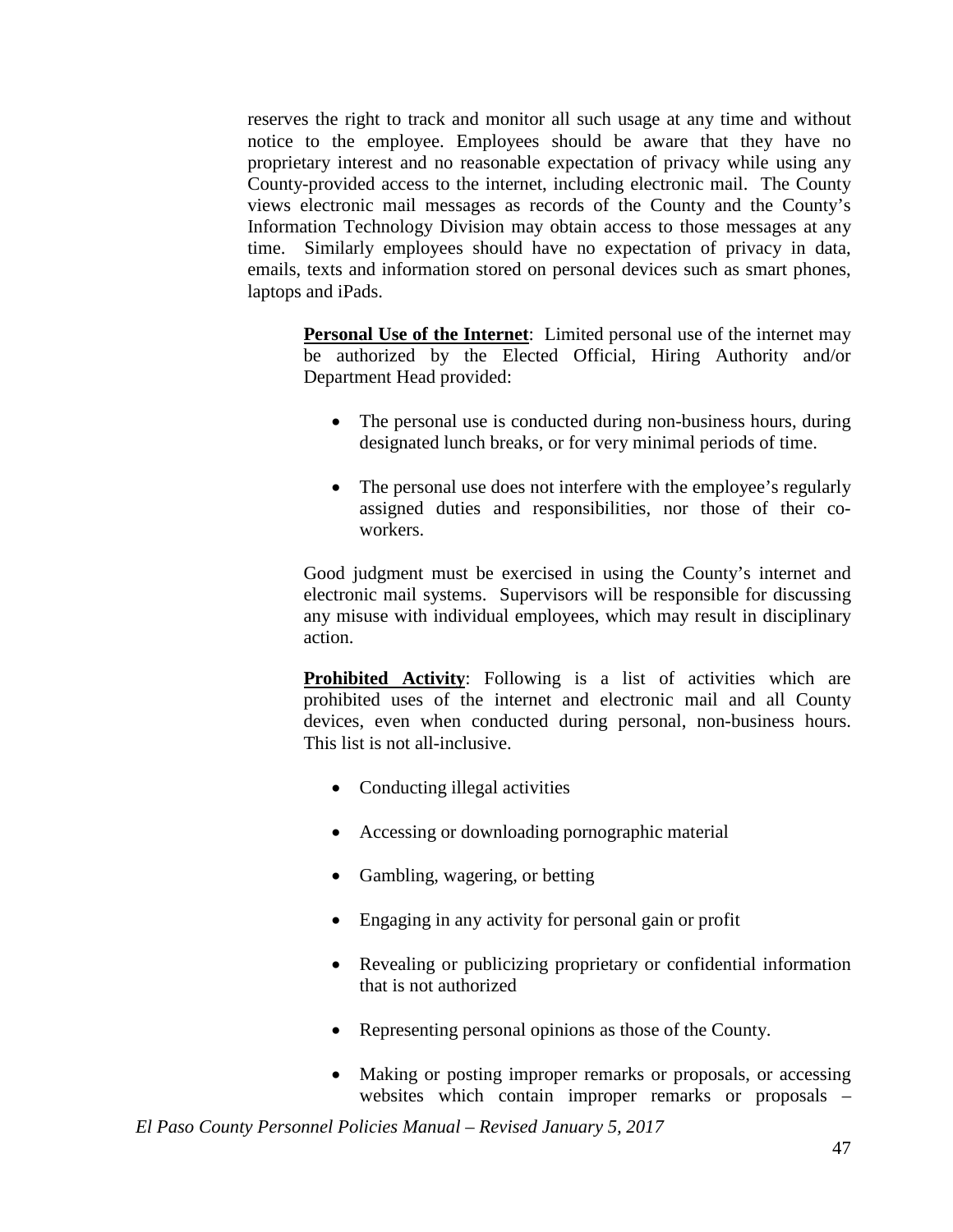improper remarks and sites may include but are not limited to those that contain defamatory, false, inaccurate, abusive, obscene, pornographic, profane, sexually-oriented, threatening, racially offensive, discriminatory, or illegal material

• Uploading or downloading commercial software in violation of its copyright, to include music and movies

**Electronic Communication Discovery and CORA**: Employees should be aware that every form of electronic communication could be included in the discovery process of judicial and administrative litigation. This includes calendars, tasks, and telephone messages relayed by electronic messaging, personal notes, as well as electronic mail.

Violation of this policy may result in limiting or revoking personal internet use, including access to the web and electronic mail, and/or disciplinary action that can include termination from employment.

The County will comply with provisions of the Colorado Open Records Act (CORA) and the Colorado Criminal Justice Records Act (CJRA) and the case law interpreting those statutes. Nothing in this section is intended to broaden or limit those items releasable pursuant to C.R.S. §§ 24-72-203 and 24-72-301 and the case law interpreting those statutes.

2. The online presence of employees reflects upon the County. Be aware that your actions captured via social networking, social media, text messages, images, posts, blogs, and/or comments can impact the public's view of you and of the County and your ability to effectively carry out the business of the County. Only employees officially designated may "speak" (whether orally or in writing) on the County's behalf. Postings, comments, text messages, and the like regarding the following will not be tolerated and will subject the individual to discipline: proprietary and confidential information; harassing, discriminatory statements or sexual innuendoes regarding co-workers, management, citizens, or vendors; and defamatory statements regarding the County, its employees, citizens, or vendors.

3. DO NOT make comments or otherwise communicate about citizens, coworkers, supervisors, the County, or vendors or suppliers in a manner that is vulgar, obscene, threatening, intimidating, harassing, libelous, or discriminatory on the basis of age, race, religion, sex, sexual orientation, gender identity or expression, genetic information, disability, national origin, ethnicity, citizenship, marital status, or any other legally recognized protected basis under federal, state, or local laws, regulations, or ordinances.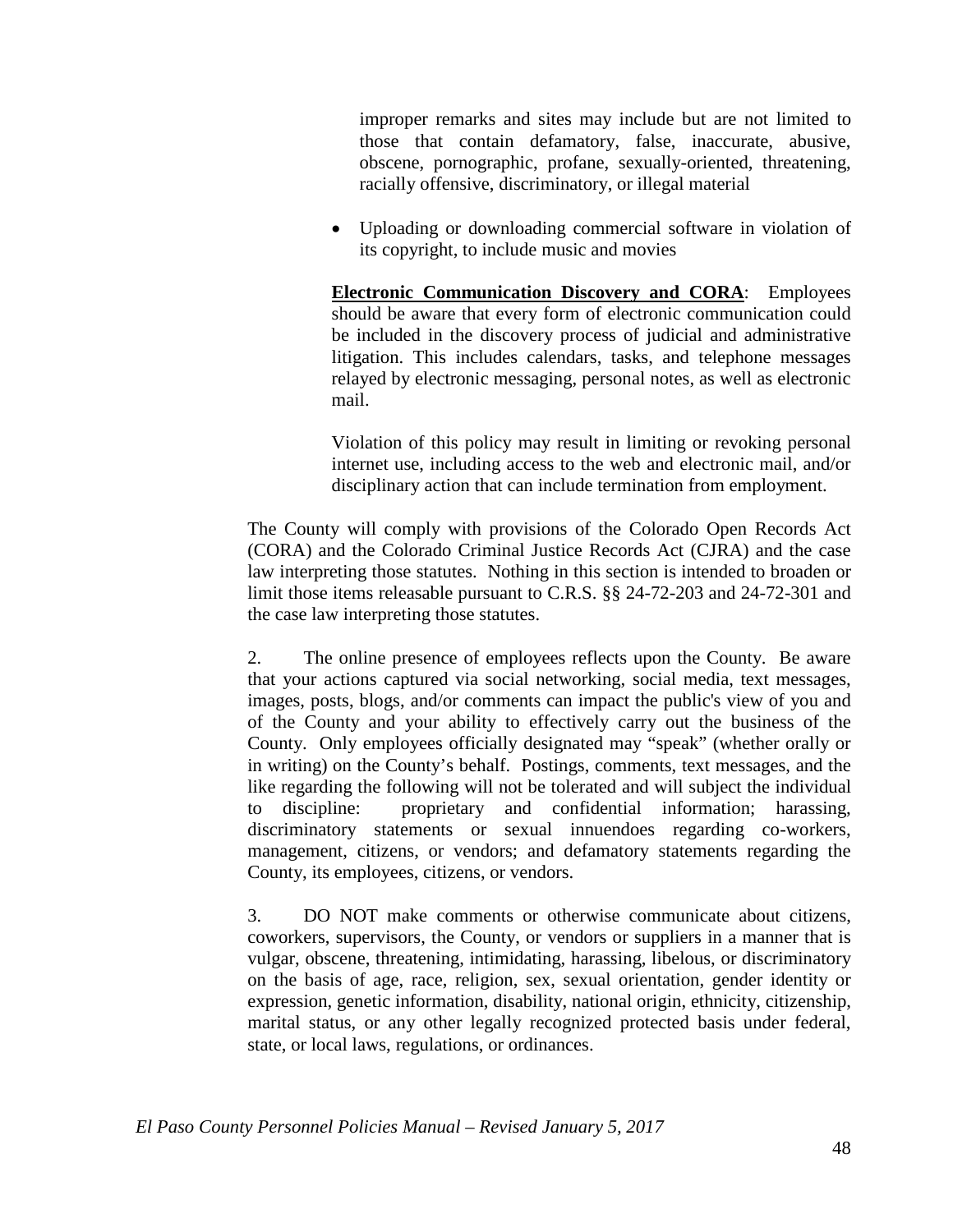4. El Paso County employees should not use County network resources to access non-business streaming activities that automatically update a networkattached device (i.e. your County computer) on a continuous basis or any activity that automatically updates a network-attached device more than once in a 30-day period. Examples: streaming audio, streaming video, Web shots, screen savers or regular updates of news, financial or weather information.

5. Employees may not alter information technology systems in such a way as to prevent general systems administration tasks such as virus updates and software audits.

6. Violations of these policies and/or any online activity that interferes with the ability to conduct the business of the County may result in disciplinary action up to and including termination of employment.

## **C. Employee Network Account Password Security**

1. All El Paso County employees share responsibility for the security of the County network and the attached resources. To preserve network security, employees are required to change their network account password annually. Information Technologies will automatically notify employees when their password is about to expire and give them opportunities to change their password in a timely manner.

2. All El Paso County employees share responsibility for the security of the County network and the attached resources. Employees shall do their part to secure the County network by:

- a. Protecting passwords and other confidential system information.
- b. Refraining from opening unsolicited email.
- c. Refraining from misusing El Paso County e-mail addresses on non-business web forms and subscription lists.

3. Cyber-security is the responsibility of all employees, temporary employees, and volunteers. The failure to maintain such security may result in discipline including termination.

## **D. Personal Mobile Devices and Computers**

The County does not permit personal mobile devices or computers to connect to the County's closed network or to be used for any County business. Exempt employees may access their County email on personal mobile devices or computers through the web-based access portal. Non-exempt employees may only access their County email on personal mobile devices or computers through the web-based access portal during their regular business hours.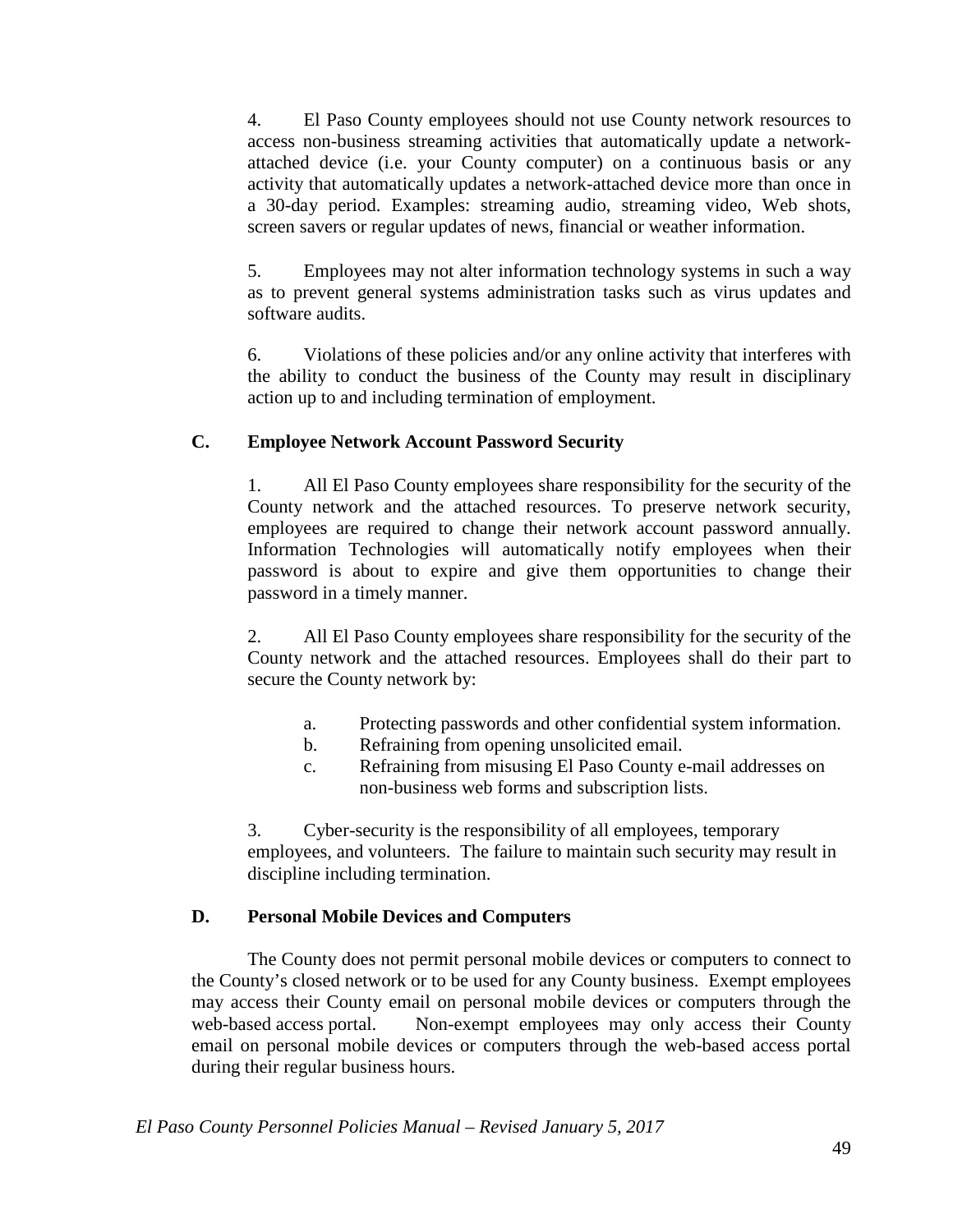#### **5.12 Personnel Driving and Vehicle Usage Policy**

#### A. County Vehicle Usage and Operation

- 1. Vehicles shall be used only for official County business unless otherwise authorized by a Hiring Authority.
- 2. Vehicle operation is subject to prior approval by the operator's immediate Hiring Authority and requires the operator to have complied with all applicable operator policies below.
- 3. A Hiring Authority shall not authorize an operator to use any vehicle for County business unless the Authority has previously coordinated with HR to:
	- a. Request the operator's driving record;
	- b. Verify that the operator has a valid Colorado driver's license; and
	- c. Ensure that the operator is eligible for coverage under County insurance.
- 4. Vehicles shall not be operated by non-operators, except in the following circumstances:
	- a. Operation necessary for repairs and/or servicing of vehicles;
	- b. An emergency requiring a non-operator accompanying an operator to drive the vehicle; or
	- c. Usage authorized by the Fleet Management Director or County Administrator.
- 5. Unless otherwise authorized by a Hiring Authority, vehicles shall only be used to transport passengers who are Elected Officials, County employees, volunteers, or individuals engaged in official business with the County.
- 6. An operator who resides outside of El Paso County shall not drive a vehicle to their residence without the prior written approval of a Hiring Authority.
- 7. Vehicles assigned to the Office of Emergency Management that are subject to respond to emergent events will be equipped with the appropriate lights and sirens. These vehicles will be approved by the Director of Emergency Management with concurrence of the County Administrator. State certification for these vehicles will be accomplished through the Sheriff's Office. Any driver subject to respond to emergent events who operates any of these vehicles with installed emergency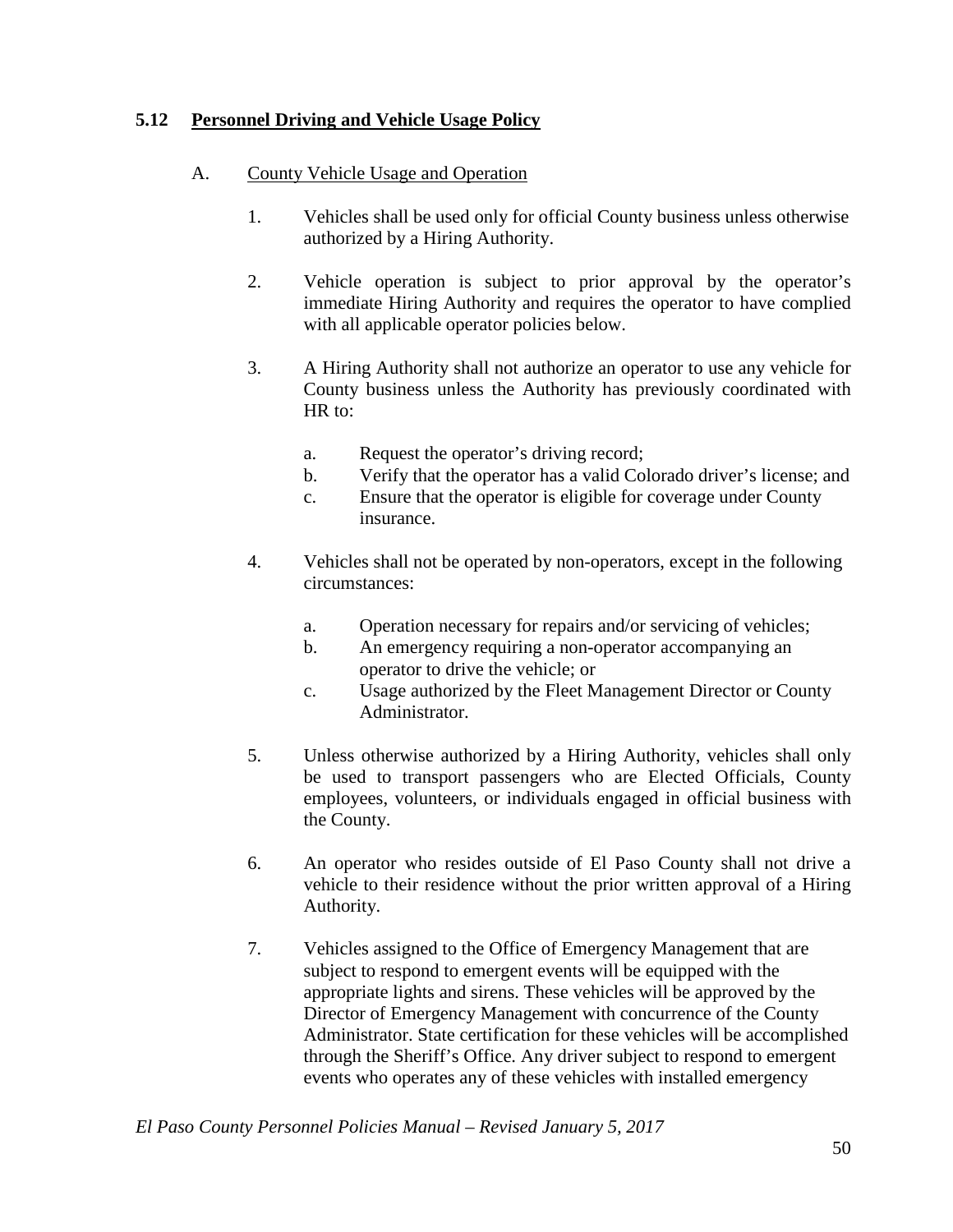equipment must have completed an emergency vehicle operating course (EVOC).

In the case where a County employee utilizes these vehicles during nonemergent events who is not subject to respond nor EVOC trained the emergency lights and sirens will not be engaged.

- 8. All vehicles, with the exception of unmarked law enforcement vehicles, shall display County identification unless otherwise exempt by the Fleet Management Director and approved by the County Administrator.
- 9. Operators using a vehicle and a cellular phone are required to use a hands-free device. Texting while driving is prohibited.
- 10. Operators who need transportation in the course of their normal daily work activities may be assigned a vehicle for their exclusive use or receive a stipend for their personal vehicle. See Section, B. 13 below. Other operators needing transportation for County business may use vehicles assigned to their department or those drawn from the motor pool.
- 11. Operators using any County or personal vehicle must drive safely and ensure the security of the vehicle and its contents.
- 12. Vehicles may not be driven outside of Colorado without the prior approval of a Hiring Authority. Such trips must be coordinated with HR at least at least five (5) days in advance of travel.

#### B. Vehicle Operators

The following apply regardless of whether an employee is operating a County vehicle or their own vehicle while conducting County business.

- 1. An employee may only use his/her vehicle for County business with the approval of the Hiring Authority and HR.
- 2. All operators who drive during the course and scope of their duties must possess a valid Colorado driver's license appropriate to the type of vehicle to be driven. A Commercial Driver's' License (CDL) is required for County employment in certain positions. Possession of the appropriate license may be made a condition of employment for certain positions.
- 3. All operators shall be subject to audits of their license and driving record upon initial hire or sworn date and, at least annually, by HR.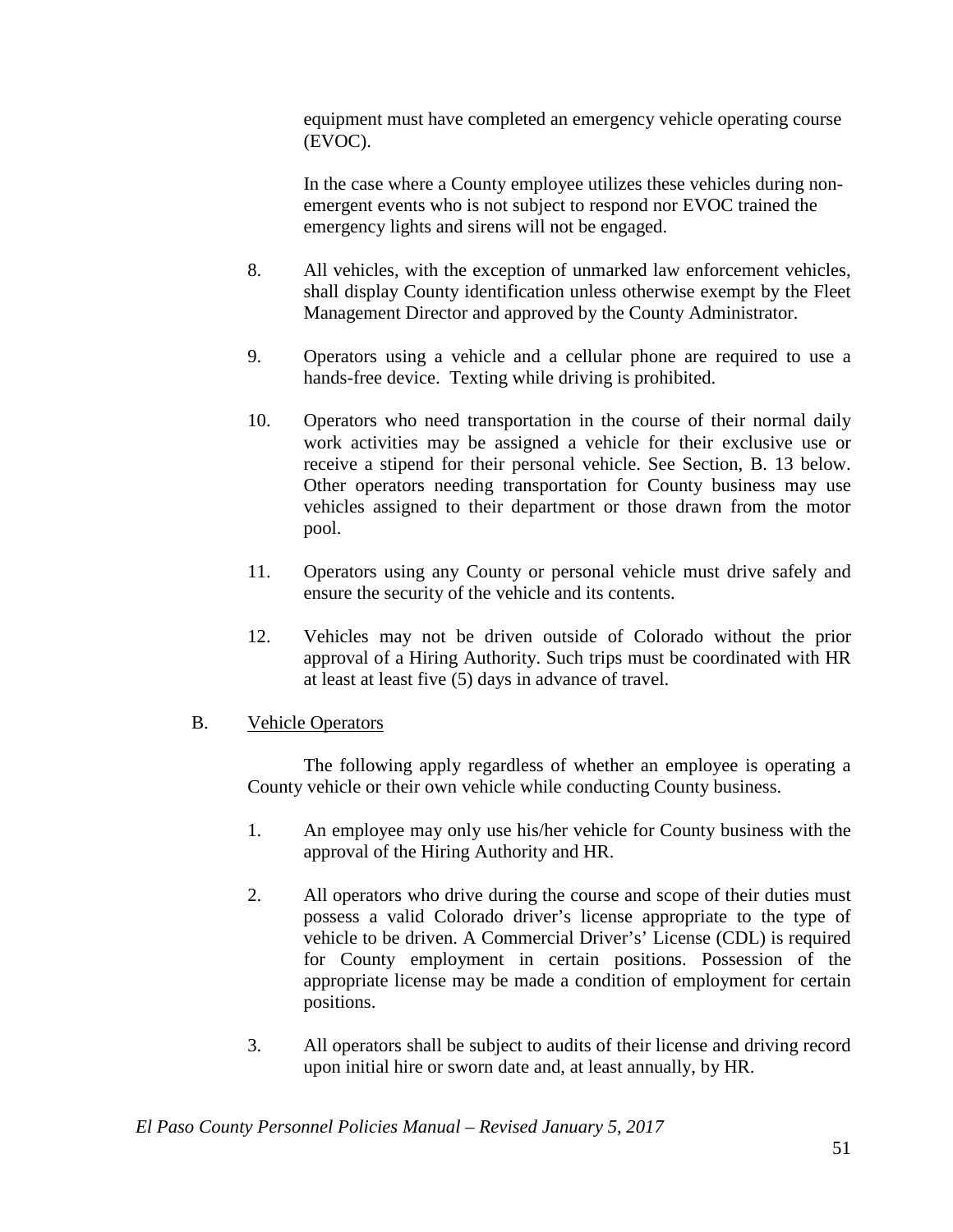- 4. Operators are responsible for any driving infractions and fines incurred as a result of their driving.
- 5. Operators shall report any traffic ticket or arrest for violation to the operator's Hiring Authority and HR within two (2) business days of the incident.
- 6. Operators electing who are allowed to use their personal vehicle for County business must maintain the Colorado minimum coverage for automobile insurance, provide proof of that insurance annually, sign an affidavit stating they agree to maintain that insurance, and ensure that their personal vehicle meets all legal requirements for safety and maintenance.
- 7. Operators shall not, under any circumstances, operate any vehicle on County business while physically or mentally impaired, including chemically impaired. This prohibition includes, but is not limited to, circumstances in which the operator is temporarily unable to operate a vehicle safely due to illness, medication, alcohol or other mood altering substance.
- 8. Operators shall report any loss, suspension, or revocation of his or her driver's license and if using a personal vehicle for County business, loss of his or her automobile insurance, to their Hiring Authority and HR within two  $(2)$  business days of the loss.
- 9. If an operator loses his or her license and cannot obtain a temporary driving permit that would satisfy the requirements of the operator's duties, the operator may be subject to one or more of the following actions:
	- a. Transfer or demotion to a vacant, non-driving position for which the operator is qualified. El Paso County is not obligated to create a position to satisfy this option. Once the operator's driving privileges are reinstated, the Hiring Authority may reinstate the operator to their former position. An operator shall not hold this temporary position for a period greater than twelve (12) months.
	- b. Assignment to non-driving position, if available, within the operator's department, and determined necessary by the Hiring Authority.
	- c. Transfer to another department with assignment to non-driving responsibilities, if available and determined necessary by the Hiring Authority.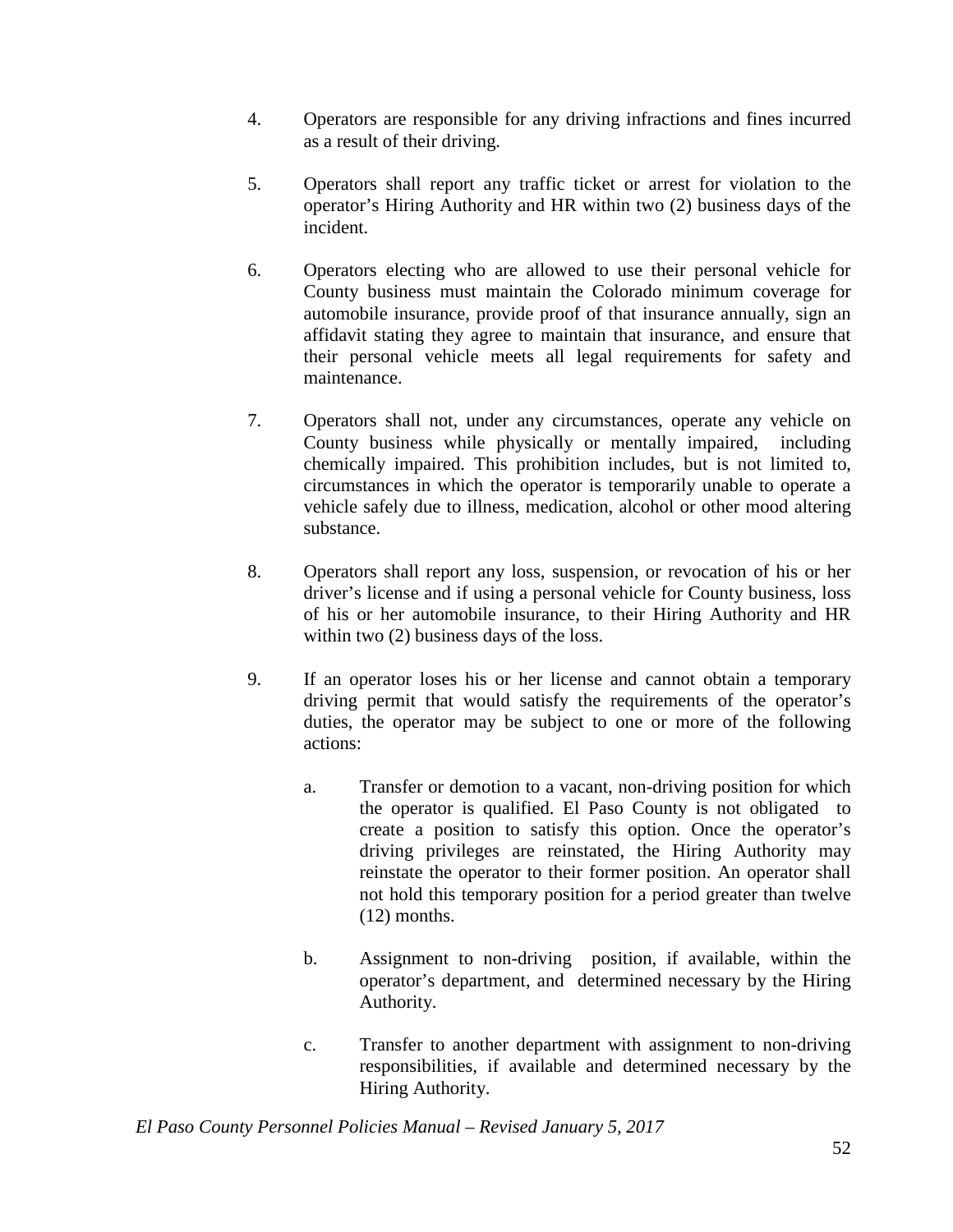- d. Corresponding reduction in pay may be made to address the compensation for performing the modified essential job functions not exceeding ten percent (10%) of the operator's gross salary. Suspension (with or without pay) until the operator obtains the required license. Such license must be obtained within ten (10) business days from the date the operator was determined ineligible for driving privileges. Suspension is at the discretion of the Hiring Authority.
- e. Lay-off or termination, if none of the above alternatives can be achieved within ten (10) working days from the date when the employee was determined ineligible for driving privileges. Operators terminated under this provision may be eligible for rehire for any driving or non-driving position after six (6) months and upon proof of an acceptable licensure and driving record.
- 10. Should an operator who receives a car allowance or mileage reimbursement become ineligible for driving privileges, that operator shall have their car allowance revoked and shall not be permitted to drive while conducting County business, until such time as the operator meets the minimum driving record criteria and is eligible for and secures reinstatement of driving privileges.
- 11. If an operator commits any additional driving offense within twelve (12) months of an offense resulting in a job action under subparagraph (8) above, the operator shall receive additional corrective action, which may include termination. The twelve (12) month period is calculated from the date of the initial offense.
- 12. Any operator who is found to be a habitual violator of traffic laws shall not be permitted to drive on County business.
- 13. Operators using their personal vehicle for County business shall receive a mileage allowance in an amount approved by the Board of County Commissioners for the use of the operator's vehicle. The allowance is to compensate the operator for the costs of gasoline, oil, depreciation, and insurance. Only employees of pay band 400 and above are eligible for this allowance.
	- a. The County Administrator and/or the Non-Board Elected Official shall make the determination of who is eligible for the Flat Monthly Vehicle Allowance in consultation with the Budget Officer and the Finance Division Manager.
	- b. The Department/Office will submit the approval from the County Administrator or the Non-Board Elected Official and a copy of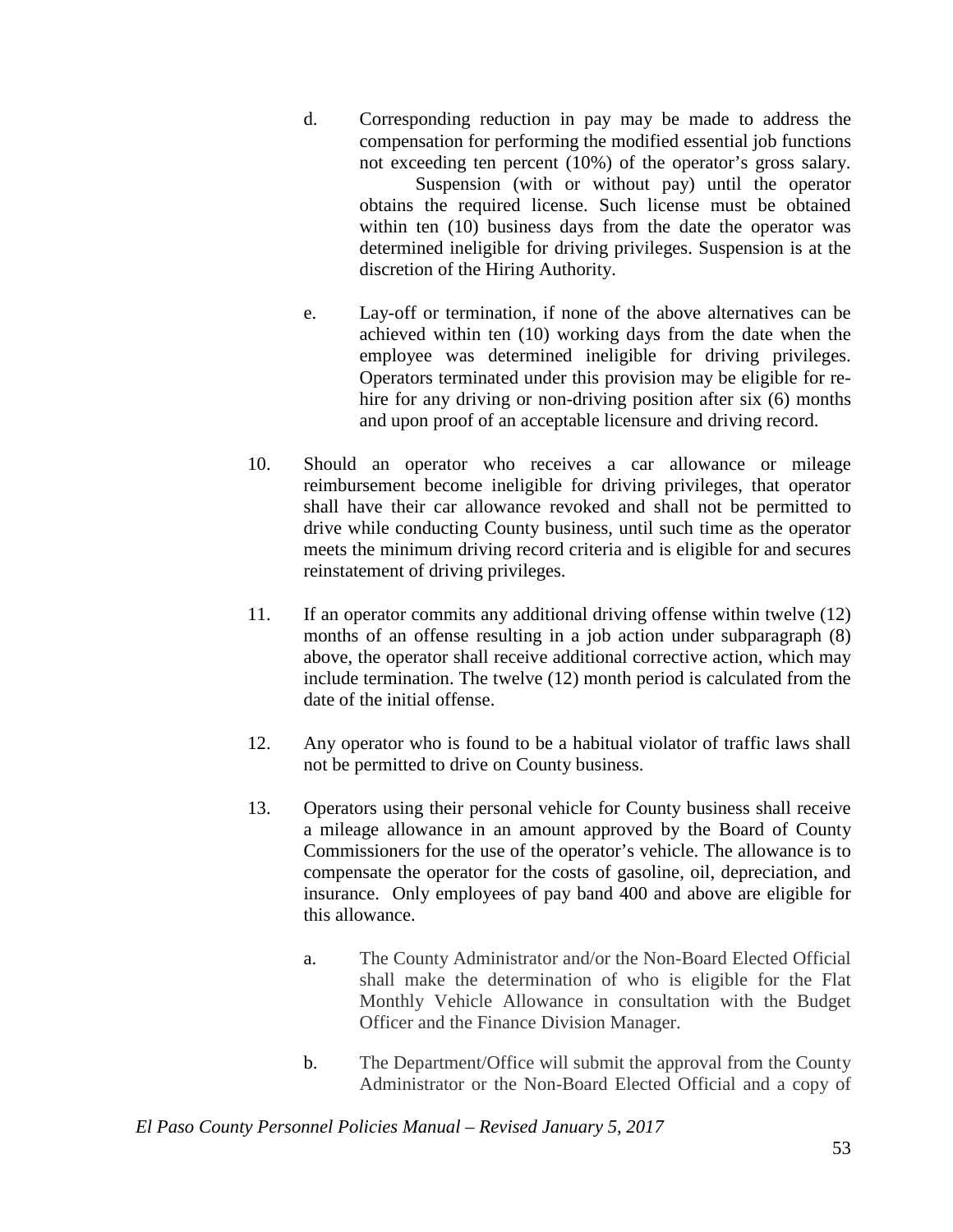appropriate insurance coverage (currently 100/300/50) to HR and Administration and Financial Services, Finance Division, and Payroll Team. The Finance Division will initiate the vehicle allowance in the payroll system and will submit to HR any additional participants or exclusions or deletions as they occur and any new participant's insurance information.

- c. Annually, any individual authorized to receive a monthly cash allowance, shall be requested to re-submit to HR a certificate of auto insurance with the limits as established (currently 100/300/50).
- d. The HR may periodically check the driving records of participants to determine whether participants remain eligible for participation.
- e. Participants in this program shall not submit mileage reimbursements while on the program.
- f. Participants in this program may be allowed to utilize County vehicles, when available, to make County business trips in excess of 150 miles round trip (Denver is considered more than 150 miles round trip), either by using a "pool" vehicle, or by using a vehicle regularly assigned to his/her department/office. Such use of a County vehicle by a program participant shall be reported to the Finance Division Manager on the attached form within fifteen (15) working days of returning from the trip, but there is no entitlement to receive partial reimbursement for these trips. Similarly a participant may be approved to use a County vehicle for out of state trips, but will also not receive personal reimbursement for doing so. Risk Management must be notified in advance of any out-of-state trip in a County vehicle so that insurance arrangements can be completed prior to the trip.
- g. The Finance Division Manager and the County Budget Officer annually and jointly shall establish the amount of monthly car allowance available to participants. The funds for this program will be dispersed from the individual department/office budgets.
- h. The Flat Monthly Vehicle Allowance will be reported by the County on an employee's W-2 income form as personal income and taxed at the applicable IRS rate as it is paid throughout the fiscal year.
- 14. Operators shall report any accident, theft, or damage involving any vehicle used on County business to their Hiring Authority and HR, regardless of the extent of damage or lack of injuries. Such reports shall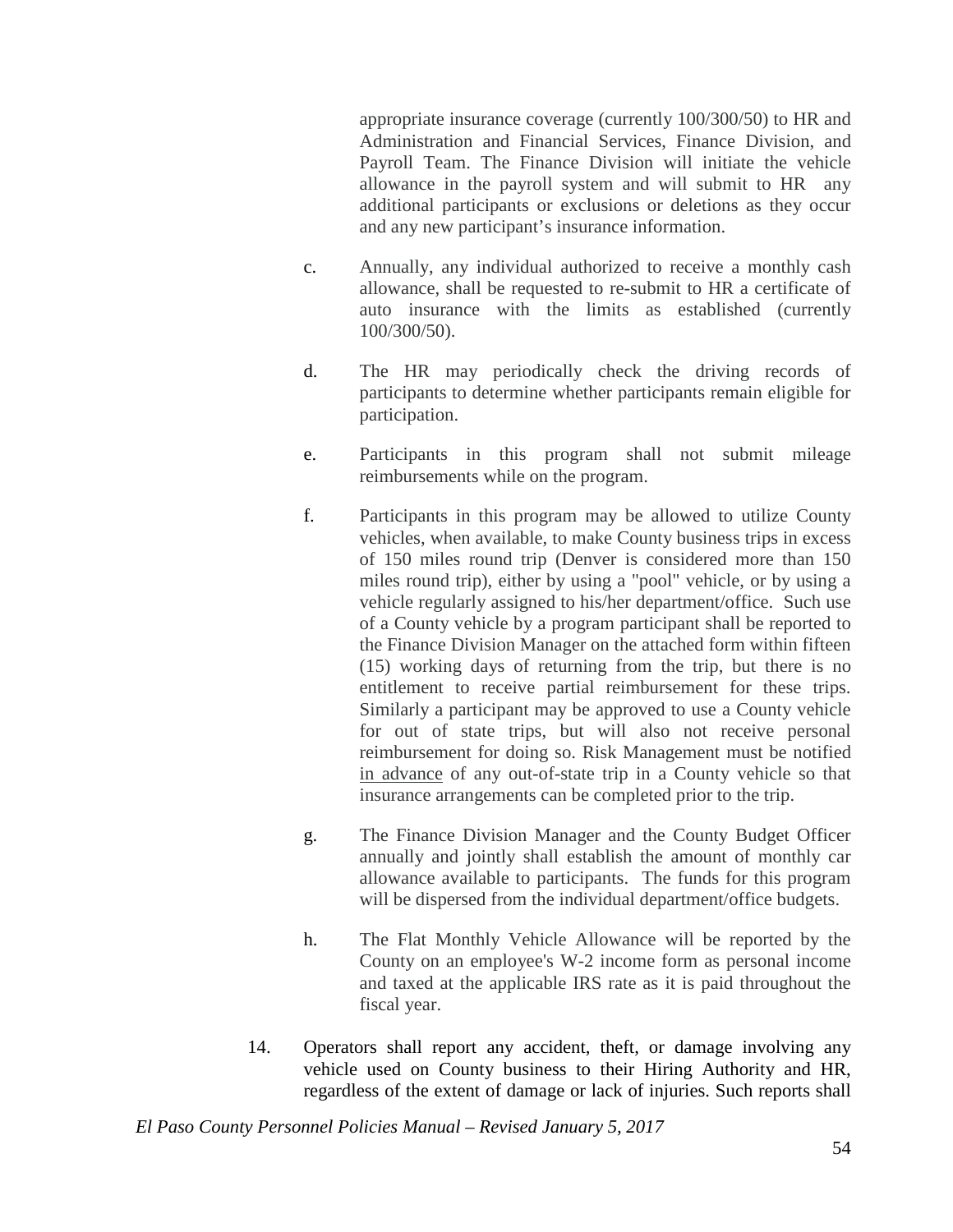be made as soon as possible, but no later than two (2) business days after the incident. Operators are expected to cooperate fully with investigating authorities in the event of an accident. However, operators should not make any statements admitting the operator was responsible for, or at fault in causing, the accident.

#### C. License and Driving Record Audits

- 1. Prospective and current operators must have an acceptable driving record.
- 2. Any prospective or current operator may be disqualified by HR from use of vehicles for County business if their driving record includes a conviction of a serious offense.
- 3. Serious offenses may disqualify job applicants from further consideration by El Paso County for certain positions, as determined by HR.
- 4. A currently suspended or revoked license immediately disqualifies any operator or job applicant from use of vehicles.
- 5. A previously suspended or revoked license may disqualify an operator or job applicant from use of vehicles, at the discretion of HR and the Hiring Authority.
- 6. Operators are responsible for maintaining all required licenses and certifications, including Commercial Driver's Licenses (CDL). HR may elect to provide employees with notification of the expiration of required licenses or certifications for those departments that have positions in which driving is part of the operator's job responsibilities. However, such notice is a courtesy to employees, and does not in any way relieve the operator from liability for failure to maintain any required license or certification. Failure to maintain licenses or certifications may be grounds for corrective action, up to and including termination.
- 7. Possession of a valid Colorado driver's license is a condition of continued employment with El Paso County for persons whose position requires such a license. Any operator who drives on County business without possessing a valid Colorado driver's license shall be terminated.
- 8. Any operator whose job description requires a specific type of license shall immediately inform their Hiring Authority (but in any event, within two (2) business days) of any change in type or form of license. The operator shall produce any copies of documents received from any licensing or law enforcement agency regarding such license, including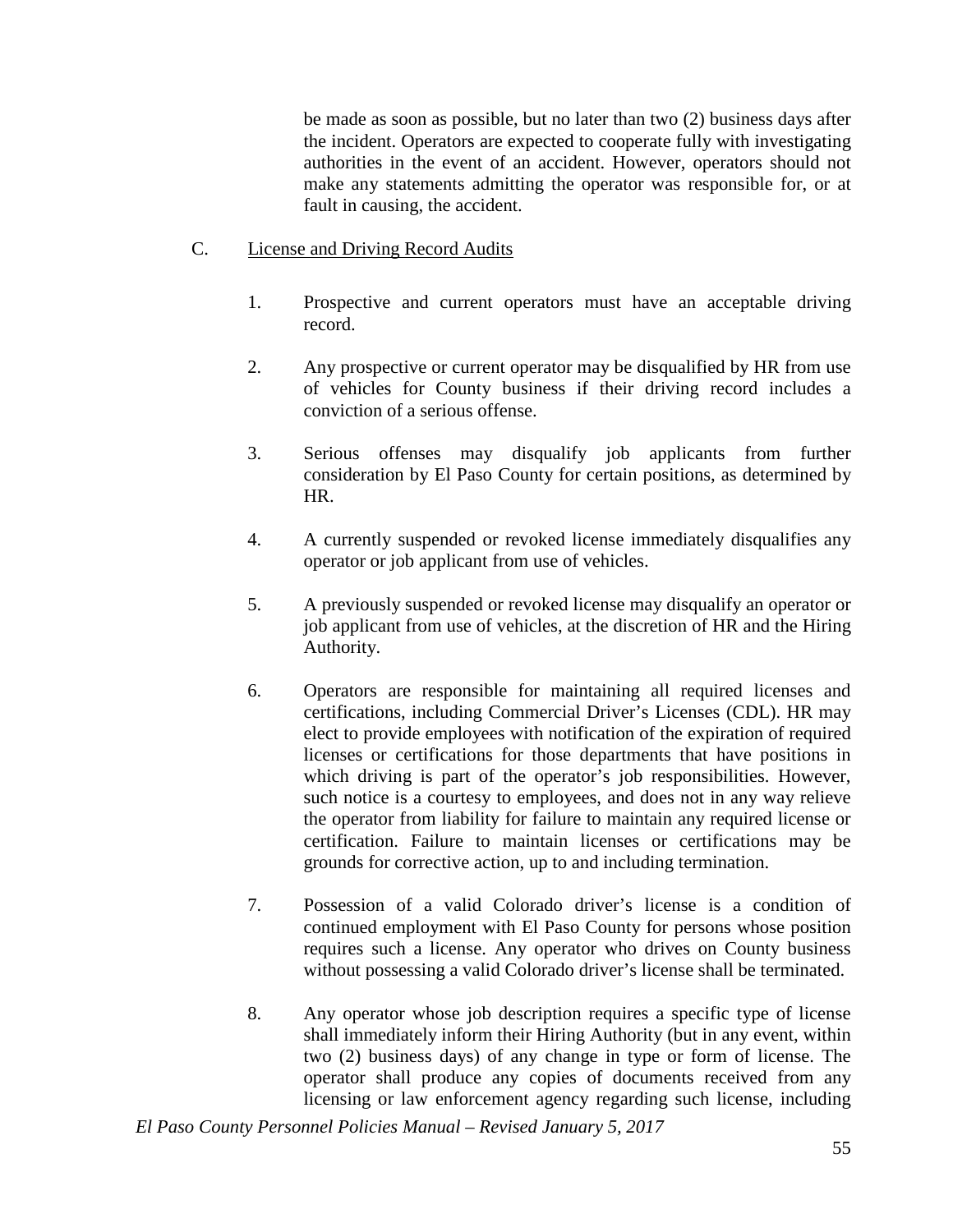any temporary or probationary license or permit. Any operator failing to comply with this subparagraph, or who misrepresents the status of their driver's license, is subject to corrective action, up to and including termination.

9. Review of the MVR shall entail review of the Colorado Motor Vehicle Driving Record; all violations listed thereon; and a review of all vehicle accidents involving County vehicles, and accidents while driving on County business occurring during the review period.

#### D. Reinstatement of Driving Privileges

- 1. Operators who have been ruled ineligible for driving privileges due to a review of their past driving record and/or accident experience may have their privileges reinstated under the following options, at the discretion of the Hiring Authority and HR:
	- a. The operator successfully completes a Defensive Driver Training Program approved by HR, and submits evidence of satisfactory completion of the program to HR. The operator may be required to participate in an approved Defensive Driver Training Program on their own time and not during the regularly scheduled work hours. Completion of this course excuses the most recent single offense or accident.
	- b. The Defensive Driving option may not be used to excuse a serious offense. Operators with a serious offense are not eligible for driving privileges until their driving record meets the criteria under this policy.
	- c. An operator who has been ruled ineligible for driving privileges may use the defensive driving course option only once every three (3) years.
- 2. Operators who are ineligible for driving privileges and who do not or cannot exercise the Defensive Driver Training Program option shall remain ineligible for driving privileges until their driving record meets the driving standards under this policy.

#### **5.13 County Identification Cards**

At the discretion of the Elected or appointed Official, Department Head and/or hiring authority, employees who have contact with the public in locations that are not in County buildings may be issued a County Identification Card by the Public Services Department - Security and Parking Division. An Elected or Appointed Official,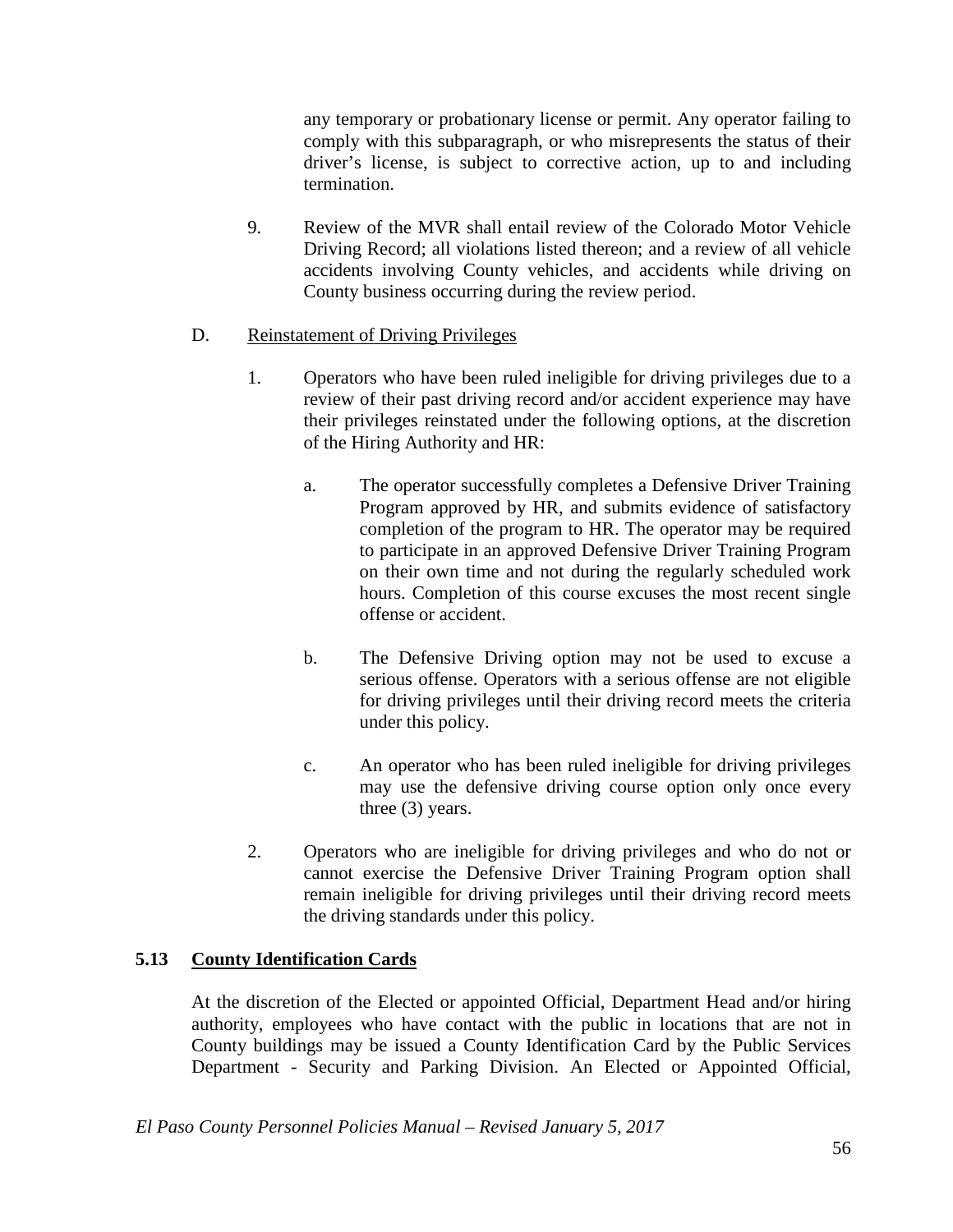Department Head and/or Hiring Authority (or his/her designee) must authorize the issuance of an identification card to the employee.

Employees who lose their identification card will promptly report the loss to the Public Services Department - Security and Parking Division, who will issue a replacement card upon authorization of the Elected or Appointed Official, Department Head and/or Hiring Authority (or his/her designee).

#### **5.14 Official Travel**

All travel by County officials and employees will be for the benefit of the County and will be performed at the most economical and reasonable cost and with employee safety in mind. The County official or employee will be reimbursed for authorized expenditures (including, but not limited to, meals, lodging, toll fees, and gas and rental cars) as a business expense, if any of the following three conditions are satisfied, as may be determined by the Hiring Authority:

- 1. The expense is an ordinary, reasonable and necessary traveling expense.
- 2. The expense is incurred while away from the employee's principal area of assignment or requires overnight lodging.
- 3. The expense is incurred while the employee is attending a seminar, conference or other meeting to benefit the County.

Additional information about the County's official travel policy may be obtained from the Administration and Financial Services Department - Finance Division.

#### **5.15 Safety Program**

Employees are required to comply with all written and verbal safety rules of their department. Each Elected or Appointed Official, Department Head and/or hiring authority will familiarize the employees under their direction with all County and divisional/departmental safety rules, and will require compliance with same. Employees shall utilize safety equipment provided by the County. Violation of any safety rule may result in disciplinary action up to and including termination of employment.

Reporting Accidents and Injuries:

1. Work-related injuries: Any employee who suffers an injury during working hours shall report the injury immediately to his or her supervisor, who will report the injury to HR no later than the next business day.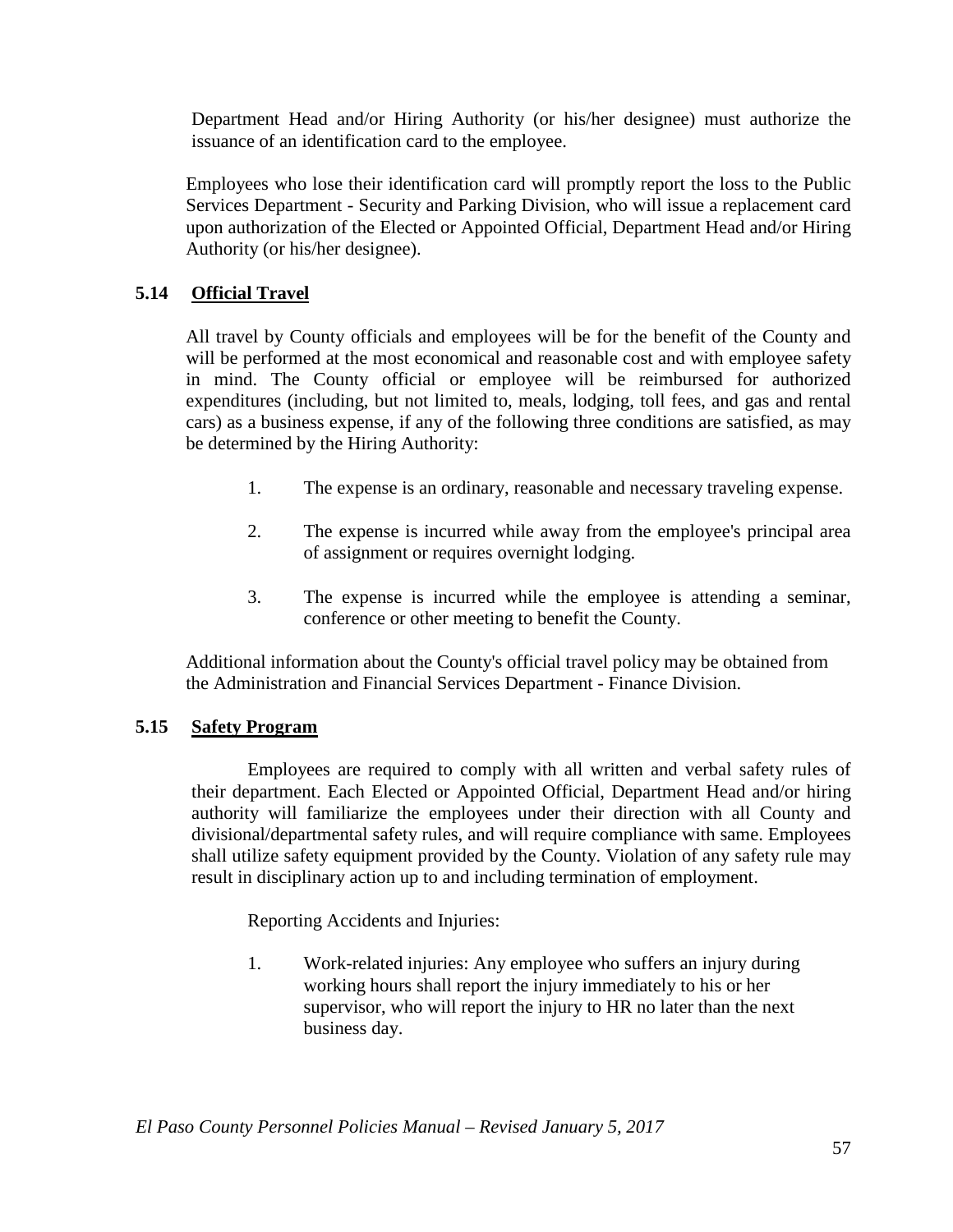2. Motor vehicle accidents: All motor vehicle accidents shall be reported immediately to the employee's supervisor, who will report the accident to HR as soon as possible.

Employees shall review and be familiar with the County's Safety Manual.

#### **5.16 Parking**

Parking spaces in County parking lots in the downtown complex have been allocated to employees and departments and are unavailable for public use. The Parking and Security Division maintains a list of employees desiring a parking spot.

Employees are prohibited from parking in a space that is assigned to another employee or department without permission. Employees who do not have assigned spaces should use non-metered street parking, car-pool or rent space in the parking structure. It is unlawful to park in a metered space for a period longer than the designated time (i.e., plugging a one-hour meter and parking in the space for longer than one hour).

Parking policies around County buildings not located within the downtown complex will be established by the Hiring Authority occupying the building, in coordination with the Parking and Security Division.

#### **5.17 Bulletin Boards**

Bulletin boards located throughout County facilities are for communicating information to County employees.

"Employee Classified Ads" - the bulletin board located on the "Depot" website is for the general use of all County Employees. Employees must agree to the guidelines prior to posting items on the bulletin board.

Elected Officials or Hiring Authorities (or their designees) may establish policies governing bulletin boards in their areas.

#### **5.18 County Awards**

The County recognizes outstanding service provided by employees and private citizens. At the discretion of the Elected Officials or Hiring Authorities outstanding service may be acknowledged by:

A. Certificate of Appreciation: HR has a supply of County certificates that may be used to officially recognize outstanding service to the County. They may be presented by the Board of County Commissioners, Elected Officials or Hiring Authorities to employees or citizens who have provided exemplary service.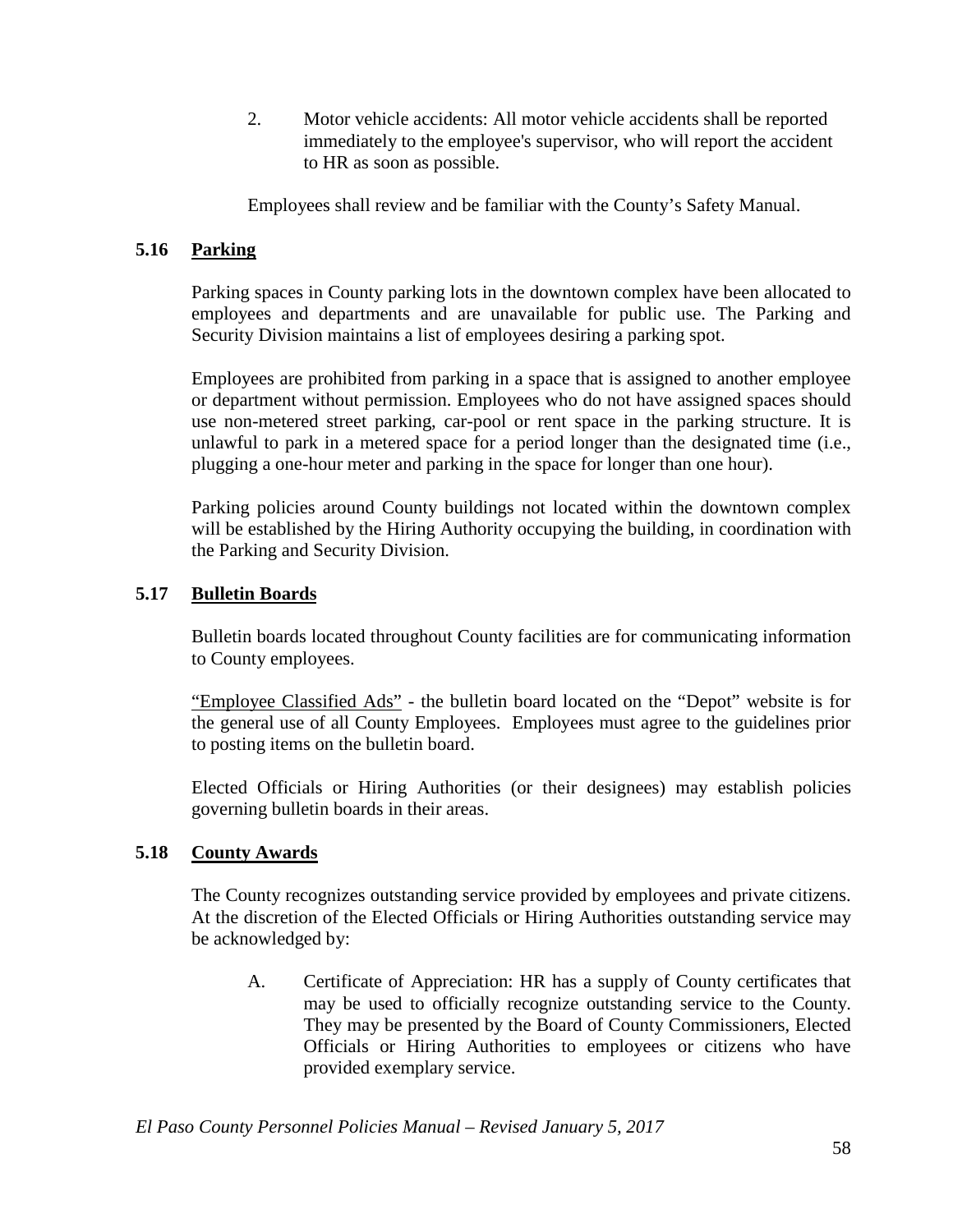B. Retirement Resolution: A framed resolution signed by the members of the Board will be presented to each retiring employee. Presentation will normally be made at the regular meeting of the Board that immediately precedes the employee's retirement.

#### **5.19 Solicitation**

Commercial or non-commercial solicitors, vendors and salespersons not conducting County business may not solicit County employees at the workplace during work hours, with the exception of charitable organizations that have Board approval. Solicitation of funds by private vendors through attempts to sell products or services by, of, or to County employees on the job through County facilities, equipment or on premises is also prohibited. Bulletin boards and County facilities may not be used for solicitation, except by County employees for non-commercial individual purposes. Employee mailing lists will not be furnished for the purpose of commercial solicitation and payroll deductions will not be authorized for payment of a product or service except to pay the employee's share of benefits approved by the County. Commercial agents, vendors and salespersons who want to offer a service or product to the County or any of its departments will do so in accordance with the policies detailed in the County Procurement and Contracts Manual.

#### **5.20 Prohibition Against Tax Lien Sale Participation**

Current Elected Officials, employees, members of their immediate family, or the agent of any such current County official or employee may not acquire land by the El Paso County Treasurer's tax lien sale. Exemptions from provisions in this section are listed in C.R.S. § 39-1 1-151. Violations of this policy are considered criminal and may include punishment as set forth in C.R.S. § 18-1.3-501.

#### **5.21 Political Activity**

No employee shall, as a condition of employment, continued employment, or to receive any of the rights, privileges or benefits of County employment, be required to engage in political activity. This includes requiring an applicant or employee to divulge their political beliefs or to make contributions to political parties or groups. This policy does not affect any duty of loyalty owed under the law by the employee to the employer, or otherwise affect the legal status of an "at-will" employee.

#### **5.22 Secondary (Outside) Employment**

The full-time position held by an employee of the County shall take precedence over any other occupational interest of the employee. No full-time employee of the County shall engage in any occupation which is incompatible with their employment with the County or presents a conflict of interest.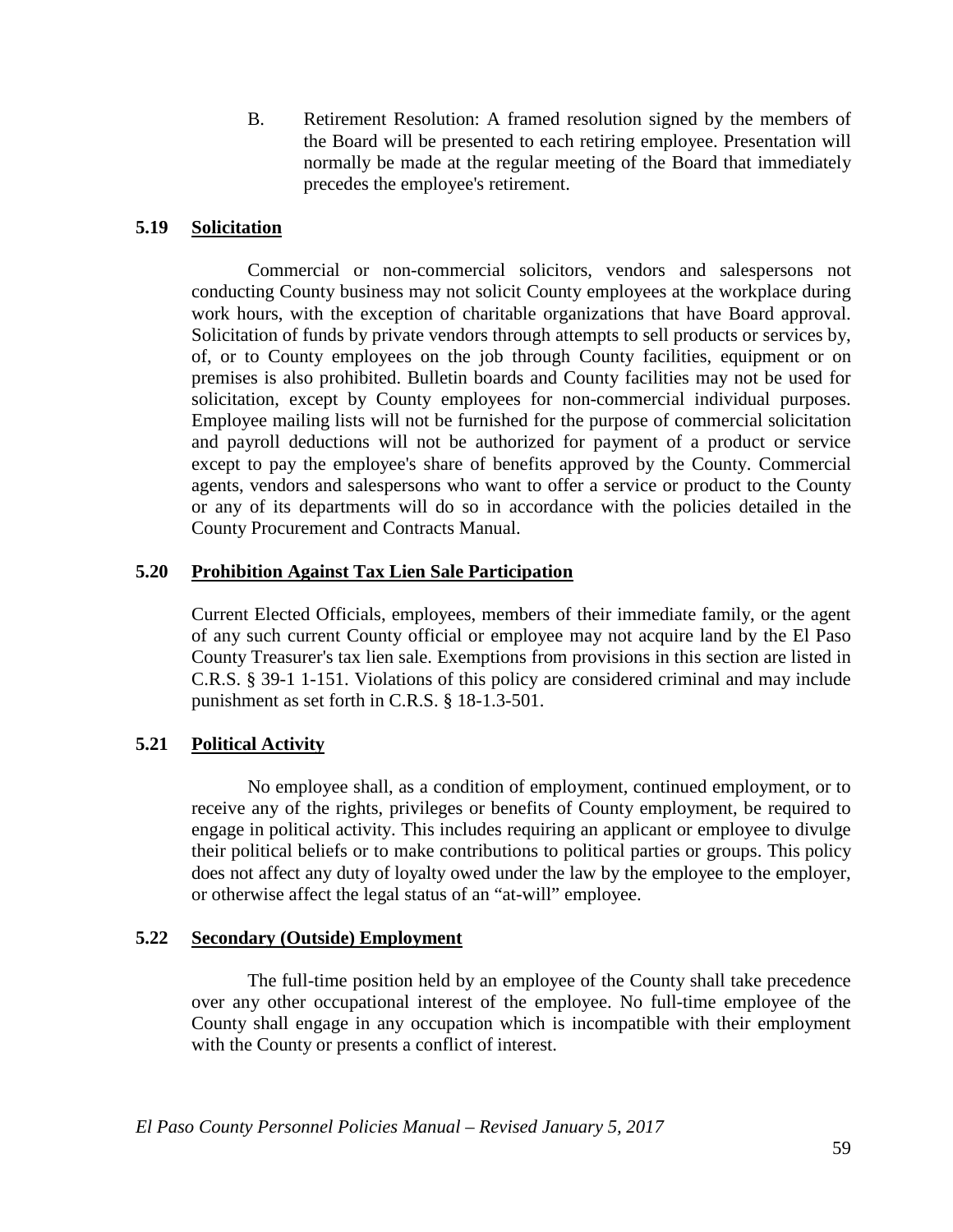Any employee desiring to engage in secondary employment shall request and receive approval from the Hiring Authority or designee prior to accepting or engaging in such employment. No person may occupy more than one (1) regular position (fulltime or part-time) with the County. Regular employees may occupy temporary/seasonal (extra help) positions, if the duties of the temporary position are significantly different from those of the regular position. If a conflict of interest or incompatibility exists, the request to engage in secondary employment will be denied. If a request is approved, such approval may be withdrawn at any time when such employment results in a conflict of interest or incompatibility with County employment. Employees who engage in secondary employment will be expected to maintain efficiency and performance standards.

#### **5.23 Tele-Working**

Tele-working or telecommuting is not a universal employee benefit. At the discretion of the Elected or Appointed Official, Department Head and/or Hiring Authority, considering the operation needs of the department, tele-working is a voluntary work arrangement in which an eligible employee works from a remote location instead of commuting to the work place. Tele-working is an alternative method of meeting the needs of the organization. Tele-working employees use networking technology to access El Paso County (EPC) government information systems from their remote location.

**Eligibility:** Employees must be working in a job suited for tele-working. In general, jobs that require a physical presence in the workplace or more than a minimal amount of face-to-face interaction are not appropriate for tele-working. A tele-worker's most recent performance evaluation must be "satisfactory."

When an employee and or his/her supervisor/manager requests a tele-working arrangement, a Tele-Working Proposal and Tele-Working Agreement must be submitted to the Elected or Appointed Official, Department Head and/or Hiring Authority.

When a request is approved by the Elected or Appointed Official, Department Head and/or Hiring Authority, the Tele-Working Proposal and Tele-Working Agreement will be submitted to HR and to the Support Services Department - IT Division. The HR Department will verify the employee's eligibility. The IT Division will assess the technical requirements. The Risk Management Division will address safety and risk management issues. Each will report back to the Elected or Appointed Official, Department Head and/or Hiring Authority.

If you would like more information about Tele-working procedures, contact HR.

#### **5.24 Work Assignment**

An employee may be reassigned at any time to a position in the same class within the same department at the discretion of the department head.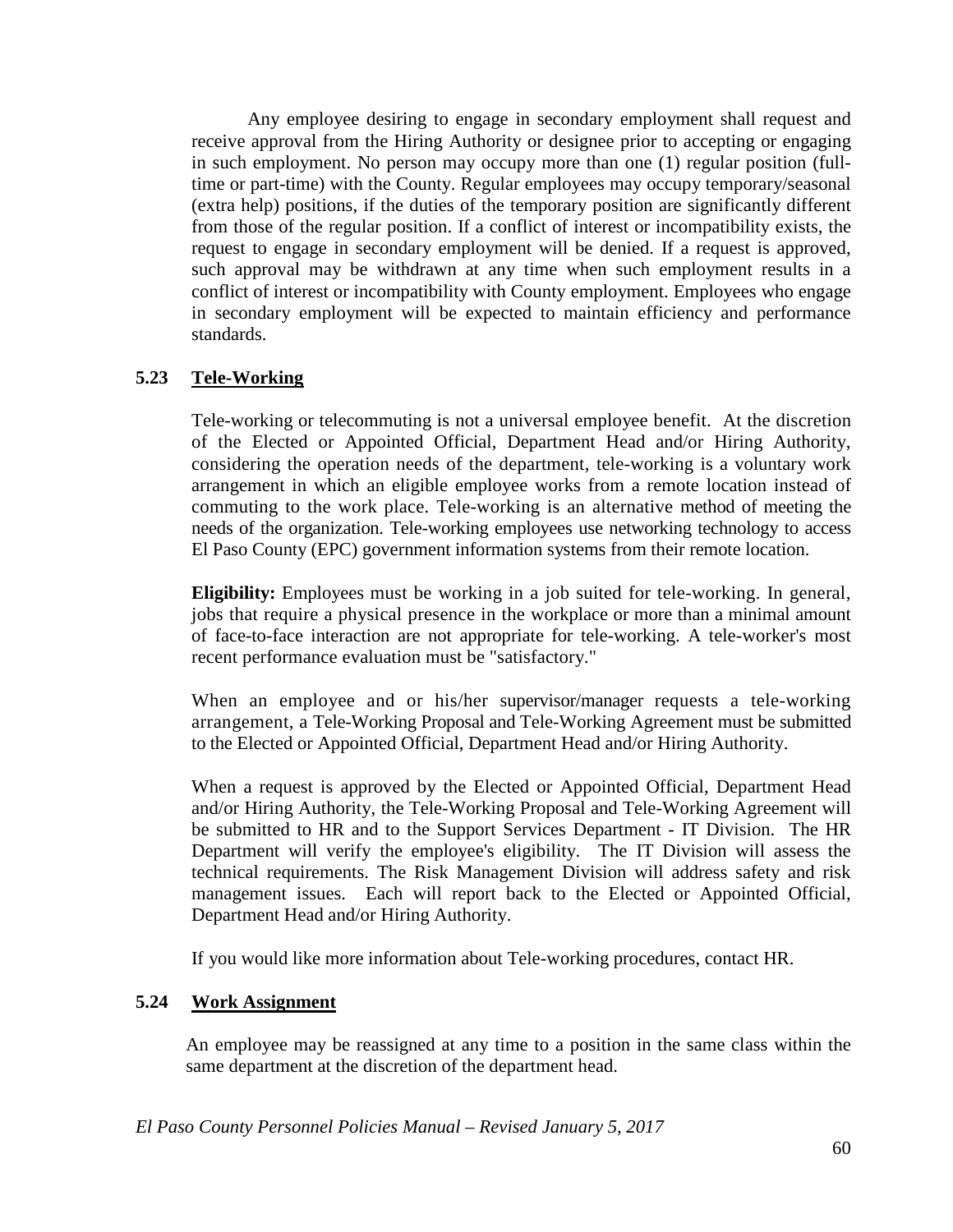#### **5.25 Tobacco-Free Campus Policy**

The El Paso County Tobacco-Free Campus Policy prohibits smoking and the use of all tobacco products, including smoke free tobacco and the use of Electronic Nicotine Delivery Systems (ENDS) regardless of substance, in all designated Tobacco-Free campuses. The County's Centennial Hall and Citizens' Service Center campuses were designated Tobacco-Free Campuses by Resolution (16-256) of the Board of County Commissioners effective January 1, 2017.

These Tobacco-Free campuses include the parking garages, designated parking areas and open areas or spaces which are associated with designated tobacco-free campuses. All persons entering a Tobacco-Free Campus are subject to this policy.

Employees are asked to be good neighbors and refrain from the use of substances detailed in this policy on any property which adjoins or is adjacent to the designated Tobacco-Free Campuses during working hours. This adjoining or adjacent property includes, courtyards and parking areas.

Resources are available to support County employees in this initiative. Please contact the Employee Benefits Division for further information on these resources.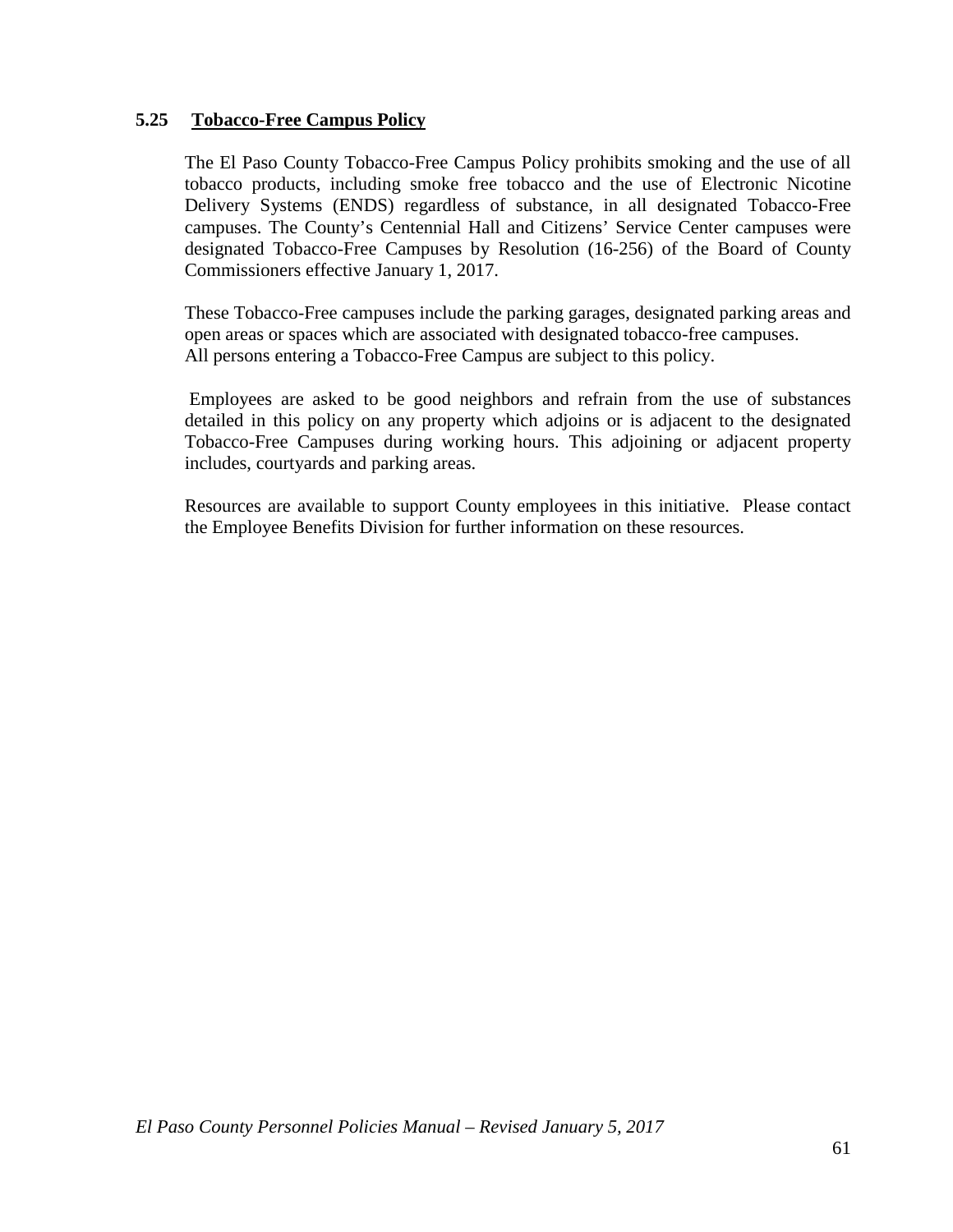## **CHAPTER VI**

## **BENEFITS AND SERVICES**

### **6.01 General Policy**

The County offers a program of benefits and services for its Elected Officials, Appointed Officials, and all regular full-time employees.

All participants in the County's benefits and services are subject to the following guidelines:

- A) The County will determine, through the annual budget process, the amount and extent of County contributions toward the cost of employee benefits in any given year. All benefits and services offered by the County are periodically reviewed and are subject to change at any time.
- B) All elections, additions, deletions or changes in benefits, coverage, beneficiaries, etc., must be made in writing to Benefits Division within required time limits and terms of the various programs.
- C) All employees participating in benefit programs must strictly comply with all policies and procedures. The abuse or violation of the terms and conditions of benefit programs may result in employees being subject to disciplinary action, including termination, and may subject employees to civil and criminal penalties.
- D) Details on coverage, conditions of coverage and specific terms and conditions are governed by the agreements between the providers and the County. New employees are advised about employee eligibility and enrollment during new employee orientation. Employees are also advised of benefits and conditions during the annual open enrollment period. For more information on employee benefits, please refer to Employee Benefits Guidebook or contact Benefits Division.

NOTE: THE COUNTY'S BENEFITS AND SERVICES ARE ONLY SUMMARIZED IN THIS CHAPTER. NOTHING CONTAINED HEREIN IS INTENDED TO BE A GUARANTEE OF A BENEFIT TO BE RECEIVED AS A RESULT OF EMPLOYMENT WITH THE COUNTY. THE COUNTY RESERVES THE RIGHT TO MODIFY, AMEND OR DISCONTINUE ANY OF THE BENEFITS DESCRIBED HEREIN.

### **6.02 Health Insurance (Medical, Dental and Vision)**

El Paso County provides group health insurance medical, dental and vision plan benefits to all full-time employees and their eligible dependents that elect to participate. For more information about these Plans, please refer to the Employee Benefit Guidebook and Summary Plan Description or contact the Benefits Division. In the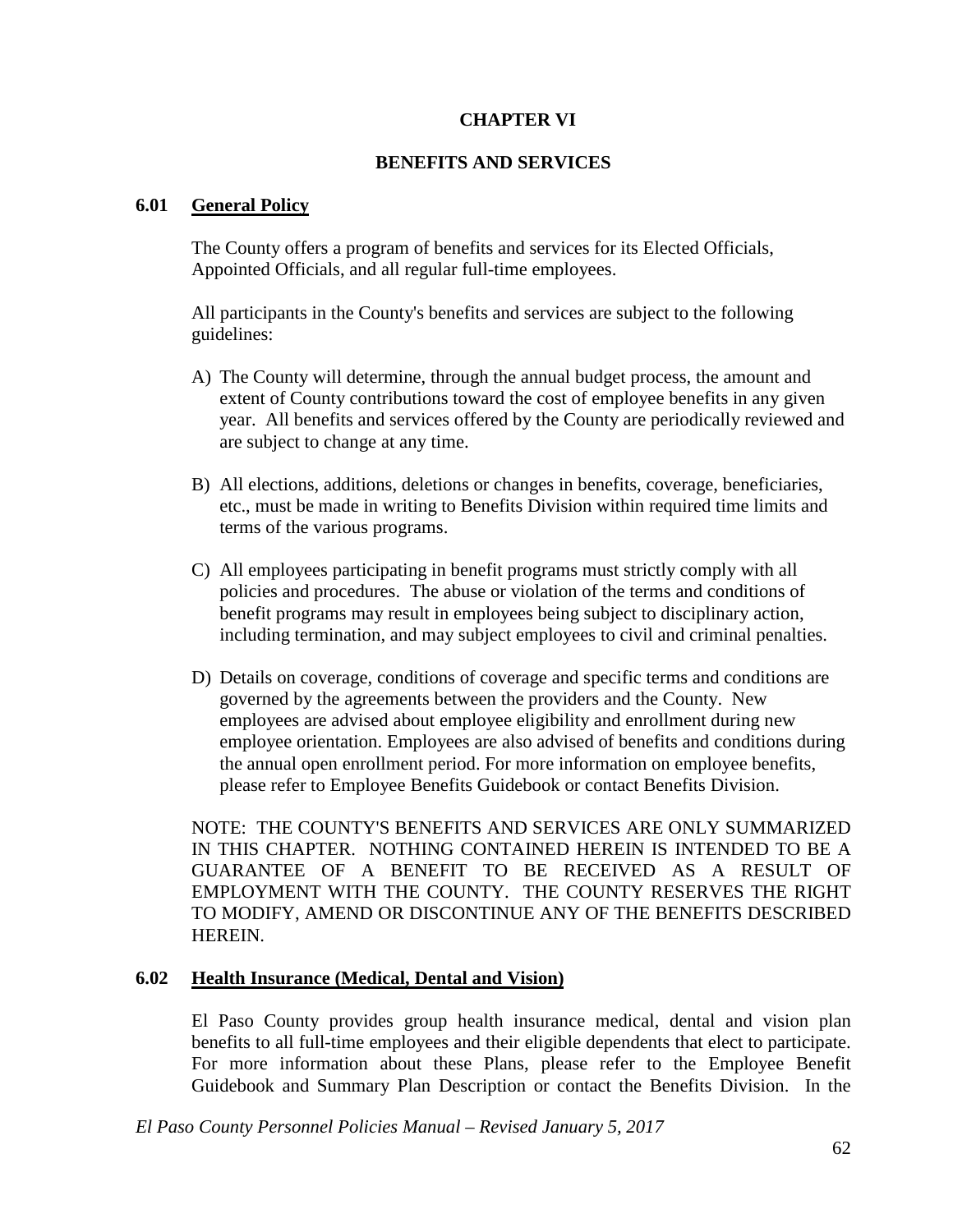event the information in this manual conflicts with the actual terms and conditions of coverage, the latter governs.

There will be an annual open enrollment period, during which eligible employees will be offered the choice of enrollment for themselves and their dependents in the County's health insurance plans.

Premiums, if applicable, will be deducted from each participating employee twice monthly.

### **6.03 Life, Disability and Voluntary Insurance**

All regular full-employees will participate in the group basic life insurance, short-term and long-term disability programs. Supplemental voluntary life and accidental death and dismemberment insurance coverage is all available for employees and dependents.

Information regarding these programs is available from Benefits Division.

## **6.04 Flexible Spending Account**

The County provides all eligible regular full-time employees an employee-funded account of pre-tax dollars to defray the cost of dependent care or covered out of pocket health expenses.

Information regarding this program is available from the Benefits Division.

## **6.05 Employee Assistance Program (EAP)**

The County provides an Employee Assistance Program to full-time employees to address personal or work-related problems which may affect the employee's personal life or job performance.

The program is a confidential information, support, short-term counseling and referral service to assist employees in resolving marital problems, parenting problems, emotional problems, stress, drug or alcohol problems and financial problems. Employees can obtain specific information on the EAP from Benefits Division.

Employees who take time off from work to participate in the EAP must utilize any accrued leave or request a leave of absence without pay. An Elected or Appointed Official, Department Head and/or Hiring Authority may direct an employee to attend the EAP with the approval of HR and the County Attorney, in which case the employee will be granted administrative leave with pay.

## **6.06 Deferred Compensation**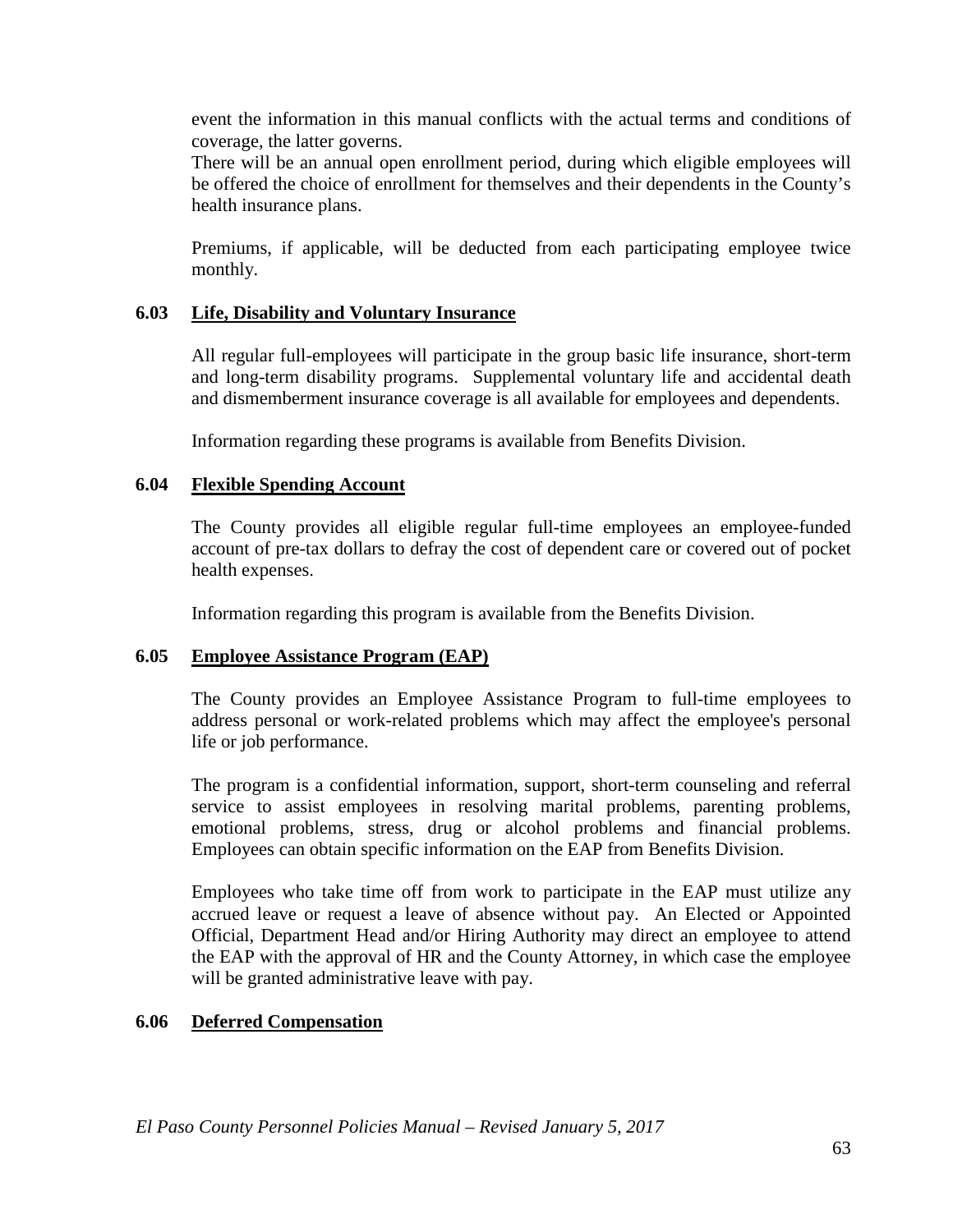The County offers a voluntary deferred compensation plan for employees who wish to invest a portion of their wages to supplement other retirement programs. Information on these plans is available from Benefits Division.

## **6.07 Retirement Plan**

The County provides a retirement program for all regular full-time employees of the County.

- A) All County employees must be a member of the Plan. Membership in the Plan is effective on the full-time date of hire with the County.
- B) The employees and the County share the cost of the Plan. Each employee contributes a percentage of his or her salary and the County also makes a contribution.
- C) The El Paso County Retirement Board administers the Plan. The retirement plan administrator will provide employees with retirement and eligibility information. Information may be requested from the Retirement Plan Administrator.

## **6.08 Medical Benefits Upon Retirement**

Regular full-time employees that retire from the County may be eligible for continuation of the County's self-funded medical benefits program. Information regarding availability and eligibility is available from the Benefits Division.

### **6.09 Americans with Disabilities Act (ADA)**

An employee who has a disability, physical or mental limitations that substantially limit the employee's ability to perform the essential job functions should report those circumstances to HR. HR encourages all employees to engage in an interactive dialogue process to arrive at accommodations for an individual who has a disability or the above-described limitations. HR will expect the employee's cooperation in enlisting the support of treating healthcare professionals or other technical assistance. The County recognizes its obligations to its employees with disabilities to arrive at reasonable accommodations to allow them to perform the essential functions of their job.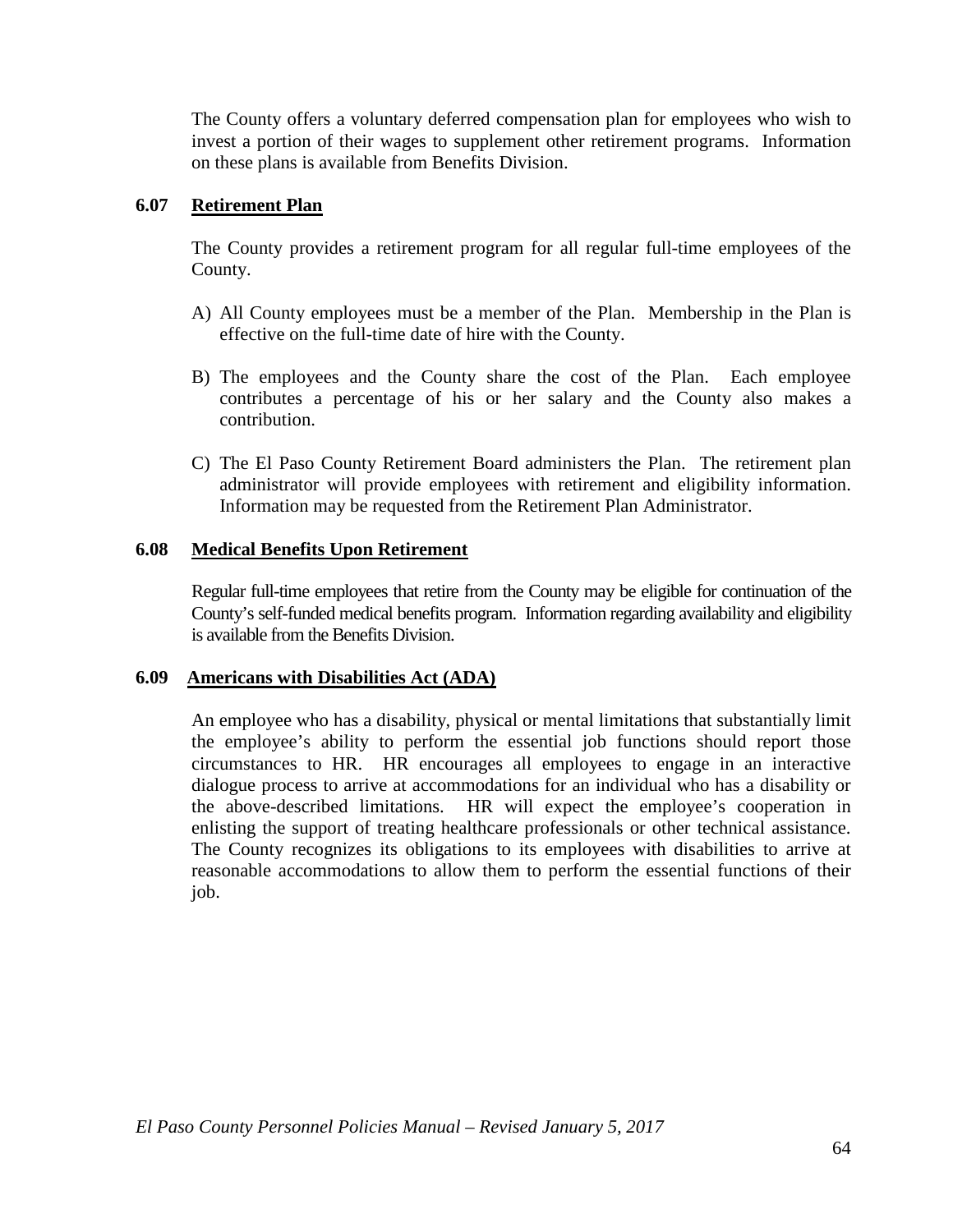## **CHAPTER VII**

### **DISCIPLINE AND EMPLOYEE GRIEVANCES**

### **7.01 General Policy and Applicability**

The disciplinary policy contained in this manual will apply to all County employees, as that term is defined, unless specifically excepted or modified herein, or by Resolution of the Board of County Commissioners. All employees are entitled to due process afforded by law. However, the specific procedures outlines in 7.04, 7.05 and 7.06 do not apply to Executive Directors; Senior Assistant County Attorneys; or Assistant County Attorneys.

The intent of this chapter is to define disciplinary offenses and procedures and employee grievance procedures.

### **7.02 Disciplinary Offenses**

The following list of offenses for which an employee may be disciplined or terminated contains examples only and is not all-inclusive. The County reserves the right to discipline and/or terminate an employee for conduct not contained in this list:

- A) Failure to perform the duties of the position because of inadequate knowledge, skills or ability;
- B) Unsatisfactory work conduct to include tardiness, violation of break and/or meal policy, departing prior to the designated time, and excessive absenteeism;
- C) Unauthorized absence from work;
- D) Abuse of paid leave;
- E) Failure to maintain a satisfactory working relationship with other employees, including failure to conduct oneself in a professional and courteous manner to supervisors, superiors, subordinates and other employees;
- F) Failure to observe verbal or written County or department rules, policies and procedures;
- G) Failure or inability to meet established standards of performance;
- H) Insubordination, including refusal or failure to comply with proper instruction of the supervisor or superior;
- I) Theft, misappropriation, destruction, abuse, waste or misuse of County property, or private property while acting in the course of employment;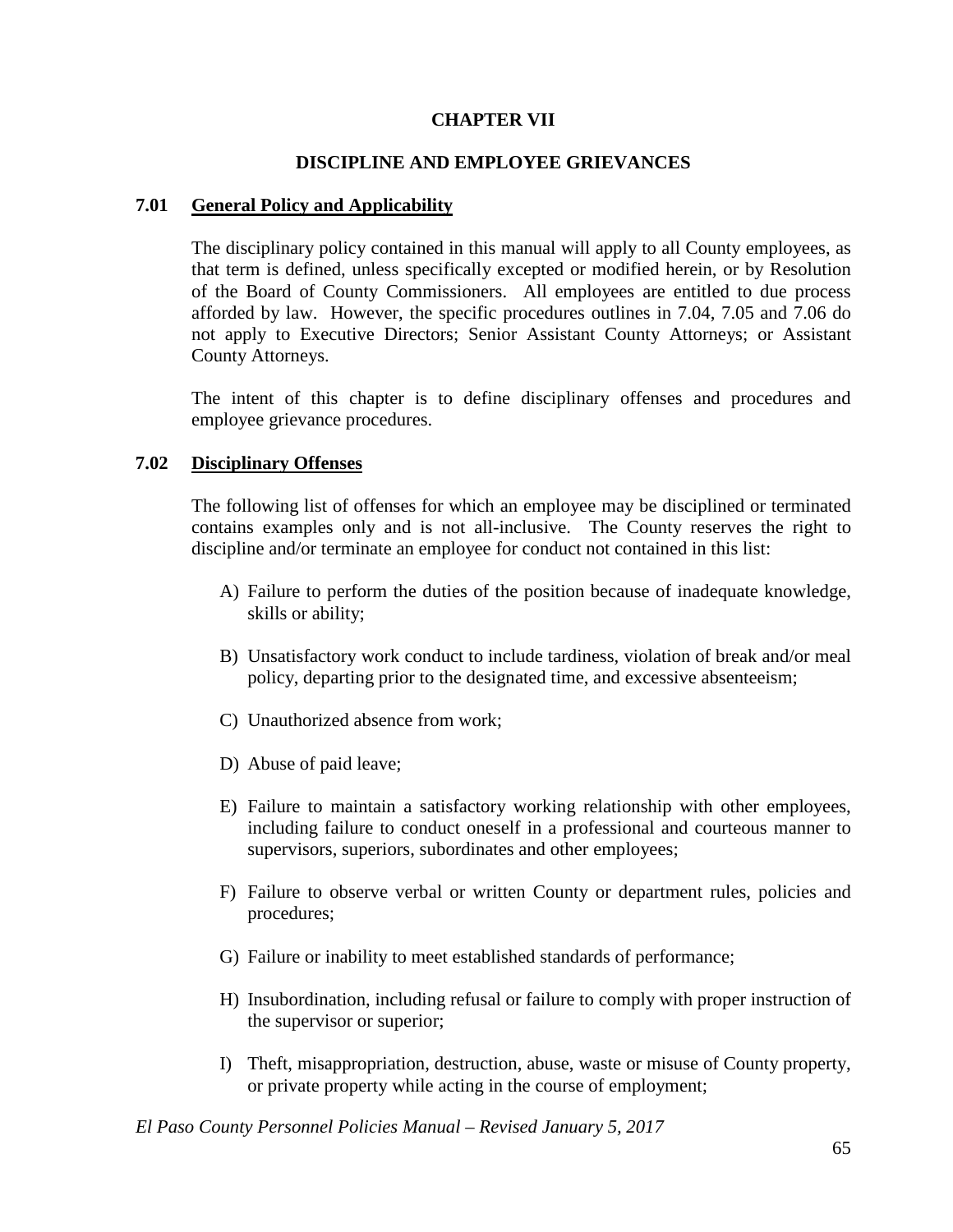- J) Violating the drug and alcohol policy;
- K) Acceptance of a gift given with the knowledge that it will influence the employee in performing official duties;
- L) Using official position or authority for personal gain;
- M) Disclosing confidential information from County records without authorization;
- N) Falsifying records, including employment applications;
- O) Failure to conduct oneself in a professional and courteous manner to the public;
- P) Failure to follow established safety practices;
- Q) Conducting personal business on County time;
- R) Horseplay, loafing or sleeping on the job;
- S) Neglect of duties;
- T) Violation of the County's harassment, anti-discrimination, or retaliation policies;
- U) Violation of the County's violence in the workplace policy.
- V) Failure to assist in an internal investigation or failure to keep information regarding an investigation confidential.
- W) Violating the tobacco-free campus policy.

### **7.03 Administrative Leave with or without Pay**

Pending the investigation of possible disciplinary offenses, the Elected or Appointed Official, Department Head and/or Hiring Authority may place an employee on administrative leave with pay.

If an employee who was placed on administrative leave with pay, continues or causes a continuance of an Appeal Hearing as referenced in 7:06, the leave may be changed to leave without pay at the discretion of the County Administrator in consultation with HR and the County Attorney's Office.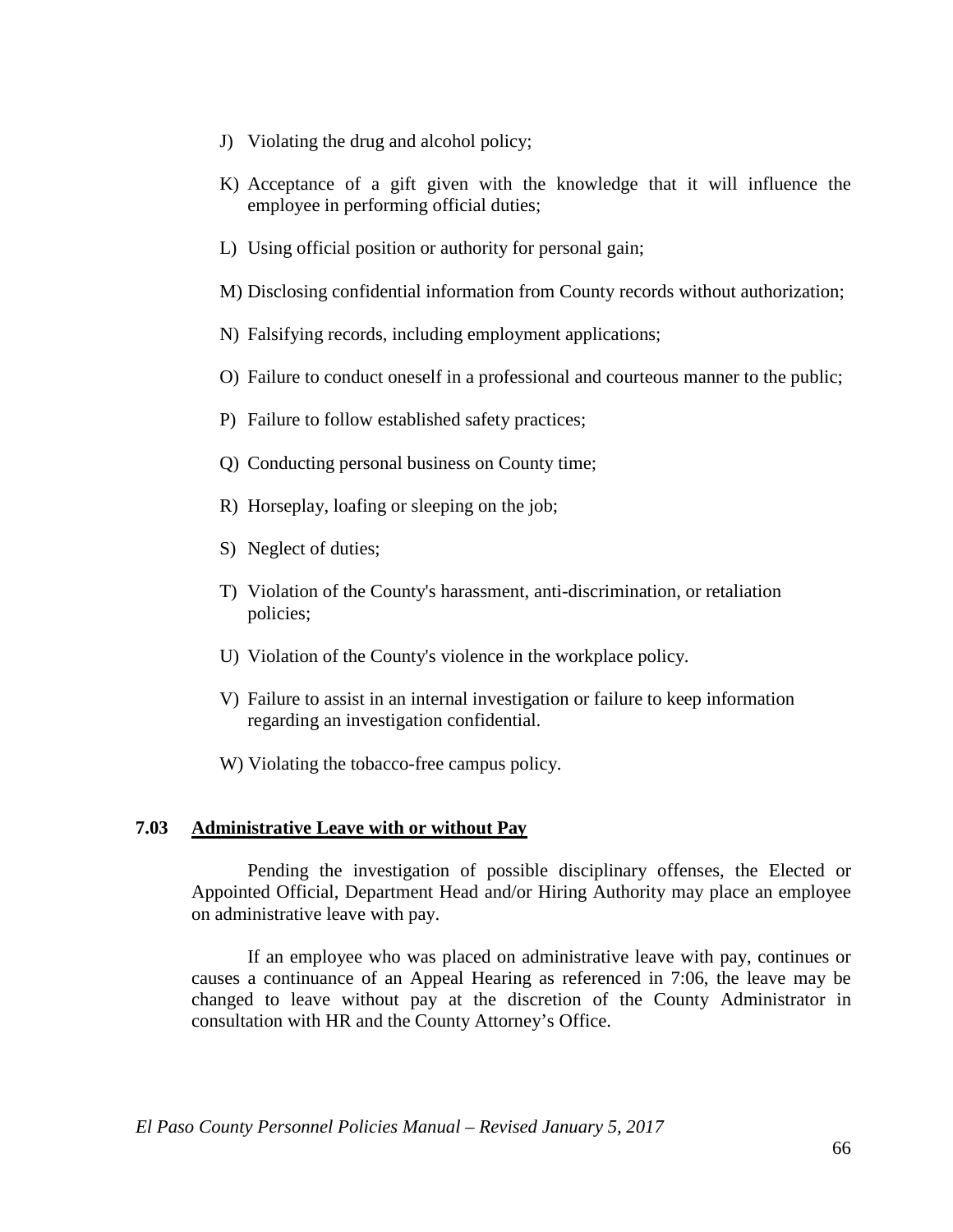### **7.04 Disciplinary Actions**

All disciplinary matters are confidential and must be treated by all employees, to include witness employees, as confidential.

Employees shall cooperate in any disciplinary investigation or action.

The Elected or Appointed Official, Department Head and/or Hiring Authority reserves the exclusive right to determine the level of discipline appropriate for each employee's conduct. There is no requirement that disciplinary action be given in any specific or progressive sequence. Prior to invoking disciplinary action supervisors may meet privately with employees who are experiencing performance or conduct problems when they first occur. A "counseling" session with the employee will not necessitate written disciplinary action or the placement of such within a personnel file; however, documentation of the meeting(s) may be made and maintained and referenced if the problems continue.

Examples of types of disciplinary action may include the following but not necessarily in this order:

A) Verbal Reprimand: A verbal reprimand is a documented warning given by the supervisor. The employee receiving the reprimand may submit comments within one (1) working day following receipt. The employee is required to sign a document stating that a reprimand occurred. The employee's signature is not to be construed as an admission. A verbal reprimand is not subject to appeal rights.

B) Written Reprimand: A written warning may be given to an employee for failing to respond to prior discipline, for conduct of a serious nature, or whenever appropriate as determined by the Elected or Appointed Official, Department Head and/or Hiring Authority. The employee receiving the reprimand may submit comments within one (1) working day following receipt. The employee is required to sign a document stating that a reprimand occurred. The employee's signature is not to be construed as an admission. A copy of the written reprimand/warning will be placed in the employee's personnel file, and will not be subject to removal. A written reprimand is not subject to appeal rights.

C) Suspension: Suspension without pay must be approved by the Elected or Appointed Official, Department Head and/or Hiring Authority in consultation with HR or the County Attorney and is used when stronger disciplinary action is deemed appropriate. If an employee is suspended without pay, the written notice of the suspension will state if appeal rights are available and, if so, the notice will provide appeal procedures. An employee may not appeal a suspension without pay for less than three (3) days or thirty (30) hours of suspension.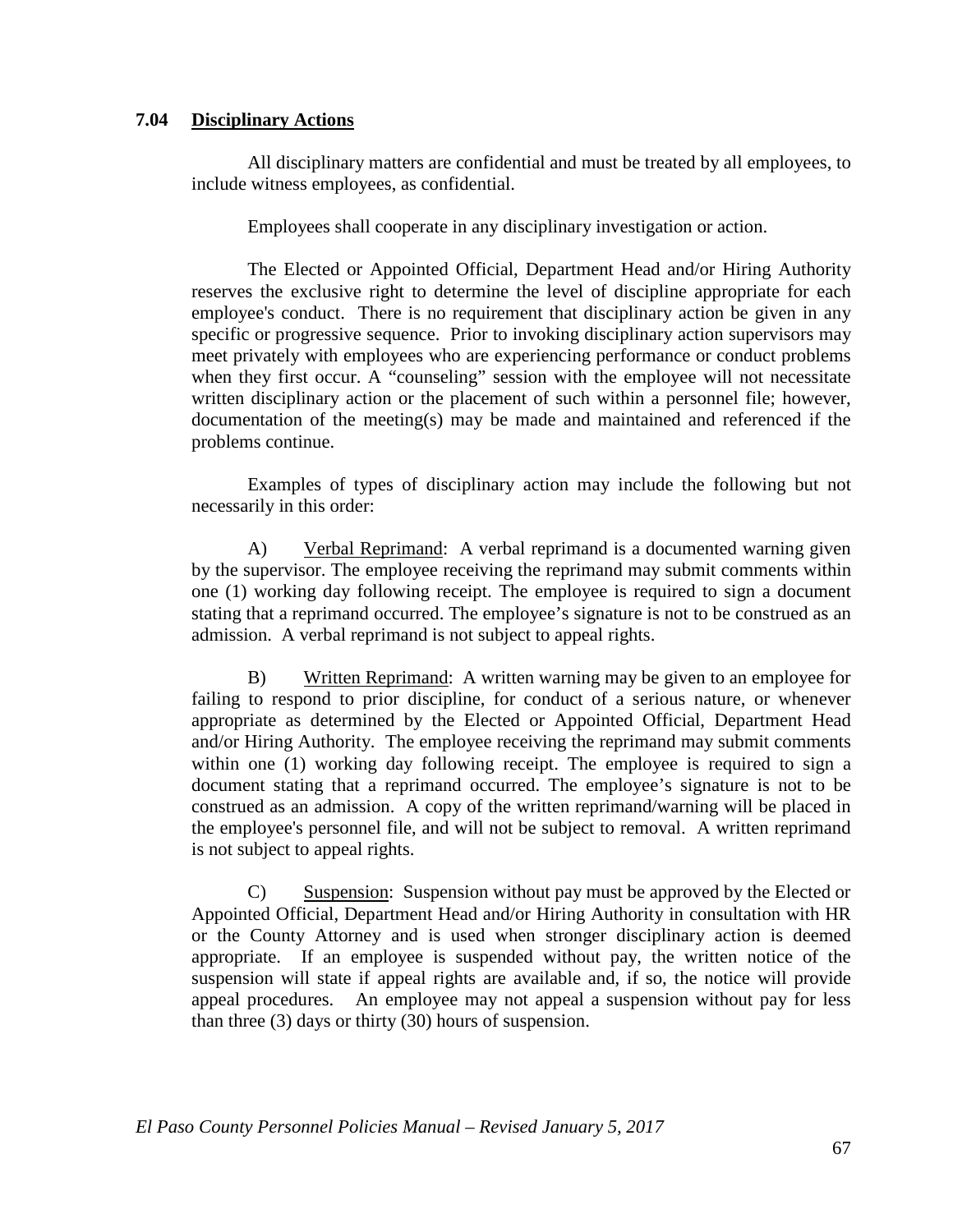An employee suspended during a period including an authorized holiday will not be paid for that holiday. An employee may not use any accrued leave during a suspension without pay.

D) Disciplinary Demotion: A disciplinary demotion must be approved by the Elected or Appointed Official, Department Head and/or Hiring Authority in consultation with HR or the County Attorney. A demotion reduces the classification and salary grade of an employee due to the employee's failure to maintain satisfactory job performance or for other disciplinary reasons. A disciplinary demotion is appealable.

E) Termination: Termination must be approved by the Elected or Appointed Official, Department Head and/or Hiring Authority in consultation with HR or the County Attorney. A termination is appealable.

## **7.05 Opportunity to be Heard**

Before receiving intent of notice to suspend, demote, or terminate, the employee shall be given an opportunity to be heard. The employee should receive written notice of the proposed disciplinary action; the proposed effective date; the particular facts and specific grounds for the proposed action; and, the option to respond, either orally or in writing. The written notice does not require discovery as contemplated by the civil discovery rules. Such written notice should be given to the employee one (1) full working day or twenty-four (24) hours prior to the date the discipline is to be imposed. If the employee cannot be served with the written notice, verbal or other notice will be sufficient.

After the employee receives written notice or otherwise receives notice, a predisciplinary meeting will be set. The employee will be provided notice of the predisciplinary meeting date. The employee(s) shall be informed that they have the greater of one (1) full working day or twenty-four (24) hours to provide an explanation of their conduct and performance issue(s) leading to concern and to respond stating whatever reasons that they feel that they should not receive discipline at the pre-disciplinary meeting. No continuances will be granted of the pre-disciplinary meeting.

The pre-disciplinary meeting is the employee's opportunity to be heard. An attorney can accompany the employee at this meeting, but the attorney cannot advocate on behalf of the employee. An employee may respond in writing to the written notice in lieu of appearing at the pre-disciplinary meeting.

HR may record the pre-disciplinary meeting. No employee may record the predisciplinary meeting.

An employee may be placed on administrative leave pursuant to 7:03 pending the pre-disciplinary meeting.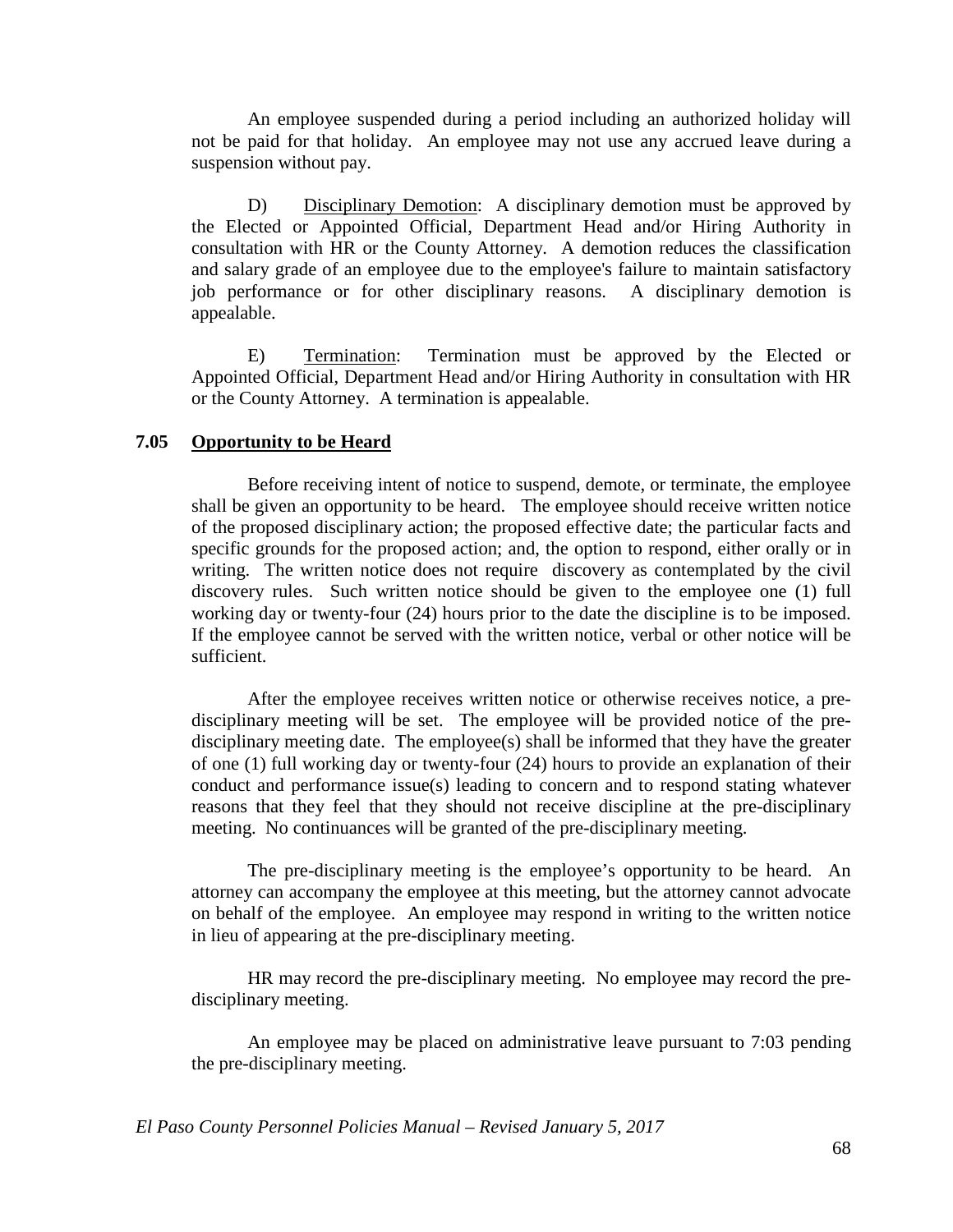## **7.06 Appeals of Discipline**

Written notice of an intent to demote or terminate (and in some cases an intent to suspend) will be given to the employee and will state the reason(s) for such discipline and the employee's right to appeal such discipline. The written notice does not require complete discovery as contemplated by the civil discovery rules.

- 1) Written notice of the intent to suspend, demote or terminate will be given to the employee at least three (3) days prior to the effective date of such discipline and will state the reason(s) for such discipline.
- 2) Written notice of the intent to suspend, demote or terminate will include a statement concerning the employee's right to a hearing. An employee shall request a hearing within two (2) working days of the employee's receipt of the notice of intent to suspend, demote or terminate by submitting a written request for a hearing to HR. The written request shall provide the name of the employee, address and phone number and shall state the reason(s) for appealing the termination. If no written request is submitted to HR within two (2) working days of the date the notice of intent to demote or terminate is received by the employee, such discipline shall be final.
- 3) If the employee appeals, the HR will schedule an appeal hearing. The appeal hearing will be scheduled as soon as a hearing officer is practicably available following receipt of the notice of appeal by HR.
- 4) The parties will have the opportunity to present argument and evidence and to examine and cross-examine witnesses in support of their respective positions. An employee may be represented by an attorney at the hearing but no scheduling or rescheduling of a hearing will be based on an employee's inability to retain counsel prior to the hearing or the unavailability of an employee's attorney at the scheduled time. If a continuance is requested by the employee in order to obtain an attorney or to accommodate an attorney's schedule, the continuance shall not exceed seven (7) calendar days.
- 5) HR will record the appeal hearing. No additional recordings are permitted.
- 6) In accordance with the requirements of law, the hearing officer may compel the appearance of witnesses. The County will make any County employee available as a witness if so requested.
- 7) Employee witness shall cooperate in the appeal hearing.
- 8) The employee may be placed on administrative leave with pay by the Elected or Appointed Official, Department Head and/or Hiring Authority following the employee's receipt of the intent to suspend, demote or terminate and pending the completion of the appeal hearing.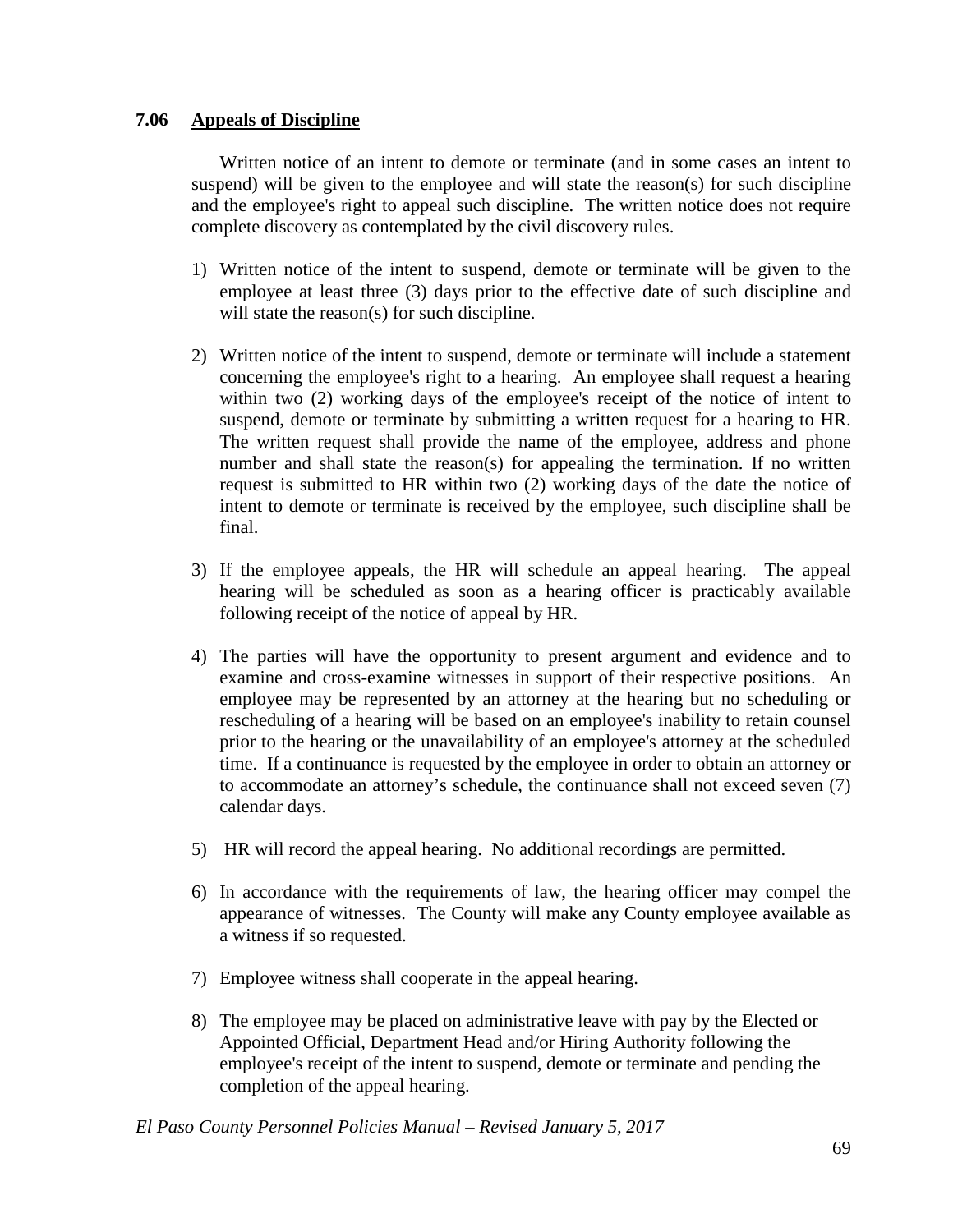- 9) If an employee who was placed on paid administrative leave, continues or causes a continuance of the appeal hearing, the administrative leave may be changed to administrative leave without pay pursuant to 7:03.
- 10) The effective date of demotion will not be modified or tolled pending determination of the appeal.
- 11) If the employee does not appear for the hearing, the suspension, demotion or termination will be final.
- 12) The Hearing Officer will determine whether some competent evidence supports the reason for the employee's demotion or termination. The County will bear the burden of producing some competent evidence supporting the reason for such discipline. The employee will bear the burden to prove that the decision to discipline is not supported by some competent evidence or that the decision is arbitrary and capricious.

## **7.07 Employee Grievances**

- A) An employee may not file a grievance for any of the following issues:
	- 1) Job re-classification and/or re-structuring;
	- 2) Performance evaluations;
	- 3) Assignment of duties;
	- 4) Operational decisions;
	- 5) Pay increases; or
	- 6) Promotions.

B) Informal resolution of employee grievances concerning non-disciplinary work related matters is encouraged. An employee with a grievance must submit a written grievance to his or her supervisor, Elected or Appointed Official, Department Head and/or Hiring Authority within ten (10) days after the action giving rise to the grievance. The written grievance must be designated as a "grievance" and contain a statement as to why the employee feels aggrieved and the employee's suggestion for resolution of the grievance.

C) The supervisor, Elected or Appointed Official, Department Head and/or Hiring Authority should investigate the nature of the grievance, including taking informal statements and interviewing persons involved, as he or she deems necessary to make a determination concerning the grievance. The supervisor, Elected or Appointed Official,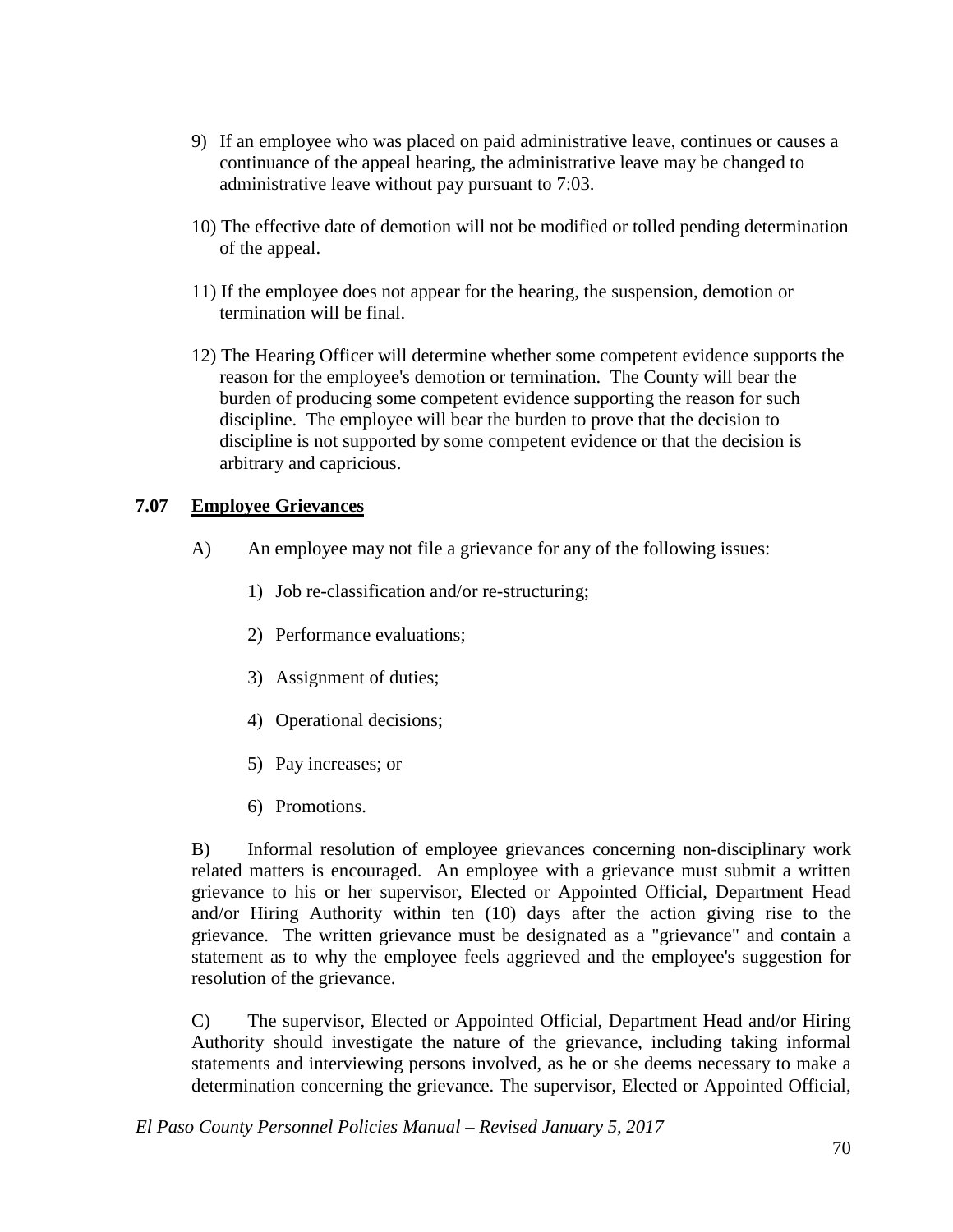Department Head and/or Hiring Authority should provide a written determination to the employee within a reasonable amount of time after receiving the grievance.

D) If the grievance involves a County employee of another department, the grievance will be forwarded through the Elected or Appointed Official, Department Head and/or Hiring Authority to the appropriate department for an investigation as indicated above.

E) In the event a grievance is not resolved within the department as above, an employee may submit a written grievance, designated as a "grievance," to HR. HR will conduct an investigation and attempt to resolve the grievance by communicating with the involved parties.

F) In the event an employee believes a violation of the harassment policy or violence in the workplace policy has occurred, the employee shall follow the procedures set forth under those provisions.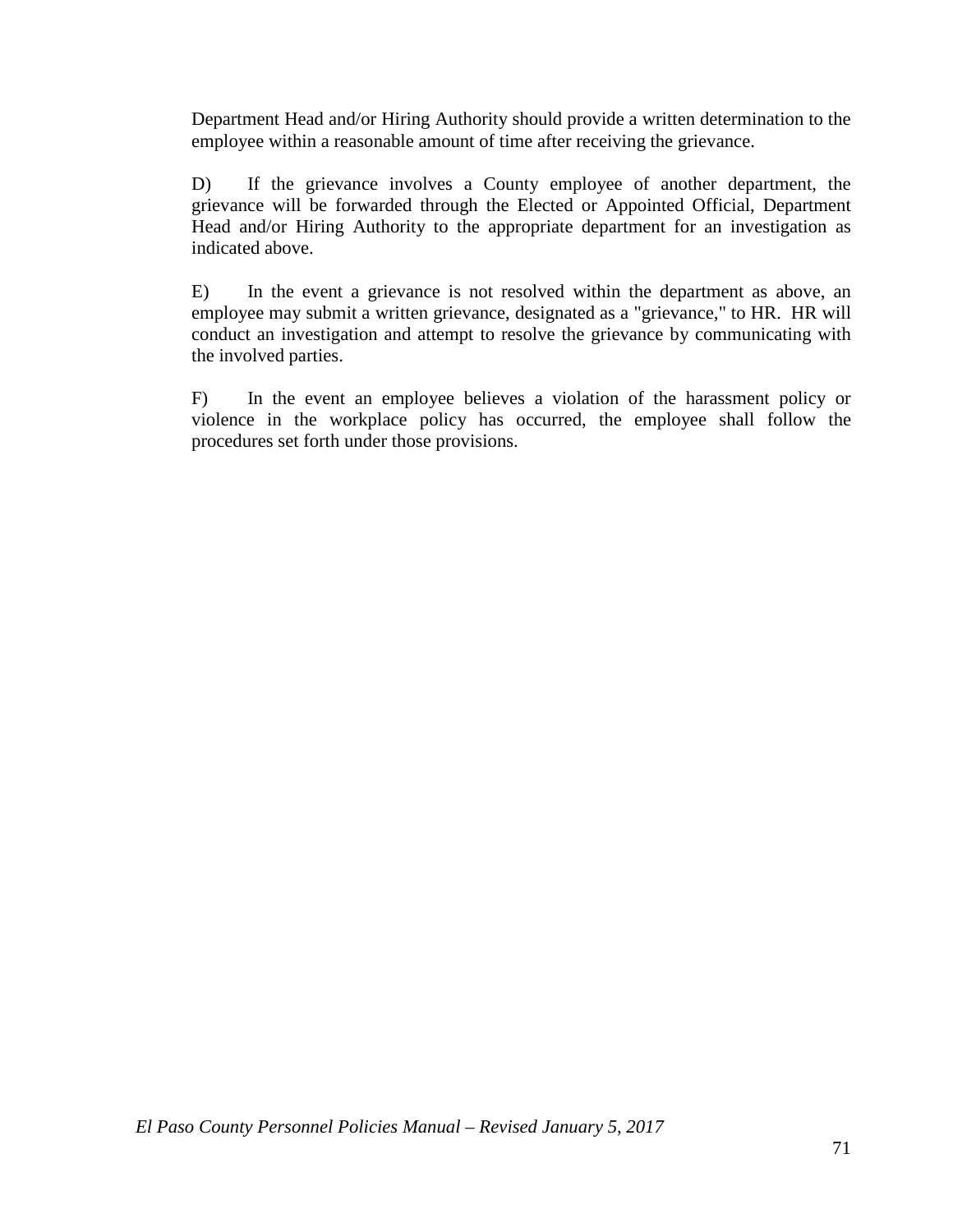### **CHAPTER VIII**

### **SEPARATION FROM EMPLOYMENT**

### **8.01 Resignation**

It is recommended that an employee who intends to voluntarily terminate their employment with the County should submit a written letter of resignation to the employee's supervisor, Elected or Appointed Official, Department Head or Hiring Authority at least two (2) weeks prior to the effective date of the employee's resignation.

### **8.02 Return of County Property**

Employees leaving County employment for any reason shall make immediate arrangements to return all County property. When an employee is asked to return county property, an employee may not remove, delete or destroy any and all electronic data from the County property. It is the responsibility of the Elected or Appointed Official, Department Head or Hiring Authority or their designee to ensure that a terminated employee has returned all County property including, but not limited to, identification card, keys, tools, cell phones, iPad's, laptops, cameras, personnel manual, parking card and uniforms.

### **8.03 Exit Interview**

An employee who leaves the employment of the County for any reason may request to participate or may be asked to voluntarily participate in an exit interview to be arranged by and with HR.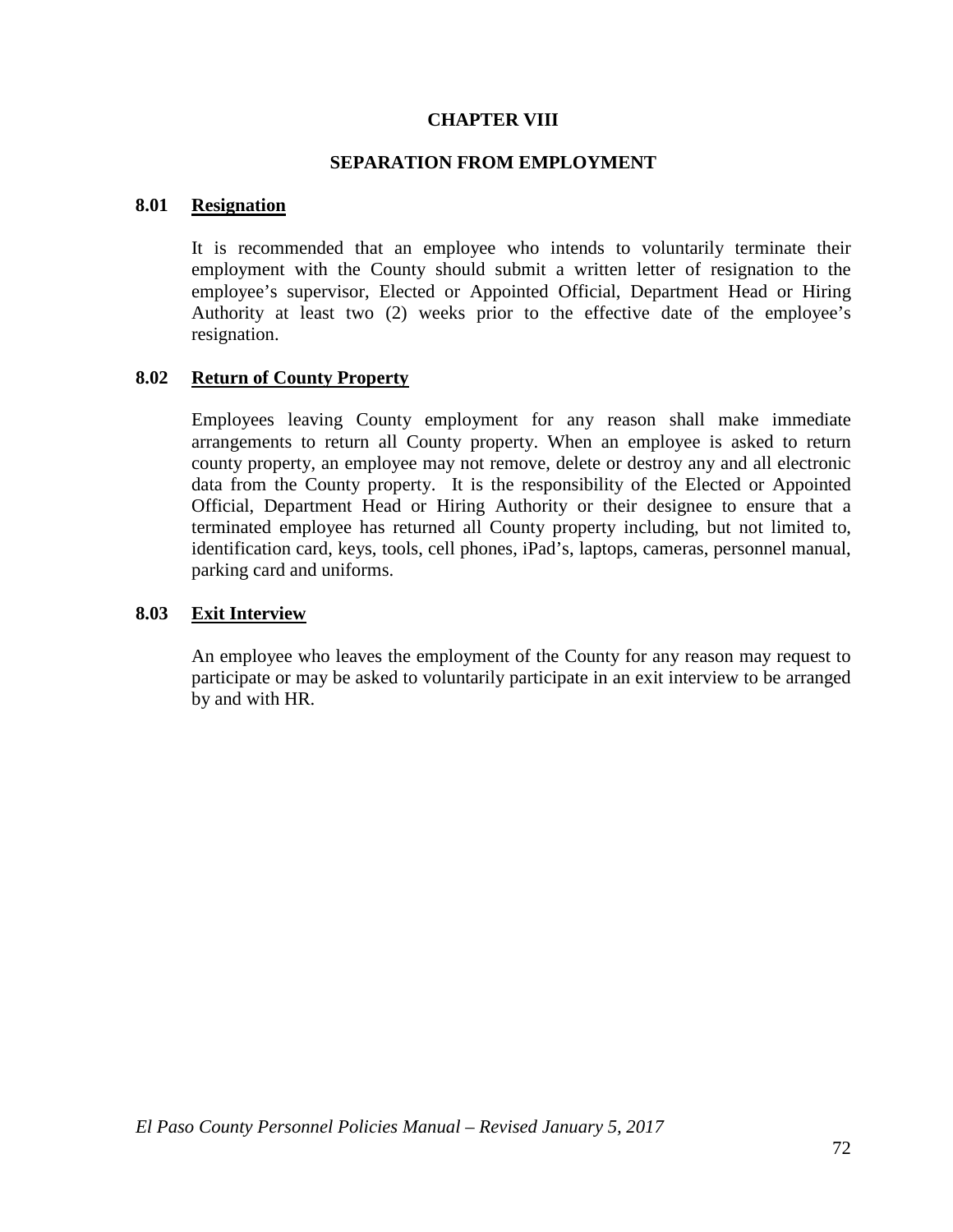## **CHAPTER IX**

## **DEFINITIONS**

The following words, terms and phrases are defined as they relate to the El Paso County Personnel Policies Manual.

Board: The El Paso County Board of County Commissioners.

Classification (Class) Description: A written description of a classification consisting of a title, a statement as to the nature and level of work, the essential functions for the positions within the classification, and minimum qualifications for the classification.

Classification: A title given which describes one or more positions that are similar enough in terms of the duties performed, level of responsibility, essential functions, minimum qualifications, and compensation ranges.

Compensatory (Comp) Time: Leave time awarded to non-exempt employees in lieu of paid overtime compensation for hours worked above their normal work schedule, and computed at one and one-half times the hours worked.

County: El Paso County, wherever noted.

County Employee: Any person who performs full-time or part-time services for and receives a regularly scheduled bi-weekly paycheck from El Paso County, including employees of El Paso County Public Health and, where applicable, non-sworn employees of the El Paso County Sheriff's Office.

County Property: Any County owned physical property issued to the employee. Any County business related electronic data.

Department: A Department or Office of the County or Elected Official.

Division: A team of employees within a Department or Office of the County.

Depot: An internal website for El Paso County employees containing employment and County related information.

Demotion: The assignment of an employee from one position to a lower position. Demotions may be voluntary, disciplinary, or based on an approved reorganization.

Discharge: The termination of an individual's employment.

Elected Official: Any of the following: Assessor, Clerk and Recorder, Coroner, County Commissioner, District Attorney, Sheriff, Surveyor or Treasurer. Elected Officials are not County employees and, therefore, are not, with the exception of any and all harassment,

*El Paso County Personnel Policies Manual – Revised January 5, 2017*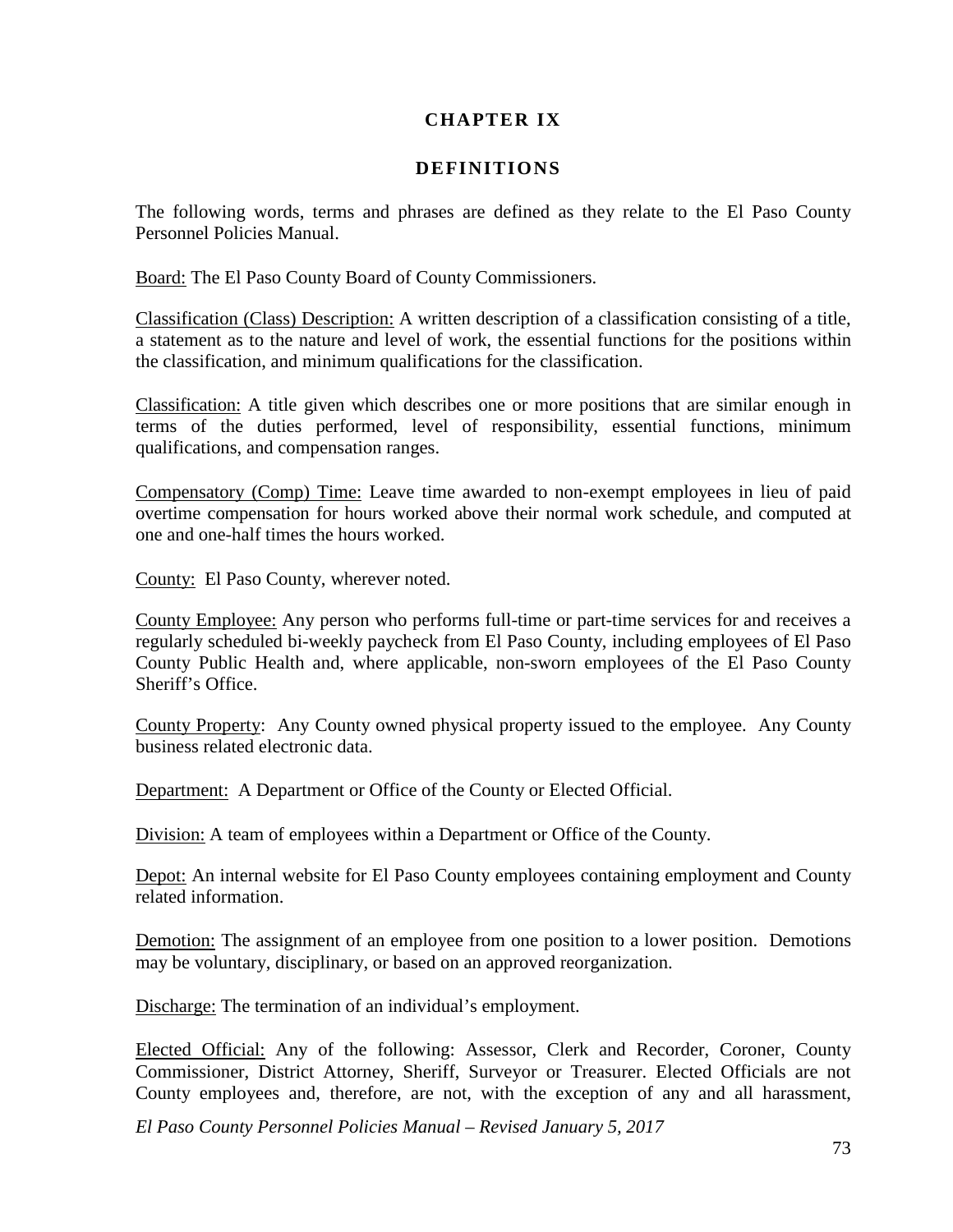discrimination, and workplace violence policies, subject to the provisions in this manual. Elected Officials may receive group insurances, workers' compensation, retirement, Social Security and other benefits as determined by the Board.

Exempt Employee: An employee who, by virtue of their responsibilities and job duties and as defined by the Fair Labor Standards Act, is not required to receive overtime payment or compensatory time for hours worked beyond their normal work schedule.

Full Time Employee: A County Employee who regularly works a 40 hour (or the equivalent) workweek. Full time employees generally receive all County sponsored benefits.

Hearing Officer: The person that presides over disciplinary appeals as set forth in Chapter VII.

Hiring Authority: The Board, an Elected Official, a Director, a Department Manager, or a Division Manager who has the complete authority to make hiring decisions.

Independent Contractor: Independent contractors are not County employees. All contracts with independent contractors will be reviewed by the County Attorney and approved by the Board prior to any contractual arrangements being final. An independent contract is defined by Colorado law and IRS Regulations generally. An independent contractor shall perform all work activities and abide by all of El Paso County's environment, harassment, discrimination and workplace violence policies.

Initial Evaluation Period: A full-time employee must successfully complete a minimum of a six (6) month initial evaluation period before having either full time employment status. Employees in the initial evaluation period do not have access to due process, appeal, or the grievance procedures. During this initial review period, employees are subject to all other policies and procedures contained within the El Paso County Personnel Policies and Procedures Manual. This initial evaluation period can only be extended by Elected Officials or Hiring Authorities and must be in writing in coordination with HR and may only be extended for up to one (1) year.

Intern: An intern may perform services for the County and receive wages, but not other benefits provided by the County. All intern arrangements must be approved by the County Attorney to insure compliance with applicable law. An intern does not have the protection of due process, appeal, or the grievance processes as listed in this manual.

Job Description: A detailed listing of tasks and responsibilities to be performed by a person in a specific position.

Non-Board Elected Official: Assessor, Clerk and Recorder, Coroner, District Attorney, Sheriff, Surveyor or Treasurer.

Non-Exempt Employee: An employee who, by virtue of their responsibilities and job duties and as defined by the Fair Labor Standards Act, is eligible for and required to receive overtime

*El Paso County Personnel Policies Manual – Revised January 5, 2017*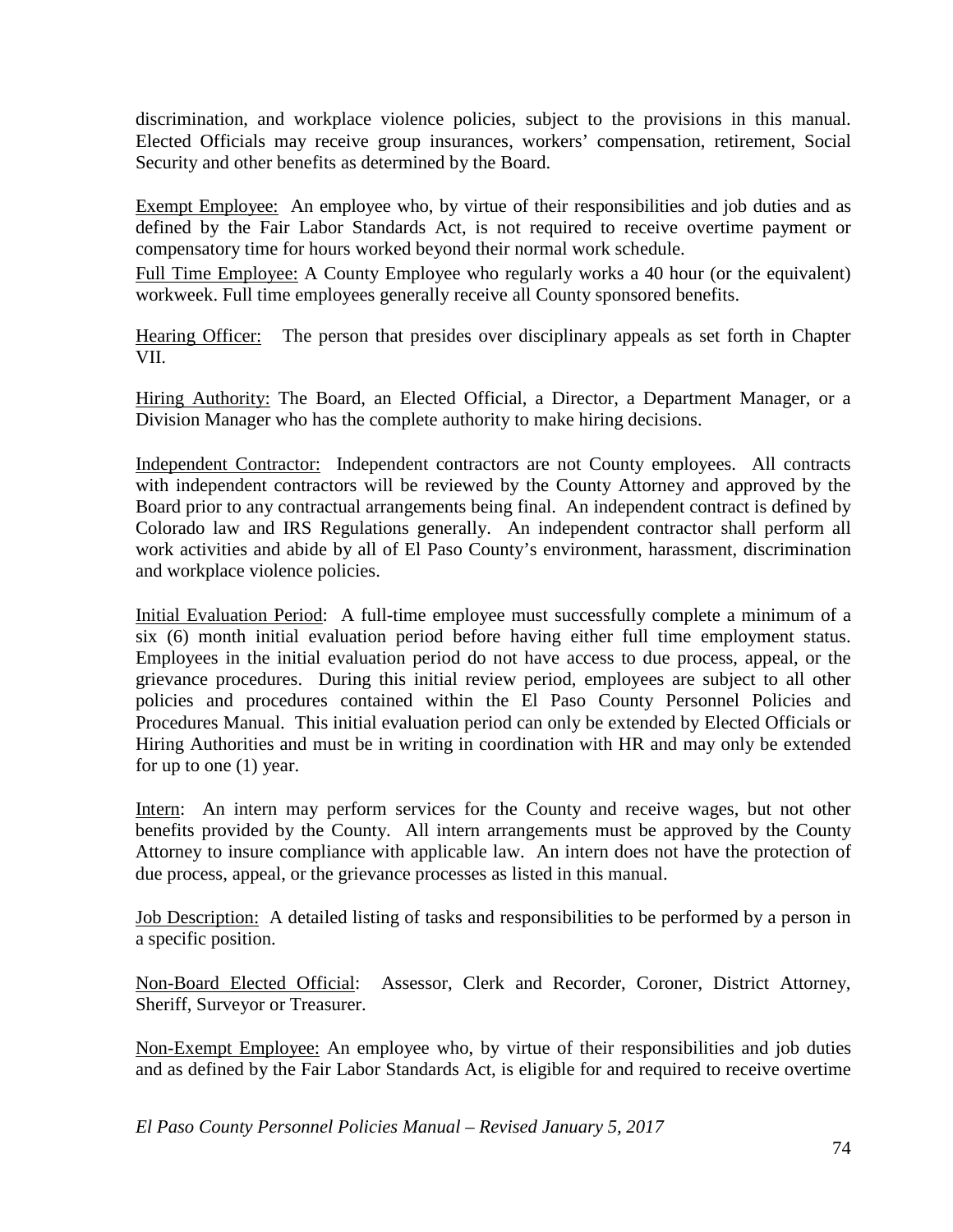payments or compensatory time for hours worked beyond 40 hours in a workweek. Some nonexempt employees may be paid on a salary basis.

Personnel File: The file wherein official documents are maintained and preserved by HR designee.

Part-Time Employee: A County employee who regularly works 25 hours or less per workweek. Part-time employees do not receive any benefits except those required by law.

Promotion: The movement by a Hiring Authority of an employee from one position to a more highly compensated and more responsible position after having applied for and been awarded the position as the result of an open, competitive selection process. A promotion may be granted by a Hiring Authority upon completion of further education or licensure or experience without the employee going through the selection process.

Reassignment: The movement by a Hiring Authority of an employee from an assignment within the same job classification, but in a different unit or with slightly different responsibilities. A reassignment does not result in a higher or lower salary.

Reorganization: A Hiring Authority's change of duties by deletion or addition through a process intended to change the work flow process of the department/division and designed to improve efficiencies. The resulting job content change(s) does not constitute a vacancy and does not require a posting.

Regular Employee: A regular employee may be a full-time employee who has successfully completed the initial evaluation.

Temporary Employee: An employee who is hired for a limited duration and who will be subject to seasonal lay-off or fluctuations in work hours on an as-needed basis. Temporary employees may work a full-time or part-time schedule while employed. Temporary employees do not receive any benefits except those required by law or by contract with the referring agency. Temporary employees are not entitled to the benefits of due process, appeal or the grievance procedures. Temporary employees must abide by all other El Paso County Personnel Policies and Procedures.

Transfer: The movement of an employee from one position to a position in the same pay band within the same or different department.

Upgrade/Downgrade: The movement of an employee from one position to a position of a higher/lower pay grade without the use of an open, competitive hiring process, usually the result of an analysis of the position or the addition or deletion of job duties.

Volunteer: A volunteer performs services for the County but does not receive any compensation or other benefits from the County for said services. A volunteer does not have the protection of due process, appeal or the grievance benefits as listed in this manual.

*El Paso County Personnel Policies Manual – Revised January 5, 2017*